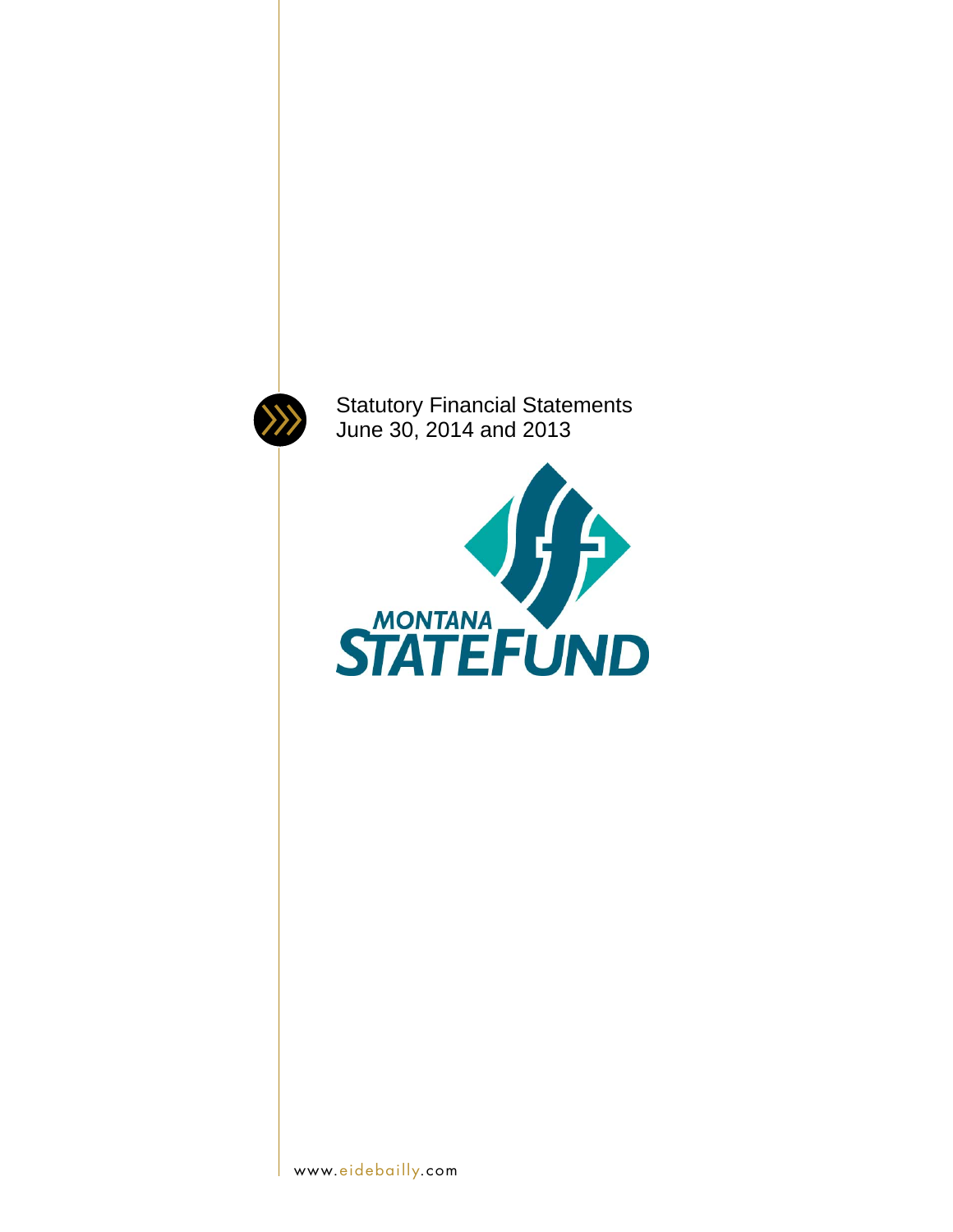| <b>Statutory Financial Statements</b> |  |
|---------------------------------------|--|
|                                       |  |
|                                       |  |
| Supplementary Information             |  |
|                                       |  |
|                                       |  |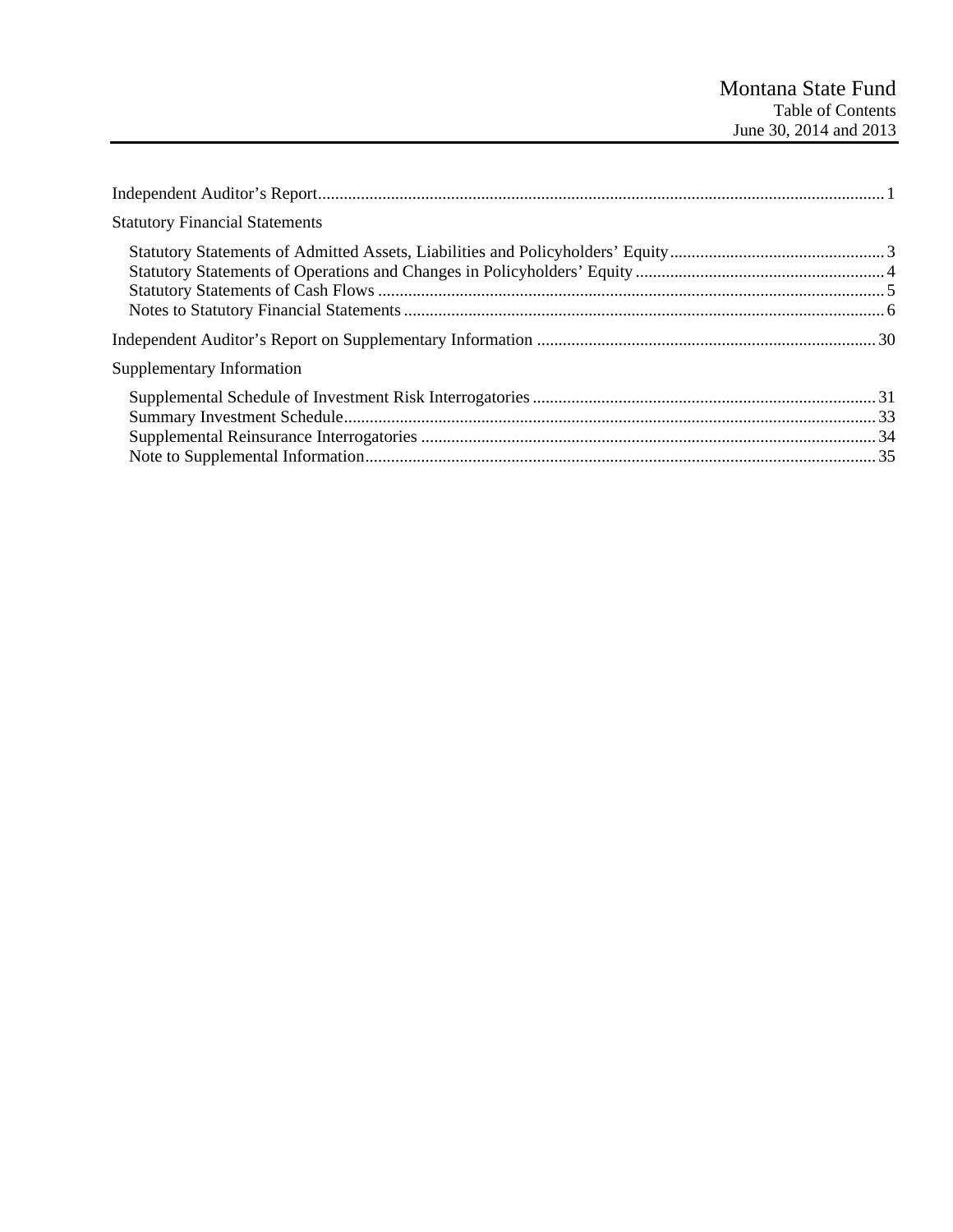

**CPAs & BUSINESS ADVISORS** 

### **Independent Auditor's Report**

To the Board of Directors Montana State Fund Helena, Montana

#### **Report on the Financial Statements**

We have audited the accompanying statutory financial statements of Montana State Fund (MSF), a component unit of the State of Montana, which comprise the statutory statements of admitted assets, liabilities, and policyholders' equity as of June 30, 2014 and 2013, and the related statutory statements of operations, changes in policyholders' equity, and cash flows for the years then ended, and the related notes to the statutory financial statements.

### **Management's Responsibility for the Financial Statements**

Management is responsible for the preparation and fair presentation of these financial statements in accordance with the accounting practices prescribed or permitted by the Montana State Auditor, Commissioner of Securities and Insurance. Management is also responsible for the design, implementation, and maintenance of internal control relevant to the preparation and fair presentation of financial statements that are free from material misstatement, whether due to fraud or error.

#### **Auditor's Responsibility**

Our responsibility is to express an opinion on these financial statements based on our audits. We conducted our audits in accordance with auditing standards generally accepted in the United States of America. Those standards require that we plan and perform the audits to obtain reasonable assurance about whether the financial statements are free from material misstatement.

An audit involves performing procedures to obtain audit evidence about the amounts and disclosures in the financial statements. The procedures selected depend on the auditor's judgment, including the assessment of the risks of material misstatement of the financial statements, whether due to fraud or error. In making those risk assessments, the auditor considers internal control relevant to the entity's preparation and fair presentation of the financial statements in order to design audit procedures that are appropriate in the circumstances, but not for the purpose of expressing an opinion on the effectiveness of the entity's internal control. Accordingly, we express no such opinion. An audit also includes evaluating the appropriateness of accounting policies used and the reasonableness of significant accounting estimates made by management, as well as evaluating the overall presentation of the financial statements.

We believe that the audit evidence we have obtained is sufficient and appropriate to provide a basis for our audit opinions.

#### **Basis for Adverse Opinion on U.S. Generally Accepted Accounting Principles**

As described in Note 1 to the financial statements, the financial statements are prepared using accounting practices prescribed or permitted by the Montana State Auditor, Commissioner of Securities and Insurance, which is a basis of accounting other than accounting principles generally accepted in the United States of America. The effects on the financial statements of the variances between the statutory basis of accounting described in Note 1 and accounting principles generally accepted in the United States of America, although not reasonably determinable, are presumed to be material.

#### www. eidebailly .com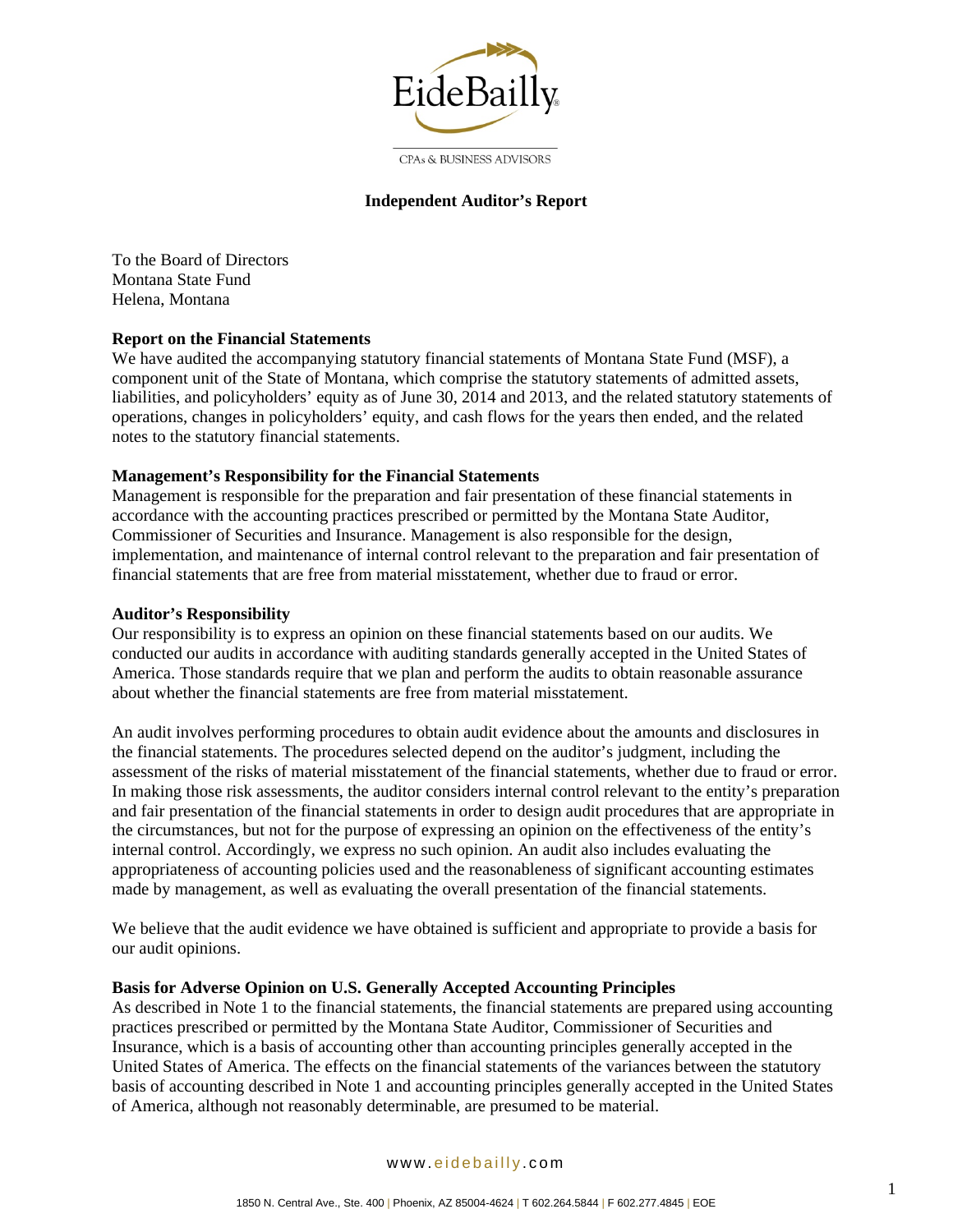#### **Adverse Opinion on U.S. Generally Accepted Accounting Principles**

In our opinion, because of the significance of the matter described in the Basis for Adverse Opinion on U.S. Generally Accepted Accounting Principles paragraph, the financial statements referred to above do not present fairly, in accordance with accounting principles generally accepted in the United States of America, the financial position of Montana State Fund as of June 30, 2014 and 2013, or the results of its operations or its cash flows for the years then ended.

#### **Opinion on Regulatory Basis of Accounting**

In our opinion, the financial statements referred to above present fairly, in all material respects, the admitted assets, liabilities, and policyholders' equity of Montana State Fund as of June 30, 2014 and 2013, and the results of its operations, changes in policyholders' equity and its cash flows for the years then ended, on the basis of accounting described in Note 1.

Eade Saelly LLP

Fargo, North Dakota November 05, 2014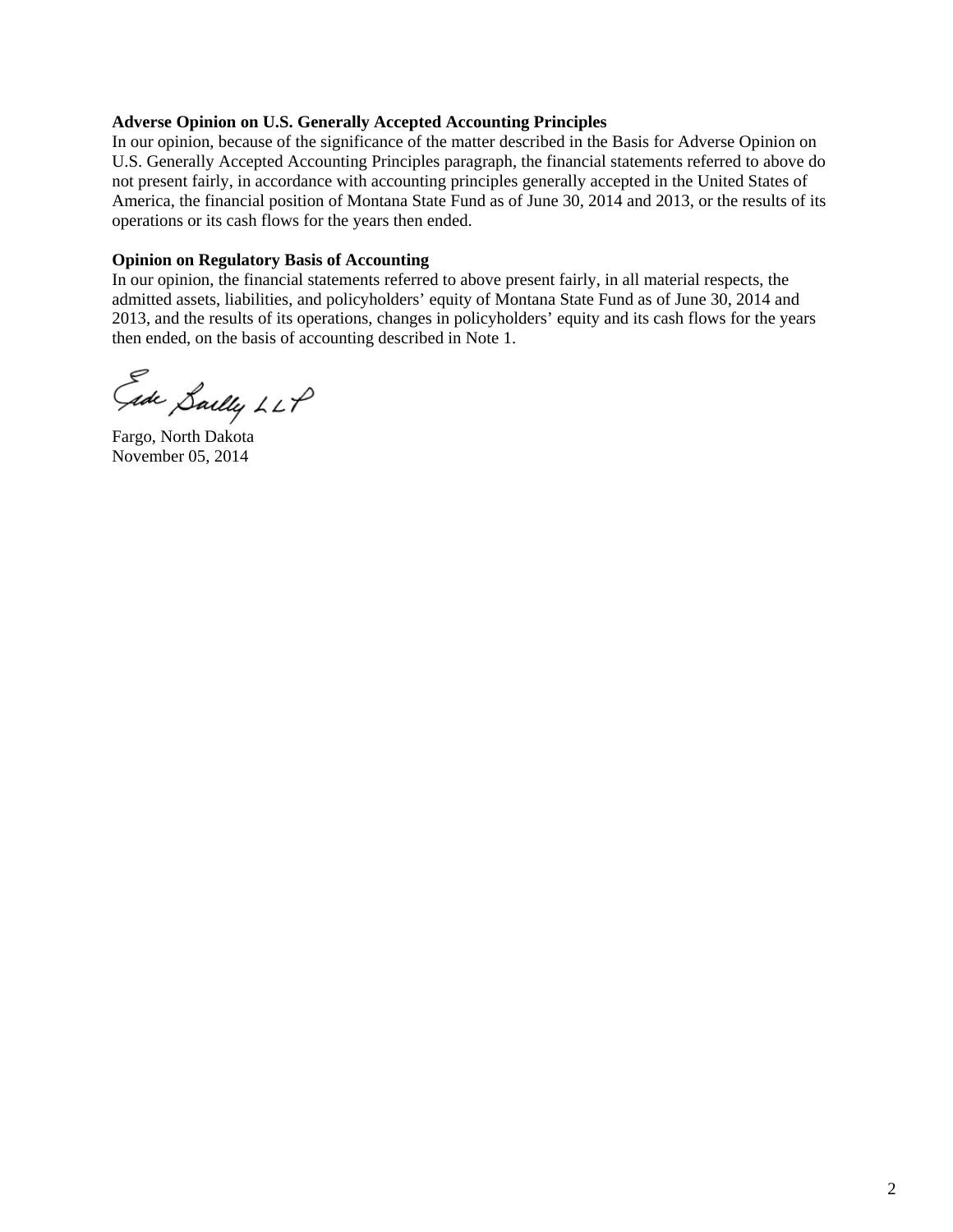Montana State Fund

# Statutory Statements of Admitted Assets, Liabilities and Policyholders' Equity June 30, 2014 and 2013

|                                             | 2014                | 2013                |
|---------------------------------------------|---------------------|---------------------|
| <b>Admitted Assets</b>                      |                     |                     |
| Investments and Cash                        |                     |                     |
| <b>Bonds</b>                                | \$<br>1,083,973,027 | \$<br>1,030,989,483 |
| Equity securities                           | 167,515,006         | 154,628,154         |
| Real estate                                 |                     |                     |
| Properties occupied by the Company          | 26,908,775          | 27,441,810          |
| Cash and short-term investments             | 38,011,790          | 53,474,261          |
| Other invested assets                       | 74,841,190          | 36,530,984          |
| Securities lending collateral               | 166,416,008         | 141,152,406         |
| Total cash and invested assets              | 1,557,665,796       | 1,444,217,098       |
| <b>Other Admitted Assets</b>                |                     |                     |
| Receivables, net                            | 56,180,284          | 55,761,527          |
| Equipment, net                              | 914,638             | 804,502             |
| Accrued investment income                   | 10,092,205          | 10,412,465          |
| Reinsurance receivables                     | 45,911,683          | 53,100,879          |
| Other assets                                | 345,640             | 430,915             |
| Total other admitted assets                 | 113,444,450         | 120,510,288         |
| Total admitted assets                       | 1,671,110,246<br>\$ | 1,564,727,386<br>\$ |
| Liabilities and Policyholders' Equity       |                     |                     |
| Liabilities                                 |                     |                     |
| Reserve for unpaid losses                   | \$<br>805,717,546   | \$<br>785,029,060   |
| Reserve for unpaid loss adjustment expenses | 118,880,034         | 117,818,868         |
| Securities lending liability                | 166,416,008         | 141,152,406         |
| Unearned premium                            | 48,080,932          | 48,073,611          |
| Reinsurance funds withheld                  | 66,702,918          | 76,971,113          |
| Other expenses payable                      | 21,460,214          | 23,404,893          |
| <b>Total liabilities</b>                    | 1,227,257,652       | 1,192,449,951       |
| Policyholders' Equity                       |                     |                     |
| Policyholders' equity                       | 443,852,594         | 372, 277, 435       |
| Total liabilities and policyholders' equity | 1,671,110,246<br>\$ | 1,564,727,386<br>\$ |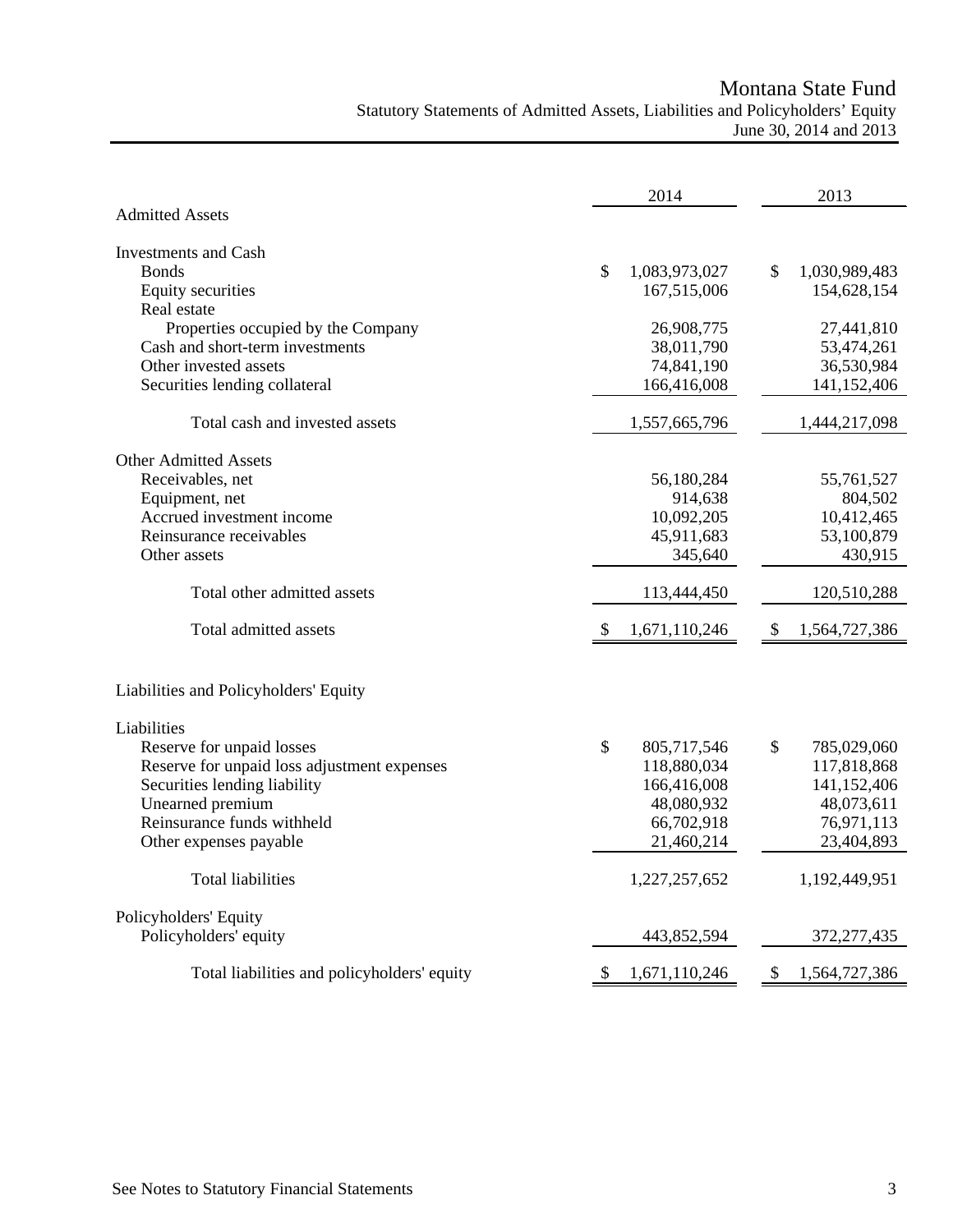# Montana State Fund Statutory Statements of Operations and Changes in Policyholders' Equity Years Ended June 30, 2014 and 2013

|                                           |    | 2014         |               | 2013         |
|-------------------------------------------|----|--------------|---------------|--------------|
| Net Premium Earned                        | \$ | 165,271,880  | \$            | 156,062,478  |
| Losses incurred                           |    | 127,812,156  |               | 111,458,886  |
| Loss expenses incurred                    |    | 15,538,264   |               | 28,390,180   |
| Underwriting expenses incurred            |    | 33,291,300   |               | 33,437,101   |
| Contingent commission income              |    | (12,753,215) |               | (8,577,871)  |
| Net underwriting loss                     |    | 1,383,375    |               | (8,645,818)  |
| Net investment income earned              |    | 42,457,728   |               | 42,696,687   |
| Net realized capital gains                |    | 14,279,687   |               | 11,033,107   |
| Receivable balances charged off, net of   |    |              |               |              |
| recoveries of \$1,183,073 and \$1,074,508 |    | (380,511)    |               | (315, 431)   |
| Other expense                             |    | (3,994,562)  |               | (3,345,402)  |
| Net Income Before Dividends               |    | 53,745,717   |               | 41,423,143   |
| Policyholder Dividends                    |    | (12,003,138) |               | (10,005,214) |
| Net Income After Dividends                |    | 41,742,579   | $\mathcal{S}$ | 31,417,929   |
| Changes in Policyholders' Equity          |    |              |               |              |
| Balance, Beginning of Year                | \$ | 372,277,435  | \$            | 317,667,748  |
| Net income                                |    | 41,742,579   |               | 31,417,929   |
| Net unrealized gain on investments        |    | 28,036,023   |               | 22,191,618   |
| Change in non-admitted assets             |    | 646,364      |               | 944,875      |
| Change in provision for reinsurance       |    |              |               | 55,265       |
| Other changes in policyholders' equity    |    | 1,150,193    |               |              |
| Balance, End of Year                      | S  | 443,852,594  | S             | 372,277,435  |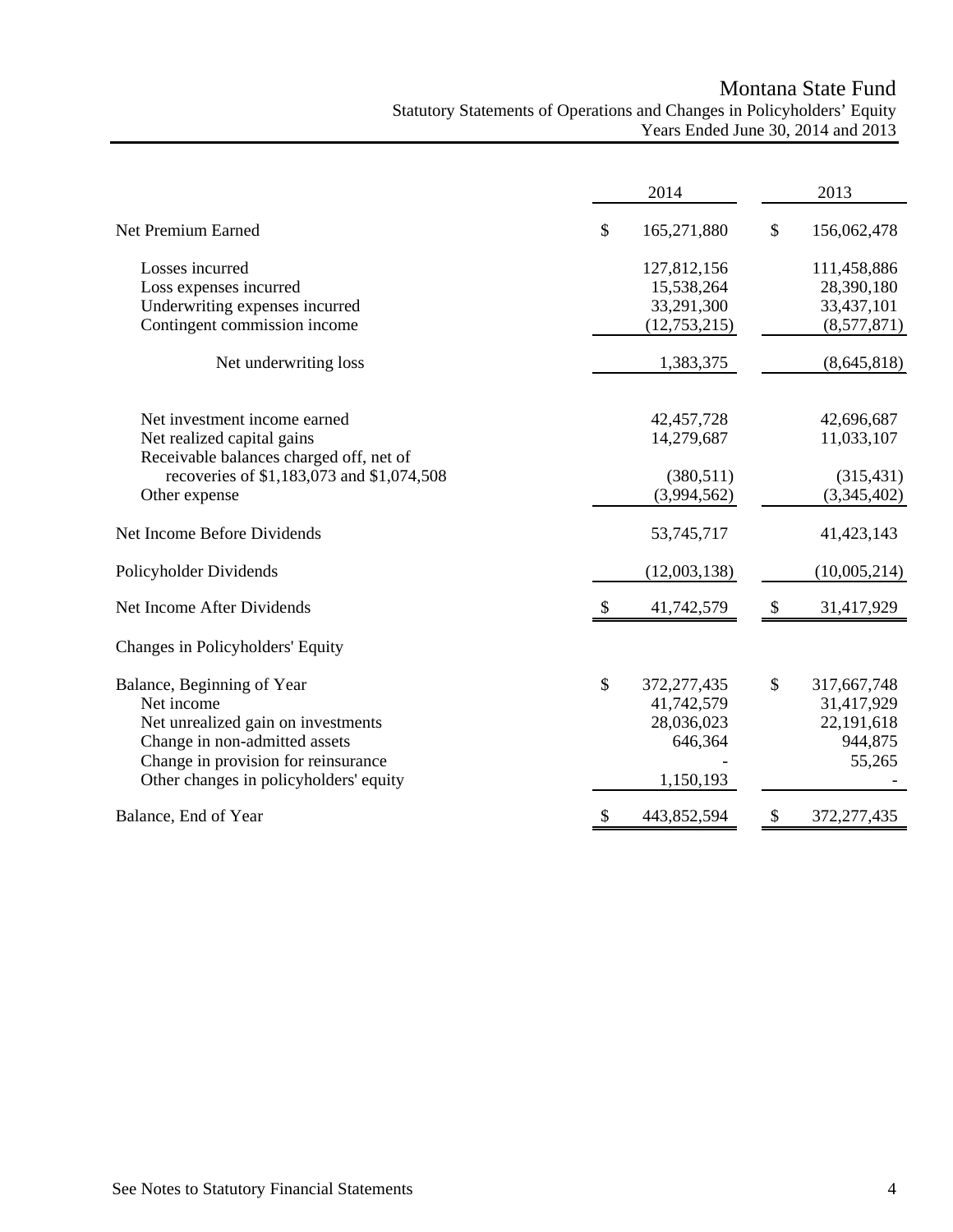# Montana State Fund

Statutory Statements of Cash Flows Years Ended June 30, 2014 and 2013

|                                                                                                                 | 2014                                         | 2013                                         |
|-----------------------------------------------------------------------------------------------------------------|----------------------------------------------|----------------------------------------------|
| Cash from Operations<br>Premiums collected, net of reinsurance<br>Net investment income<br>Miscellaneous income | \$<br>168,246,564<br>43,680,614<br>1,299,204 | \$<br>157,885,898<br>44,856,967<br>1,396,735 |
|                                                                                                                 | 213,226,382                                  | 204,139,600                                  |
| Benefit and loss related payments<br>Loss adjustments and underwriting expenses paid                            | (105, 678, 089)<br>(48,007,033)              | (110, 622, 648)<br>(45, 156, 454)            |
| Dividends paid to policyholders                                                                                 | (12,003,138)<br>(165, 688, 260)              | (10,005,214)<br>(165, 784, 316)              |
| Net Cash from Operations                                                                                        | 47,538,122                                   | 38, 355, 284                                 |
| <b>Cash from Investments</b><br>Proceeds from investments sold, matured, or repaid                              |                                              |                                              |
| <b>Bonds</b>                                                                                                    | 168,738,186                                  | 168,707,839                                  |
| Equity securities<br>Total investment proceeds                                                                  | 22,000,000<br>190,738,186                    | 15,000,000<br>183,707,839                    |
|                                                                                                                 |                                              |                                              |
| Cost of investments acquired                                                                                    |                                              |                                              |
| <b>Bonds</b>                                                                                                    | (218, 722, 671)                              | (159, 954, 259)                              |
| Other invested assets                                                                                           | (34,250,000)                                 | (35,750,000)                                 |
| Total investments acquired                                                                                      | (252, 972, 671)                              | (195, 704, 259)                              |
| Net Cash used for Investments                                                                                   | (62, 234, 485)                               | (11,996,420)                                 |
| Cash from Financing and Other Sources                                                                           |                                              |                                              |
| Cash provided or (applied)<br>Other sources                                                                     | (766, 108)                                   | 619,279                                      |
| Net Cash from (used for) Financing and<br><b>Other Sources</b>                                                  | (766, 108)                                   | 619,279                                      |
|                                                                                                                 |                                              |                                              |
| Net Increase in Cash and Short-Term<br>Investments                                                              | (15, 462, 471)                               | 26,978,143                                   |
| Cash and Short-Term Investments -<br>Beginning of Year                                                          | 53,474,261                                   | 26,496,118                                   |
|                                                                                                                 |                                              |                                              |
| Cash and Short-Term Investments -<br>End of Year                                                                | 38,011,790<br><sup>8</sup>                   | 53,474,261<br>\$                             |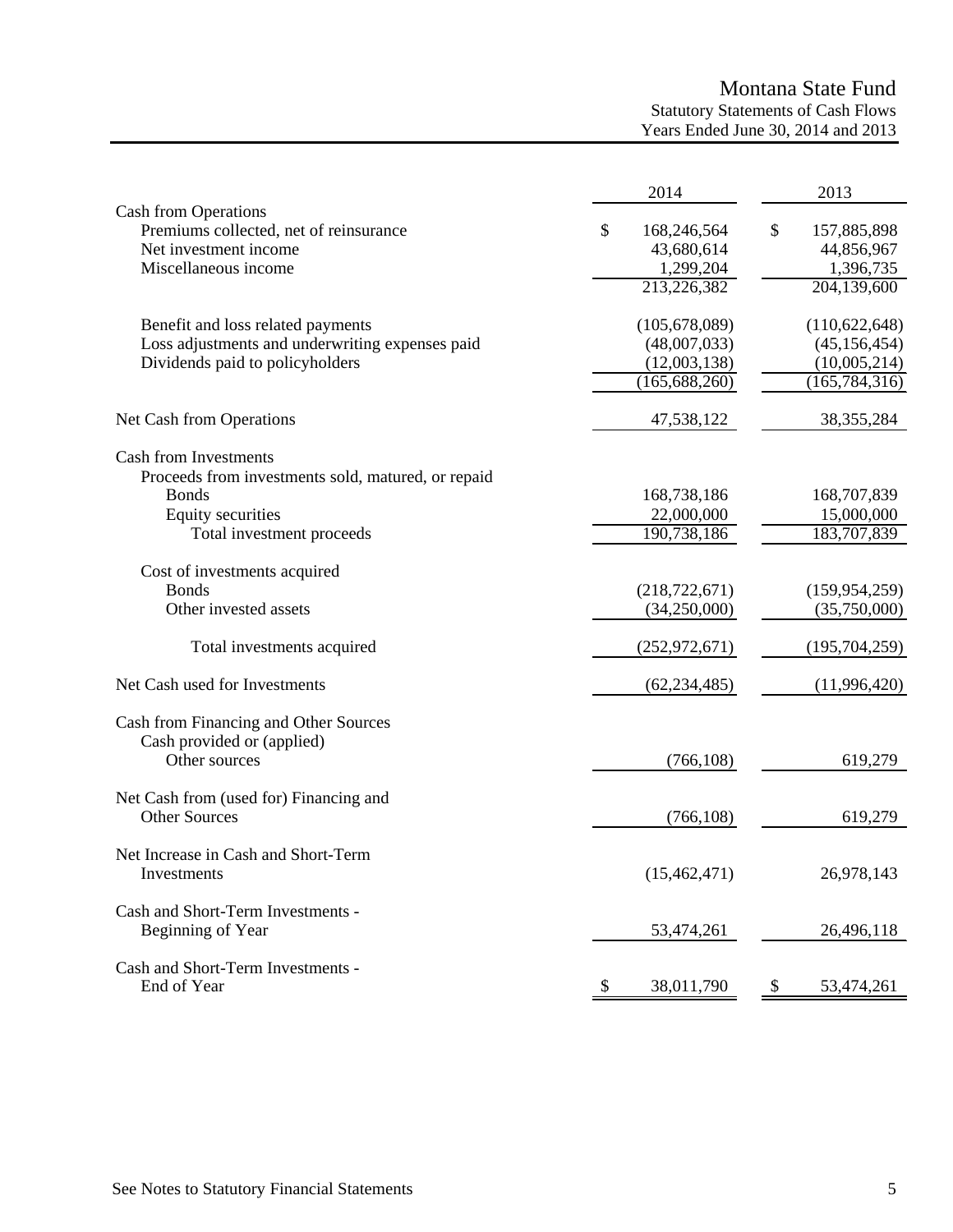# **Note 1 - Nature of Operations and Significant Accounting Policies**

### **Nature of Operations**

The Montana State Fund (MSF) is a nonprofit, independent public corporation established under Title 39, Chapter 71 of the Montana Code Annotated (MCA). MSF provides Montana employers with an option for workers' compensation and occupational disease insurance and guarantees available coverage for all employers in Montana. MSF is governed by a seven member Board of Directors appointed by the Governor. The Board has full power, authority, and jurisdiction in the administration of MSF as fully and completely as the governing body of a private mutual insurance carrier. MSF is allocated to the State of Montana, Department of Administration for administrative purposes only, and is reported as a component unit in the State's Comprehensive Annual Financial Reports. MSF is exempt from federal or state income and premium taxes. MSF governs, operates and completes its financial reporting as an insurance company domiciled in the State of Montana. However, MSF is not currently required to file the annual statement and financial reports with the Commissioner of Securities and Insurance.

MSF functions as an autonomous insurance entity supported solely from its own revenues. All assets, debts, and obligations of MSF are separate and distinct from assets, debts, and obligations of the State of Montana. State law requires MSF to set premiums at least annually at a level sufficient to ensure adequate funding of the insurance program during the period the rates will be in effect. If MSF is dissolved by an act of law, the money in MSF is subject to the disposition provided by the legislature enacting the dissolution with due regard given to obligations incurred and existing (Section 39-71-2322, MCA).

During the 1990 Montana Special Legislative Session, legislation passed establishing separate liabilities, funding and accounts for claims of injuries resulting from accidents occurring before July 1, 1990, referred to as the Old Fund, and claims occurring on or after July 1, 1990, referred to as MSF. This report reflects only the operations of Montana State Fund. MSF administers and manages the remaining claims of the Old Fund. The State of Montana pays MSF an administrative fee and provides the funding for the Old Fund benefit payments.

# **Basis of Presentation**

The accompanying financial statements of MSF have been prepared in conformity with accounting practices prescribed and permitted by the State Auditor, Commissioner of Securities and Insurance (Statutory Accounting Principles or SAP). Such practices vary from accounting principles generally accepted in the United States of America (GAAP) principally in that certain assets reportable under GAAP are "non-admitted" under SAP and have been excluded from the accompanying statutory statements of admitted assets, liabilities and policyholders' equity and charged directly against equity. In addition, certain investments which would be carried at estimated fair value under GAAP are carried at amortized cost or the lower of amortized cost or fair market value for SAP.

The State Auditor, Commissioner of Securities and Insurance recognizes only statutory accounting practices prescribed or permitted by the State of Montana for determining and reporting the financial condition and results of operations of an insurance company. The National Association of Insurance Commissioners' (NAIC) *Accounting Practices and Procedures* manual (NAIC SAP) has been adopted as a component of prescribed or permitted practices by the State of Montana.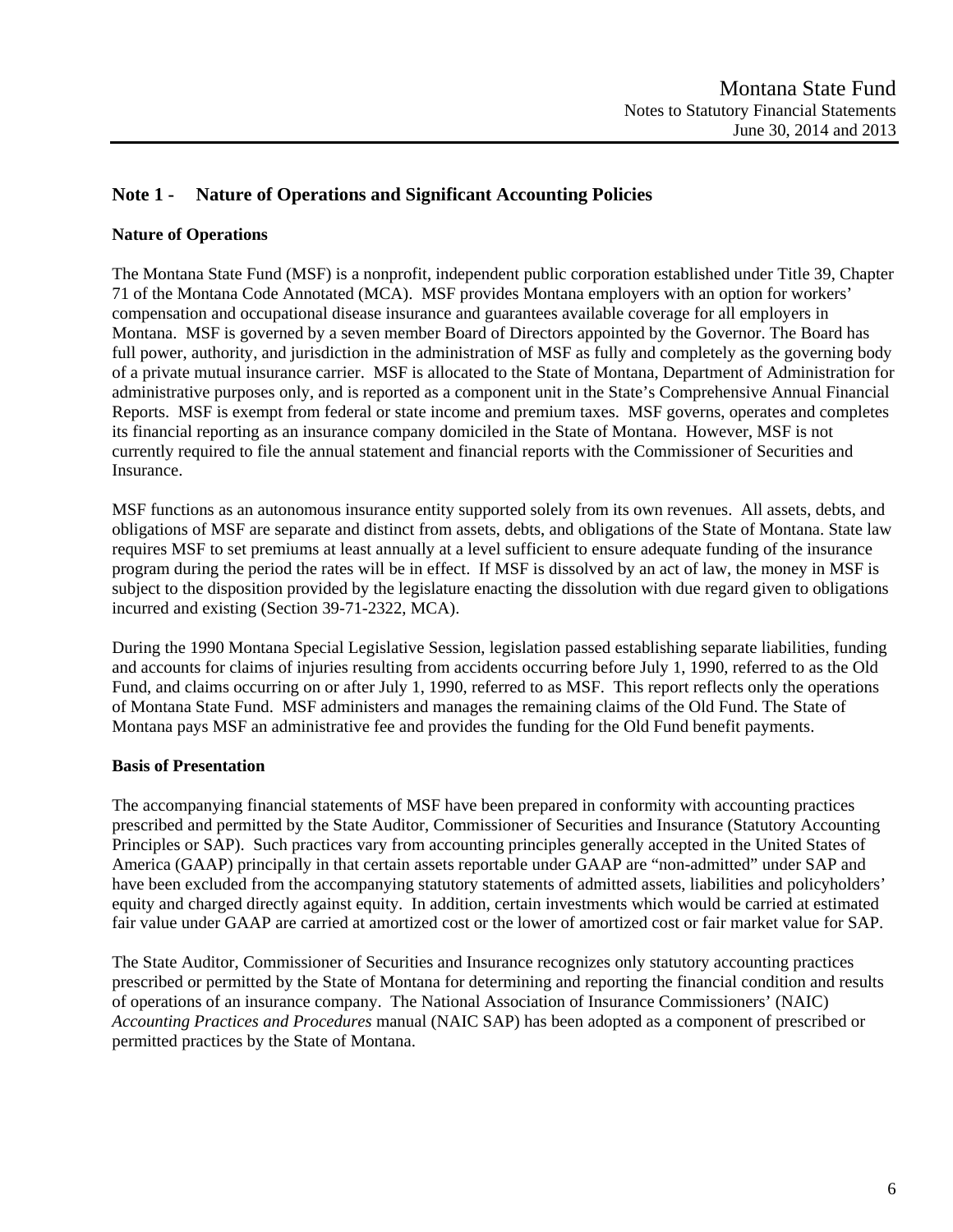#### Differences of NAIC SAP from Generally Accepted Accounting Principles

Statutory accounting practices vary in some respects from U.S. generally accepted accounting principles (GAAP). Such significant differences include the following:

- a. Investments in equity securities are carried at current market values as determined by the NAIC;
- b. Investments in bonds are generally carried at amortized cost, while under GAAP, they are carried at either amortized cost or estimated fair value based on their classification according to the Company's ability and intent to hold or trade the securities;
- c. Assets are reported under NAIC SAP at the "admitted asset" value and "non-admitted" assets are excluded through a charge against unassigned policyholders' equity, while under GAAP, "non-admitted assets" are reinstated to the balance sheet, net of any valuation allowance;
- d. Cash, cash equivalents, and short-term investments in the statements of cash flows represent cash balances and investments with initial maturities of one year or less. Under GAAP, the corresponding caption of cash and cash equivalents include cash balances and investments with initial maturities of three months or less.

MSF's financial statements are stated on a NAIC SAP basis. For the years ended June 30, 2014 and 2013, there was no difference of MSF's net income and policyholder's equity between NAIC SAP and practices prescribed and permitted by the State of Montana.

The Montana Code Annotated references conformity with the Accounting Practices and Procedures Manual within section 33-2-701(1) and therefore concludes that no legislation is necessary to adopt its use.

# Correction of an Error

During the course of the State of Montana's statewide 2014 audit, an error was identified in the other postemployment benefit plan's (OPEB) valuation that resulted in an overstated liability. Under the Regulatory Basis of Accounting described in Note 1, Statement of Statutory Accounting Principle (SSAP) No. 3, *Accounting Changes and Corrections of Errors*, paragraph 10, states: "Corrections of errors in previously issued financial statements shall be reported as adjustments to unassigned funds (Policyholders' Equity) in the period an error is detected." In accordance with SSAP No. 3, MSF recorded its allocated amount of the correction in 2014. The related liability balance was reduced by \$1.5M and Policyholders' Equity was increased by \$1.2M to reflect the portion of the change related to prior years.

While this accounting treatment and presentation in the financial statements is required in accordance with the accounting framework used by MSF the OPEB liability included in "Other Expenses Payable" line of the statement of admitted assets, liabilities, and policyholders' equity for the year ended June 30, 2013, is overstated by \$1.2M and beginning Policyholders' Equity is understated by \$1.2M for the year ended June 30, 2013. Management has determined the amounts of these corrections are not material to the overall fair presentation of the financial statements.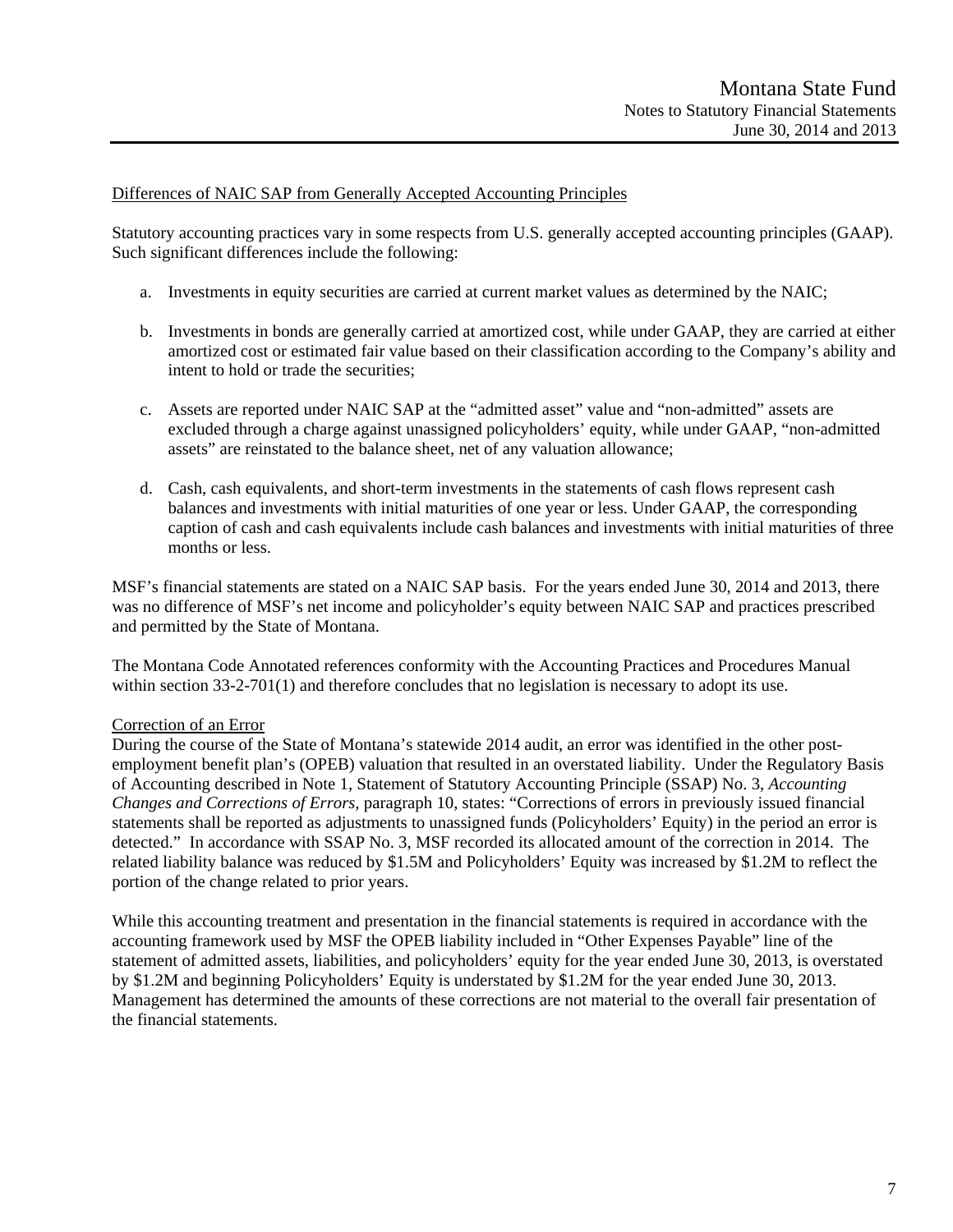#### **Significant Statutory Accounting Policies**

#### Cash and Cash Equivalents

Cash constitutes a medium of exchange that a bank or other similar financial institution will accept for deposit and allow an immediate credit to the depositor's account. Also classified as cash are savings accounts, certificates of deposits with maturity dates of one year or less, and cash equivalents. Cash equivalents are investments with original maturities of three months or less; are readily convertible to known amounts of cash; and, present insignificant risk of change in value due to changes in interest rates. The Montana State Treasury and the Montana Board of Investments (BOI) hold MSF's cash and cash equivalent balances. At times during the year, MSF's cash balances are in excess of federally insured limits. The Company does not consider this a material risk.

#### Short-Term Investments

Short-term investments are those investments with remaining maturities of one year or less at the time of acquisition, excluding those investments classified as cash equivalents. Short-term investments include but are not limited to bonds, commercial paper, money market instruments, repurchase agreements, and collateral and mortgage loans that meet the above criteria. MSF participates in the Short-Term Investment Pool (STIP), maintained by the BOI. STIP balances are highly liquid investments. The market value of investments held in the STIP approximates cost.

#### Investments

Equity securities, bonds, investments in partnerships and limited liability companies, and certificates of deposit with original maturities greater than one year are long-term investment securities. Long-term securities are held by BOI. State Street Bank is the custodial bank for BOI.

Equity securities are valued at fair market value. The Montana Constitution allows investing in equity securities, with the restriction that equity securities cannot exceed 25% of total investment book value. The BOI approved a policy statement to keep equities in the 8% to 12% range. Investments in common stock are carried at current fair value as determined by the Securities Valuation Office (SVO), and the related unrealized capital gains (losses) are reported in policyholders' equity.

Bonds are rated and valued in accordance with the NAIC Securities Valuation Office (SVO) rating guidelines. Bonds with a SVO rating of 1 and 2 are valued at amortized cost. Bonds with a SVO rating of 3 or higher are valued at the lower of amortized cost or market.

Investments in partnerships and limited liability companies are valued based on the underlying audited U.S. GAAP equity of the investee in accordance with SSAP 48. The related unrealized capital gains (losses) are reported in policyholders' equity.

MSF has no derivative investments.

Investments in Real Estate – Property occupied by the Company is recorded at depreciable cost net of related debt obligation, which was zero as of June 30, 2014 and 2013. Depreciation is calculated on a straight-line basis over the estimated useful life of the property. Land is valued at cost.

Investment income consists of interest and dividends, net of related investment expenses. Interest is recognized on an accrual basis and dividends are recorded as earned at the ex-dividend date. Realized capital gains and losses are determined using the first-in first-out method at the time of disposition.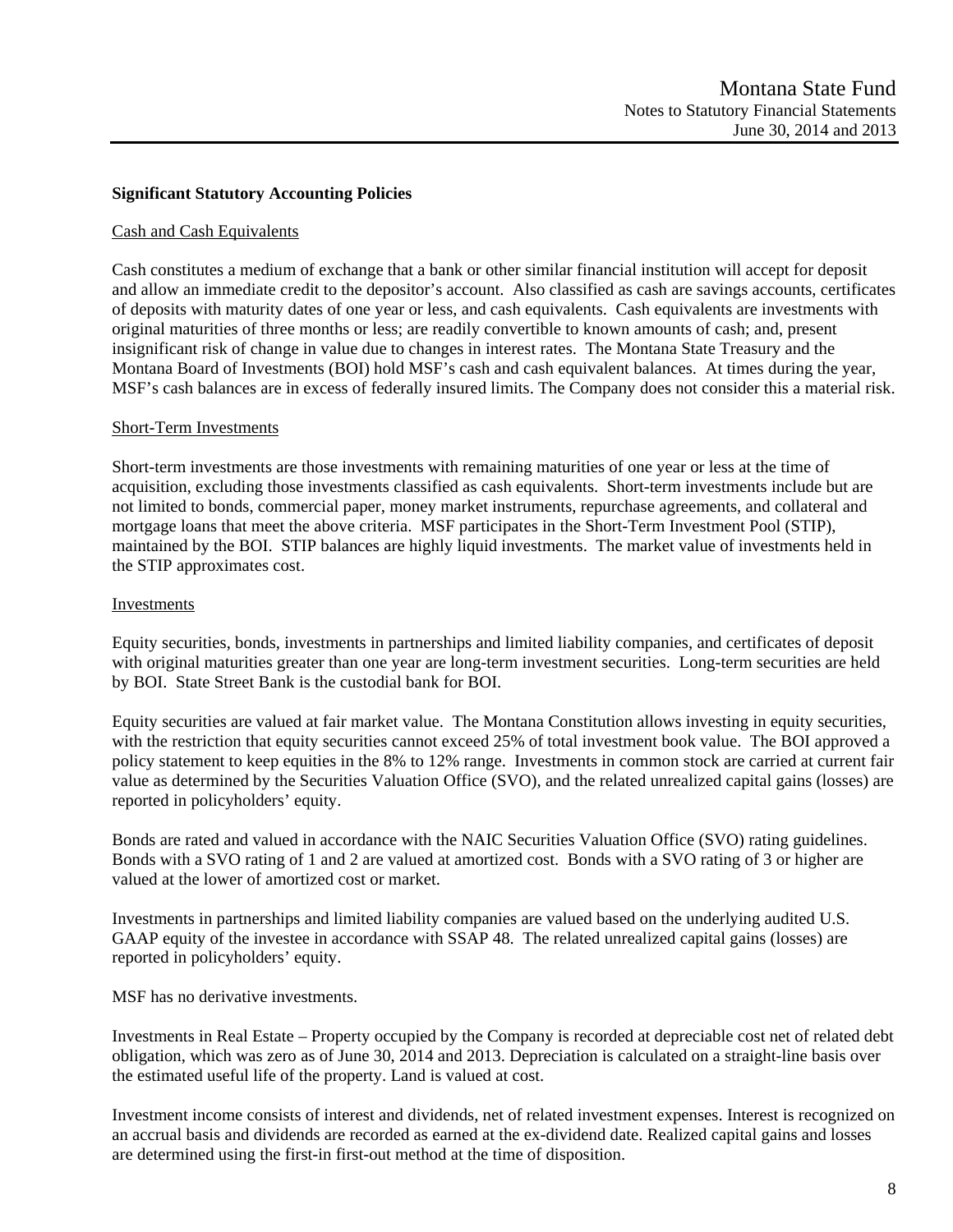Effective July 1, 2013, MSF's fund manager implemented the scientific (constant yield) interest method of amortization in accordance with SSAP 26. Prior to that date, premiums and discounts were amortized or accreted over the estimated lives of the underlying securities using the straight-line method. Management believes the difference between the straight-line method and the scientific method is immaterial to the prior year Statutory Statements of Operations and is not able to determine the cumulative impact to the Statutory Statements of Admitted Assets, Liabilities and Equity. Securities transactions are recorded on the trade date.

#### Fair Values of Financial Instruments

The Company has adopted Statement of Statutory Accounting Principles (SSAP) No. 100, "Fair Value Measurements." This standard defines fair value as the price that would be received from selling an asset or paid to transfer a liability in an orderly transaction between market participants at the measurement date. When determining the fair value measurements for assets and liabilities required to be recorded at fair value, the Company considers the principal or most advantageous market in which it would transact and considers assumptions that market participants would use when pricing the asset or liability, such as inherent risk, transfer restrictions and risk of nonperformance.

The Company classified its investments based upon an established fair value hierarchy that prioritizes the inputs to valuation techniques used to measure fair value. SSAP 100 describes a fair value hierarchy based on three levels of inputs, of which the first two are considered observable and the last unobservable, that may be used to measure fair value, which are the following:

- Level 1—Quoted prices in active markets for *identical* assets or liabilities.
- Level 2—Inputs other than Level 1 that are observable, either directly or indirectly; such as quoted prices for *similar* assets or liabilities, quoted prices in markets that are not active; or other inputs that can be corroborated by observable market data for substantially the full term of the assets or liabilities.
- Level 3—Unobservable inputs that are supported by little or no market activity and that are significant to the fair value of the assets or liabilities.

The asset or liability's fair value measurement level within the fair value hierarchy is based on the lowest level of any input that is significant to the fair value measurement. Valuation techniques used need to maximize the use of observable inputs and minimize the use of unobservable inputs.

Following is a description of the valuation methodologies used for assets measured at fair value or for those assets not stated at fair value in the financial statements but whose estimated fair values are disclosed.

- *Bonds Issuer Obligations, including Industrial and Miscellaneous:* Valued based on NAIC market values. For those securities not actively traded, quoted market prices of comparable instruments or discounted cash flow analysis are used based upon inputs that are observable in the markets for similar securities. Inputs include benchmark yields, credit spreads, default rates, prepayments and non-bonding broker quotes.
- *Bonds Mortgage and Other Asset Backed Bonds:* Valued based on Commercial and Residential Mortgage Backed Securities modeling file provided by the NAIC. The prepayment assumptions used for single class and multi-class mortgage backed/asset backed securities were obtained from broker/dealer survey values. These assumptions are consistent with the current interest rate and economic environment.
- *Common Stock Unaffiliated and Mutual Funds:* Valued based on NAIC quoted market values. If NAIC market values are unavailable then value is determined based on the underlying equity.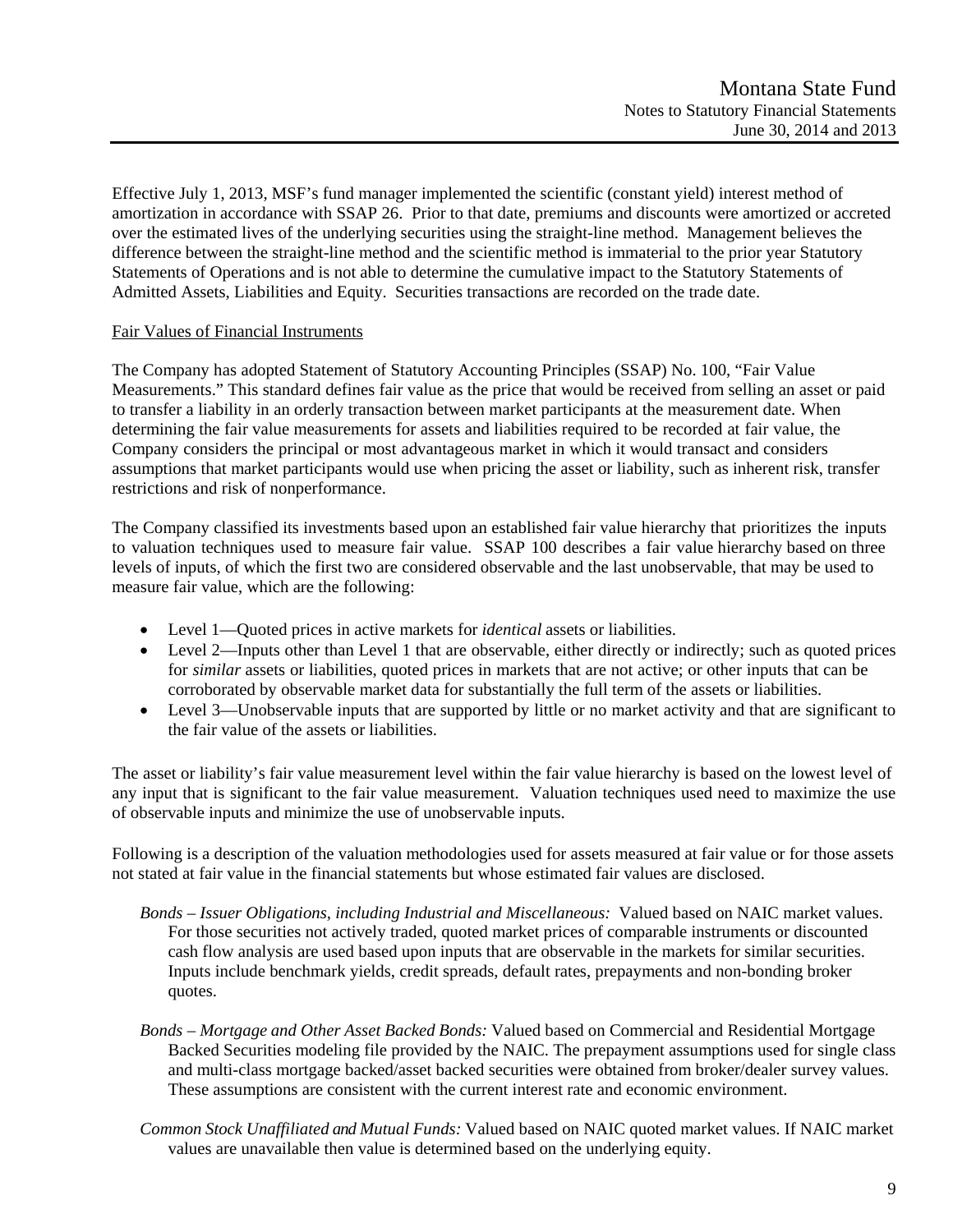*Other Invested Assets:* Value is based on the underlying equity of the related entity.

*Cash and Cash Equivalents:* The carrying amounts approximate their fair value.

The preceding methods described may produce a fair value calculation that may not be indicative of net realizable value or reflective of the future fair values. Furthermore, although the company believes its valuation methods are appropriate and consistent with other market participants, the use of different methodologies or assumptions to determine the fair value of certain financial instruments could result in a different fair value measurement at the reporting date.

#### Other-Than-Temporary Declines in Fair Value

The Company regularly reviews its investment portfolio for factors that may indicate that a decline in fair value of an investment is other-than-temporary. Some factors considered in evaluating whether or not a decline in fair value is other-than-temporary include: the Company's ability and intent to retain the investment for a period of time sufficient to allow for a recovery in value; the duration and extent to which fair value has been less than cost; and the financial condition and prospects of the issuer. When an other-than-temporary impairment is recognized, the security is written down to estimated fair value and the amount of the write-down is recorded as a realized loss.

#### Cash Collateral and Liability for Securities on Loan

Under the provisions of state statutes, the Montana Board of Investments (BOI) has, by a Securities Lending Authorization Agreement, authorized the custodial bank, State Street Bank, to lend BOI's securities to brokerdealers and other entities with a simultaneous agreement to return the collateral for the same securities in the future. During the period the securities are on loan, BOI receives a fee and the bank must initially receive collateral equal to 102% of the market value of the securities on loan and must maintain collateral of at least 100% of the market value of the loaned security. BOI retains all rights of ownership during the loan period.

The cash collateral received on each loan was invested, together with the cash collateral of other qualified plan lenders, in a collective investment pool, the Securities Lending Quality Trust. The relationship between the average maturities of the investment pool and BOI's loans was affected by the maturities of the loans made by other plan entities that invested cash collateral in the collective investment pool, which BOI could not determine. On June 30, 2014 and 2013, BOI had no credit risk exposure to borrowers.

#### Premium Receivable

Premium receivable balances with an amount due over 90 days are non-admitted assets. MSF evaluates the remaining admitted accounts receivable asset for impairment. If it is probable that any amounts are not collectible, the uncollectible receivable is written off and charged to income in the period the determination is made.

#### Computer Equipment and Software

Computer equipment is capitalized if the actual or estimated historical cost exceeds \$5,000. Software is capitalized if the actual or estimated historical cost exceeds \$100,000. Computer equipment is depreciated on a straight-line basis over an estimated useful life of three years. Software is amortized on a straight-line basis using a three-year life for operating software and a five year life, or less, for application software. In accordance with statutory accounting principles, computer equipment and operating software are admitted assets. Application software is a non-admitted asset.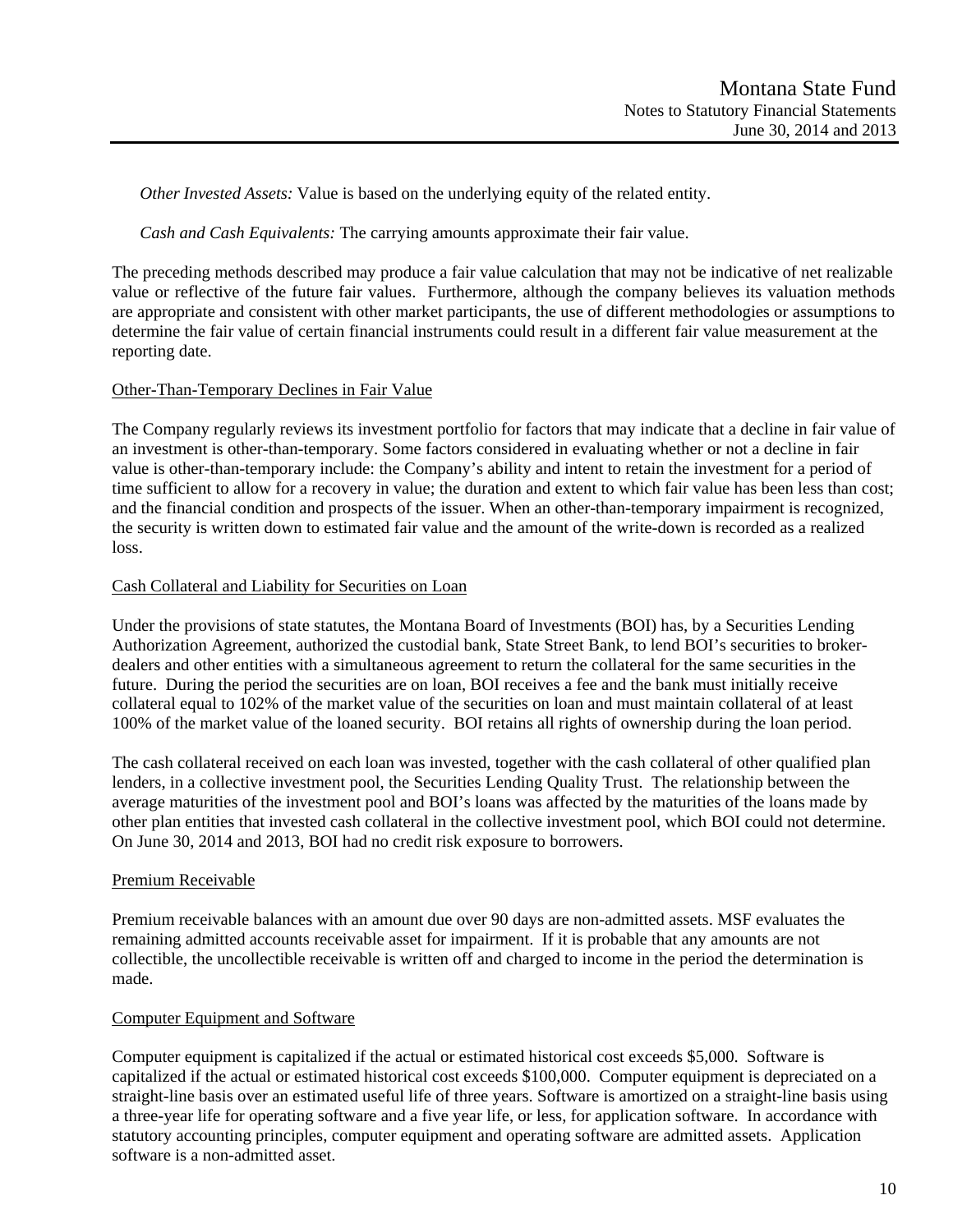#### Furniture, Equipment and Leasehold Improvements

Furniture and equipment are capitalized if the cost exceeds \$5,000, and are recorded at cost and depreciated on a straight-line basis using estimated useful lives, which range from five to ten years. There are no leasehold improvements. Statutory accounting principles require that furniture, equipment and leasehold improvements be capitalized, depreciated and non-admitted.

#### Other Assets

Other assets include advances for the Other States Coverage reinsurance contracts.

#### Risks and Uncertainties

Risks and uncertainties existing as of the date of the financial statements are as follows:

*Credit Risk* – Credit risk is defined as the risk that an issuer or other counterparty to an investment will not fulfill its obligation. With the exception of the U.S. Government securities, fixed income instruments have credit risk as measured by major credit rating services. This risk is that the issuer of a fixed income security may default in making timely principal and interest payments. The Board of Investment's policy requires MSF fixed income investments, at the time of purchase, to be rated an investment grade as defined by Moody's and/or Standard & Poor's (S&P) rating services. The U.S. Government securities are guaranteed directly or indirectly by the U.S. Government. Obligations of the U.S. Government or obligations explicitly guaranteed by the U.S. Government are not considered to have credit risk.

*Custodial Credit Risk* – Custodial credit risk for investments is the risk that, in the event of the failure of the counterparty to a transaction, a company will not be able to recover the value of the investment or collateral securities that are in the possession of an outside party. As of June 30, 2014 and 2013, all the fixed income and other equity securities were registered in the nominee name of BOI and held in the possession of BOI's custodial bank, State Street Bank.

*Concentration of Credit Risk* – Concentration of credit risk is the risk of loss attributed to the magnitude of a company's investment in a single issuer. The MSF Investment Policy requires credit risk to be limited to 2% of the total securities portfolio in any one name. The MSF Investment Policy provides for "no limitation on U.S. government/agency securities." Investments issued or explicitly guaranteed by the U.S. Government are excluded from the concentration of credit risk requirement.

*Interest Rate Risk* – Interest rate risk is the risk that changes in interest rates will adversely affect the fair value of an investment. MSF investment policies do not formally address interest rate risk; however, BOI has selected the effective duration method to calculate interest rate risk. This information is provided by the custodial bank.

Corporate asset-backed securities are based on cash flows from principal and interest payments on underlying auto loan receivables, credit card receivables, and other assets. These securities, while sensitive to prepayments due to interest rate changes, have less credit risk than securities not backed by pledged assets.

MSF investments are categorized in Note 2 to disclose credit and interest rate risk as of June 30, 2014 and 2013.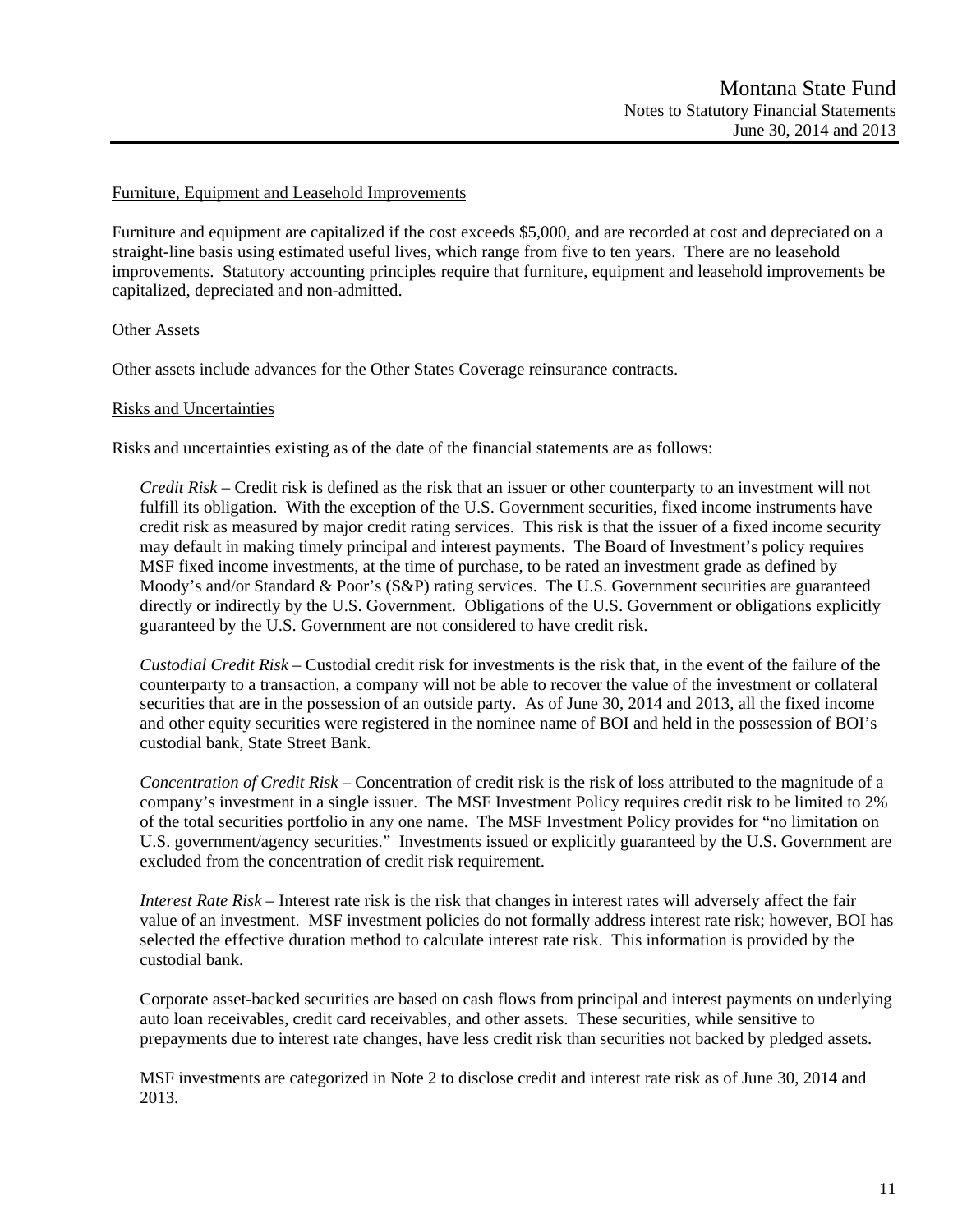*Uncertainty Due to Litigation* – In the ordinary course of business, MSF is a defendant in various litigation matters. Although there can be no assurances, as of June 30, 2014 and 2013, in the opinion of MSF's management based on information currently available, the ultimate resolution of these legal proceedings would not be likely to have a material adverse effect on its statutory results of revenue and expenses, admitted assets, liabilities and policyholders' equity or liquidity. For further discussion, refer to Note 14 (Contingencies and Uncertainties).

*Vulnerability Due to Certain Concentrations* – MSF conducts its business primarily within the State of Montana and is susceptible to risk based on the economy of the geographic territory it serves. As of June 30, 2014, about 71% of total premium was written through appointed agency producers, and about 29% was written directly through MSF. In September 2012, a merger of Payne Financial Group and Western States Insurance was announced which created one of the largest private insurance brokerages in the United States. The producer appointment agreement was reissued as a combined agency under the new entity, PayneWest Insurance, effective January 1, 2013. As of June 30, 2014, this agency represented about 41% of MSF's total premium.

*Use of Estimates –* The preparation of financial statements in conformity with Statutory Accounting Principles requires management to make estimates and assumptions that affect the reported amounts of assets and liabilities and disclosure of contingent assets and liabilities at the date of the financial statements and the reported amounts of revenue and expenses during the period. Actual results could differ from those estimates. Material estimates susceptible to significant change include loss and loss adjustment expense reserves, the fair value of investments, investment impairments, and cost allocation processes.

# Administrative Cost Allocation

State law (Section 39-71-2352, MCA) requires MSF to separately determine and account for administrative expenses and benefit payments on claims for injuries resulting from accidents occurring before July 1, 1990 (Old Fund) from those occurring on or after July 1, 1990 (MSF). The law also limits annual administrative costs of claims associated with the Old Fund to \$1.25M. MSF received \$820K and \$870K from the State of Montana for the administration of the Old Fund in fiscal years 2014 and 2013, respectively.

#### Losses Incurred and Loss Adjustment Expense Estimates

Loss and loss adjustment expense (LAE) reserves are established to provide for the estimated ultimate settlement cost of all claims incurred. Loss reserves are based on reported aggregate claim cost estimates combined with estimates for future development of such claim costs and estimates of incurred but not reported (IBNR) claims. Because actual claim costs depend on such complex factors as inflation and changes in the law, claim liabilities are recomputed periodically using a variety of actuarial and statistical techniques to produce current estimates that reflect recent settlements, claim frequency, and other economic and social factors. Management believes that the reserves for unpaid losses and loss adjustment expenses are adequate; however, there can be no assurance that the ultimate settlement of losses may not vary materially from the estimate recorded. Since liabilities are based on estimates, the ultimate liability may be in excess of, or less than, the amounts provided. Adjustments to these estimates of reserves will be reflected in the Statutory Statement of Operations in future years.

A provision for inflation and the calculation of estimated future claim costs is implicit in the calculation because reliance is placed both on actual historical data that reflect past inflation and on other factors that are considered to be appropriate modifiers of past experience. Losses and loss adjustment expenses are presented at face value net of estimated reinsurance recoverable. For further discussion, refer to Note 8.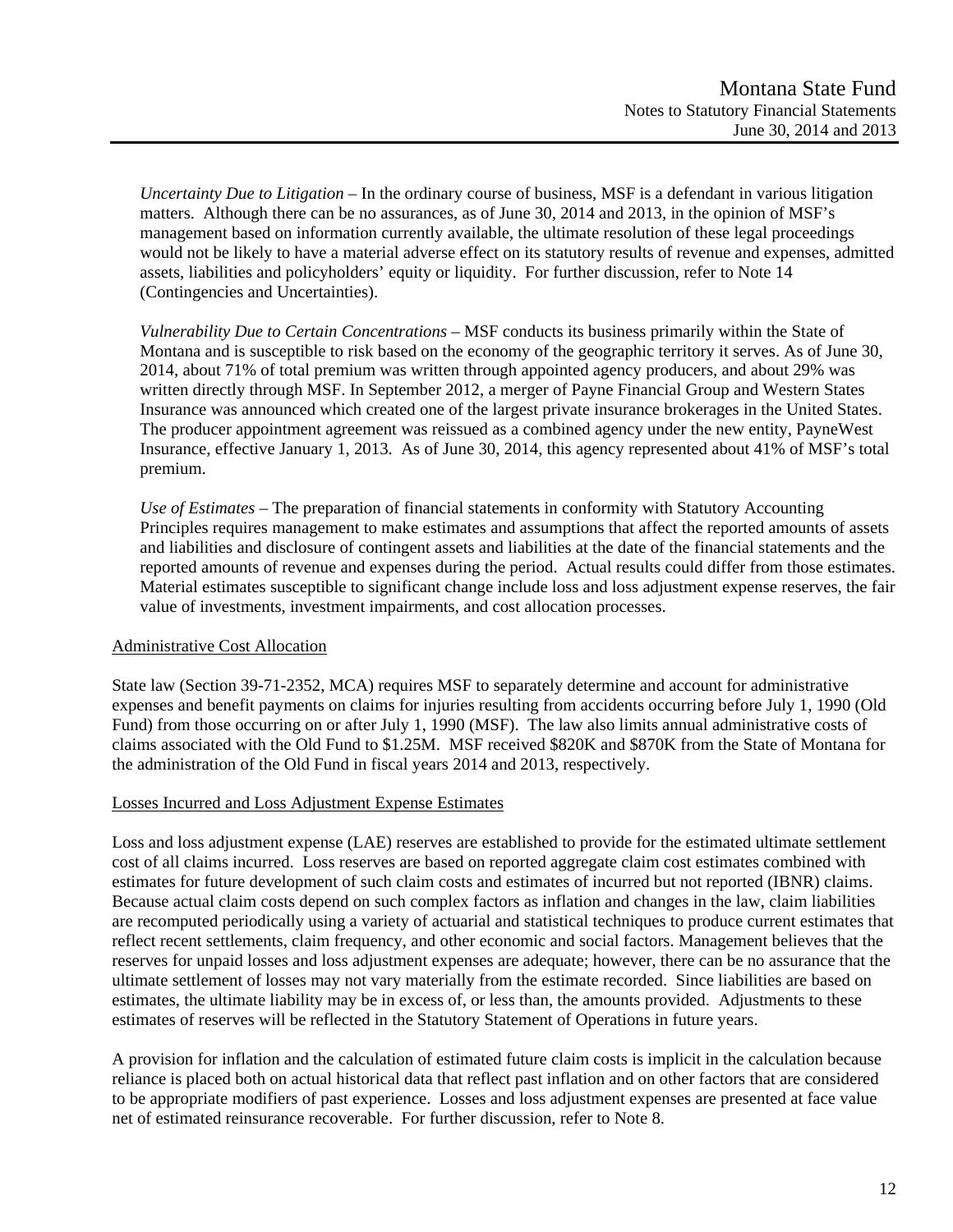#### Reinsurance Recoverable on Paid and Unpaid Losses

Reinsurance recoverables are estimates of paid and unpaid losses collectible from MSF's reinsurers. The amounts ultimately collected may be more or less than these estimates. Any adjustments of these estimates are reflected in revenues and expenses as they are determined.

#### Unearned Premiums

Unearned premium reflects premium that has been written but not yet earned. The unearned premium was \$48M at both June 30, 2014 and 2013, respectively.

#### **Other Liabilities**

- Security Deposits Security deposits are monies held on behalf of certain policyholders based on arranged payment terms or account history.
- Funds Withheld Funds withheld are premiums due to reinsurers on a contingent basis in accordance with the reinsurance contracts in place.
- Accounts Payable Accounts payable includes liabilities incurred on behalf of claimants, refunds due to policyholders and amounts due to vendors.
- Compensated Absences MSF supports two leave programs, the State of Montana Leave Program, (Traditional Plan) and the MSF Personal Leave Program. Employees covered in the Traditional Plan accumulate both annual leave and sick leave and MSF pays employees 100% of unused annual leave and 25% of unused sick leave upon termination. MSF also pays 100% of unused compensatory leave credits upon termination to employees in the Traditional Plan. Employees in the Personal Leave Program accumulate personal leave and extended leave. MSF pays employees for 100% of unused personal leave and banked holiday leave upon termination but extended leave has no cash value at the time of termination.
- Postretirement Benefits Postretirement benefit obligations are administered by the State of Montana. The liability and expense are recorded, and are amortized on a GAAP basis as provided by the State because a statutory valuation is not available. Management believes the difference between the GAAP valuation and the SAP valuation is not material to these financial statements. For further discussion, refer to Note 9. During the course of the State of Montana's statewide audit, an error was identified in the other post-employment benefit plan's valuation that resulted in an overstated liability. Accordingly, MSF recorded a correction of the error in its 2014 results. Refer to Note 18 for more detailed explanation.

#### Income and Premium Taxes Payable

MSF is a component unit of the State of Montana and is not subject to Federal or State premium or income tax.

#### Premium Revenue

Premiums are recognized as revenue on a pro-rata basis over the policy period, beginning on the effective date of the policy. MSF's Board of Directors approves premium rates annually.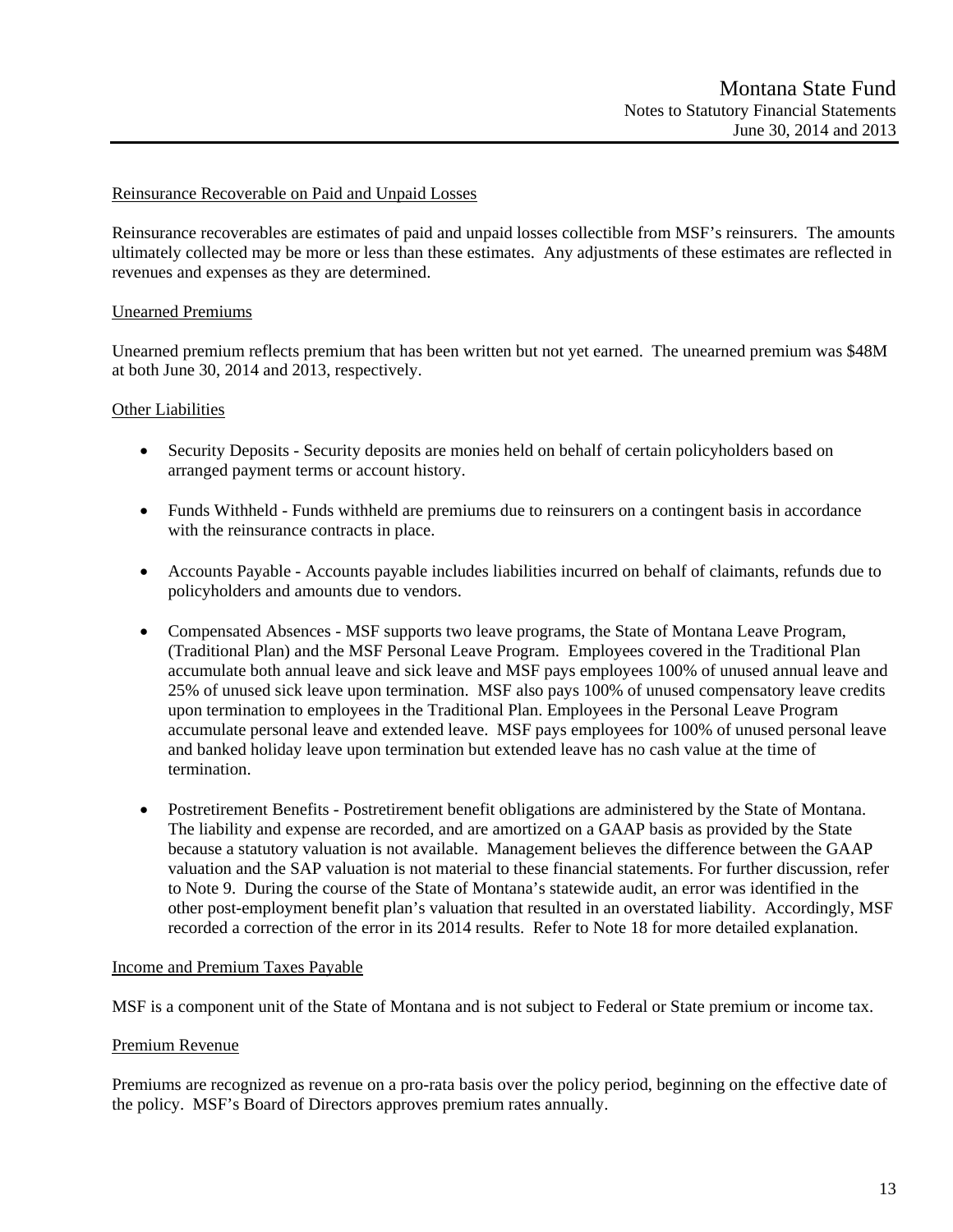Policyholders, with the exception of State of Montana agencies, are contractually obligated to pay certain premiums to MSF in advance of the period in which the premiums are earned. Advance premiums are deferred until the effective date of the policy at which time they are recognized as revenue on a pro-rata basis over the term of the policy. Premium advances are refundable when the policyholder's coverage is canceled and MSF has credited all earned premiums. State agency premium is estimated and payments are received quarterly in arrears based on the actual reported payroll.

### Retrospectively Rated Policies

MSF writes policies for which the premiums vary based on loss experience. Future premium adjustments for these retrospective policies are estimated and accrued at June 30, 2014 and 2013. The premium adjustments are determined through the review of each individual retrospective rated policy, comparing actual losses with projected future losses, to arrive at the best estimates of return or additional retrospective premiums. MSF records retrospective premium accruals and receivables as adjustments to earned premium. Return premiums are recorded as liabilities and additional premiums are recorded as assets.

### Policy Acquisition Costs

Expenses incurred in connection with acquiring new insurance business, including such acquisition costs as sales commissions, are charged to operations as incurred.

### Advertising Costs

All advertising costs are expensed when incurred. Advertising expense was \$473K and \$669K for the years ended June 30, 2014 and 2013, respectively.

#### Policyholder Dividends

Dividends are discretionary and are accrued and expensed when declared and approved by the MSF Board of Directors. The aggregate amount of policyholders' dividends is based on the analysis of policyholder equity balances and the financial results for the year. For further discussion, refer to Note 10.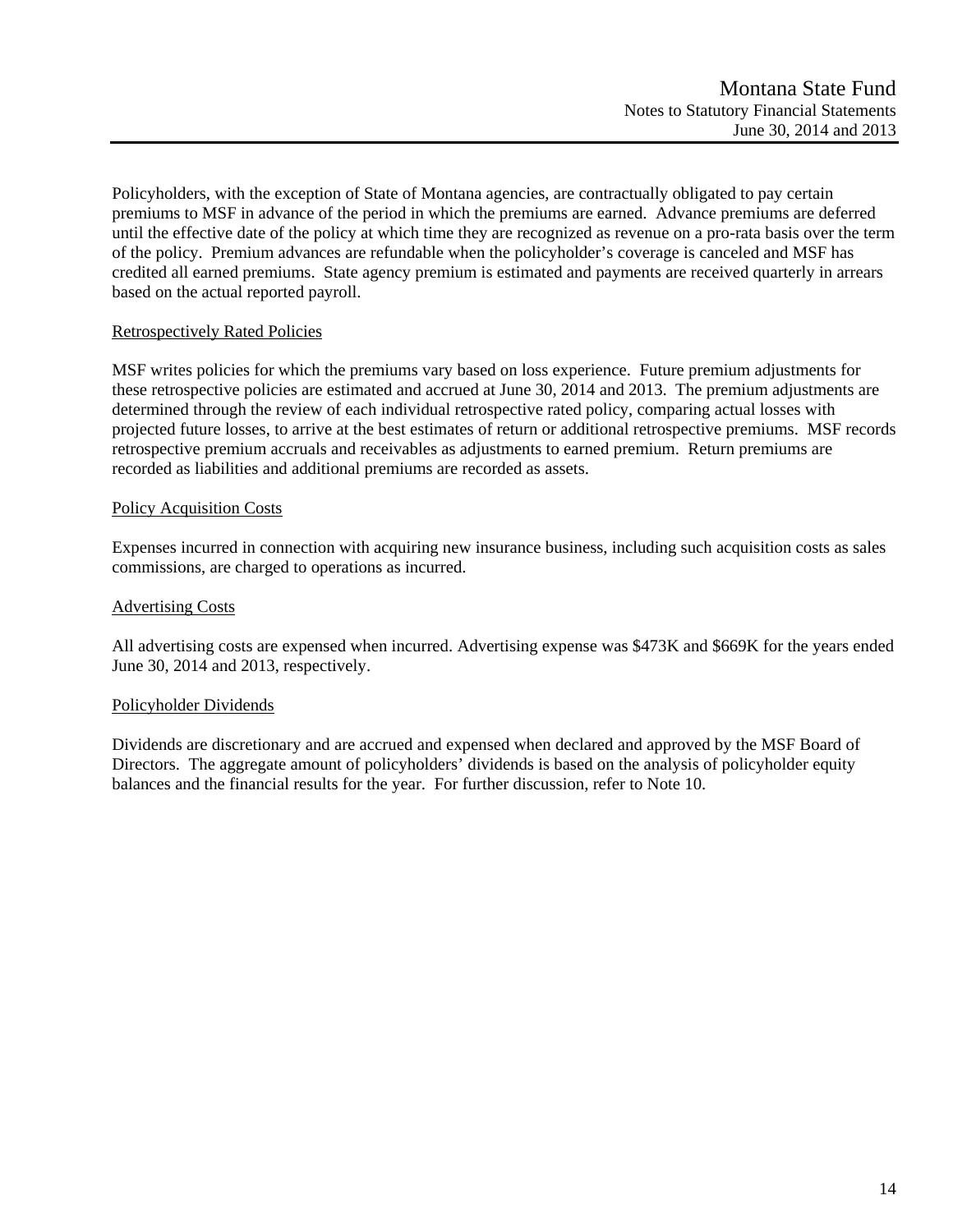# **Note 2 - Investments**

The investments of MSF at June 30, 2014 and 2013 are as follows:

|                                                | <b>Total Investment</b>             |            |
|------------------------------------------------|-------------------------------------|------------|
| June 30, 2014                                  | Holdings                            | Percentage |
| Bonds:                                         |                                     |            |
| U.S. Government obligations                    | \$<br>168,923,301                   | 10.85%     |
| All other government obligations               | 20,969,876                          | 1.35%      |
| U.S. Special revenue                           | 244,520,312                         | 15.70%     |
| Industrial and miscellaneous                   | 589,312,193                         | 37.83%     |
| Mortgage and other loan-backed securities      | 60,247,345                          | 3.87%      |
| Total bonds                                    | 1,083,973,027                       | 69.60%     |
| Equity securities                              | 167,515,006                         | 10.75%     |
| Cash and short-term investments                | 38,011,790                          | 2.44%      |
| Other invested assets                          | 74,841,190                          | 4.80%      |
| Securities lending collateral                  | 166,416,008                         | 10.68%     |
| Real Estate - Property occupied by the Company | 26,908,775                          | 1.73%      |
| Total invested assets                          | 1,557,665,796<br><sup>8</sup>       | 100.00%    |
| June 30, 2013                                  | <b>Total Investment</b><br>Holdings | Percentage |
| Bonds:                                         |                                     |            |
| U.S. Government obligations                    | \$<br>169,049,156                   | 11.70%     |
| All other government obligations               | 15,972,595                          | 1.11%      |
| U.S. Special revenue                           | 225,723,038                         | 15.63%     |
| Industrial and miscellaneous                   | 561,091,559                         | 38.85%     |
| Mortgage and other loan-backed securities      | 59, 153, 135                        | 4.10%      |
| <b>Total bonds</b>                             | 1,030,989,483                       | 71.39%     |
| Equity securities                              | 154,628,154                         | 10.71%     |
| Cash and short-term investments                | 53,474,261                          | 3.70%      |
| Other invested assets                          |                                     |            |
| Securities lending collateral                  | 36,530,984                          | 2.53%      |
|                                                | 141,152,406                         | 9.77%      |
| Real Estate - Property occupied by the Company | 27,441,810                          | 1.90%      |

Through July 1, 2013 MSF acquired new investments in two companies – TIAA CREF Asset Management Core Property Fund LP and American Core Realty Fund LLC – that have underlying characteristics of real estate and are classified as other invested assets. The total acquisition cost for each investment was \$30M and \$40M, respectively.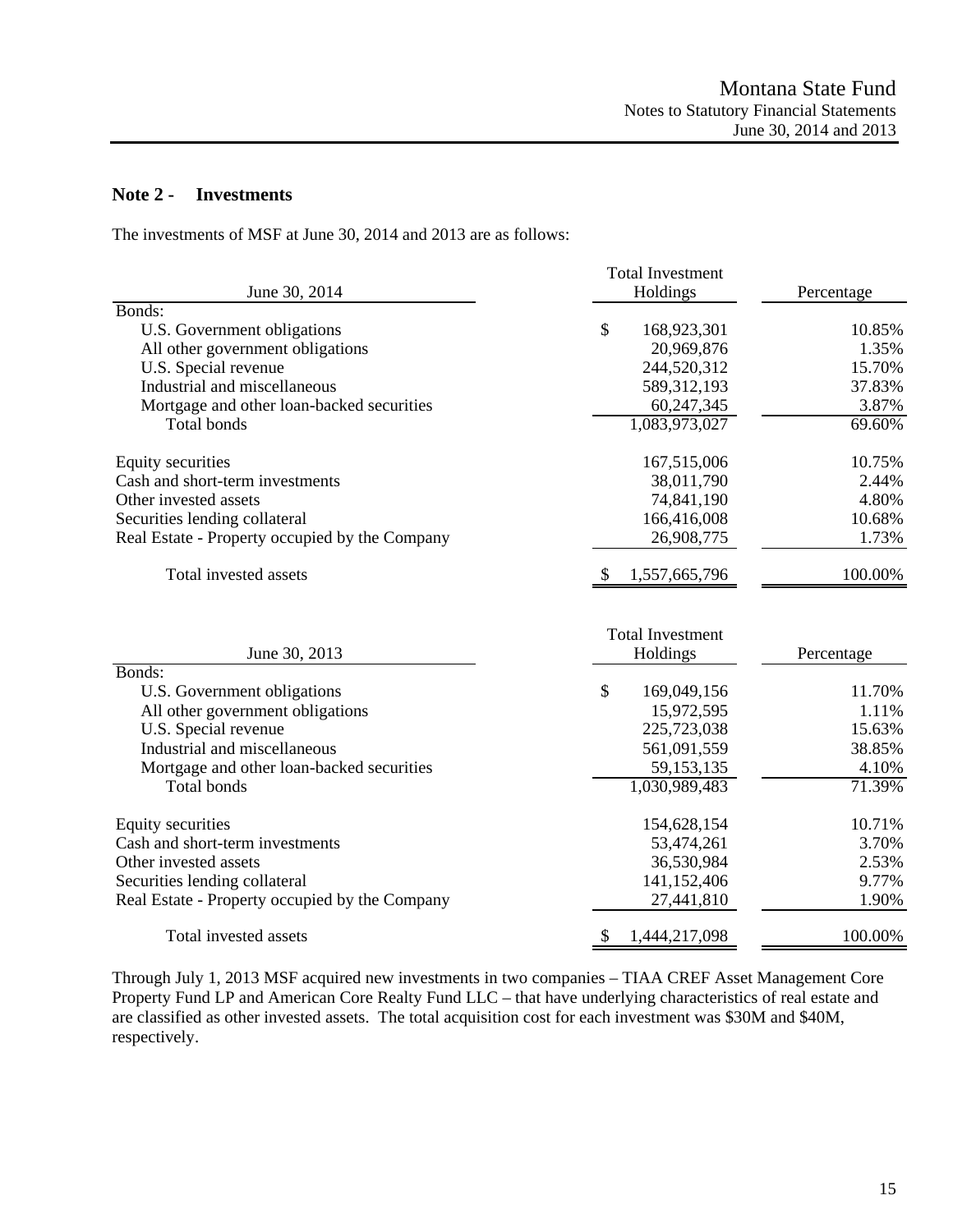| June 30, 2014                                                                                                                                                            | Amortized<br>Cost                                                           | Gross<br>Unrealized<br>Gains                            | Gross<br>Unrealized<br>Losses                                              | Estimated<br>Statutory<br>Fair Value                                        |
|--------------------------------------------------------------------------------------------------------------------------------------------------------------------------|-----------------------------------------------------------------------------|---------------------------------------------------------|----------------------------------------------------------------------------|-----------------------------------------------------------------------------|
| U.S. Government obligations<br>All other government obligations<br>U.S. Special revenue<br>Industrial and miscellaneous<br>Mortgage and other loan-                      | \$<br>168,923,301<br>20,969,876<br>244,520,312<br>589,312,193               | \$<br>9,629,156<br>57,294<br>10,220,779<br>35,491,502   | \$<br>(701, 948)<br>(170, 950)<br>(367, 317)<br>(288, 684)                 | \$<br>177,850,509<br>20,856,220<br>254,373,774<br>624,515,011               |
| backed securities                                                                                                                                                        | 60,247,345                                                                  | 528,464                                                 | (97, 462)                                                                  | 60,678,347                                                                  |
| Total bonds valued at<br>amortized cost                                                                                                                                  | 1,083,973,027                                                               | 55,927,195<br>\$                                        | (1,626,361)<br>\$                                                          | 1,138,273,861<br>-S                                                         |
|                                                                                                                                                                          | Actual<br>Cost                                                              | Gross<br>Unrealized<br>Gains                            | Gross<br>Unrealized<br>Losses                                              | Estimated<br>Statutory<br>Fair Value                                        |
| <b>Equity securities</b><br>Other invested assets                                                                                                                        | \$<br>80,352,084<br>70,000,000                                              | 87,162,922<br>\$<br>4,841,190                           | \$                                                                         | \$<br>167,515,006<br>74,841,190                                             |
| Total securities valued<br>at fair value                                                                                                                                 | <sup>\$</sup><br>150,352,084                                                | 92,004,112<br>\$.                                       | \$                                                                         | \$<br>242,356,196                                                           |
| June 30, 2013                                                                                                                                                            | Amortized<br>Cost                                                           | Gross<br>Unrealized<br>Gains                            | Gross<br>Unrealized<br>Losses                                              | Estimated<br>Statutory<br>Fair Value                                        |
| U.S. Government obligations<br>All other government obligations<br>U.S. Special revenue<br>Industrial and miscellaneous<br>Mortgage and other loan-<br>backed securities | \$<br>169,049,156<br>15,972,595<br>225,723,038<br>561,091,559<br>59,153,135 | \$<br>12,669,453<br>13,008,193<br>34,689,464<br>888,759 | \$<br>(900, 051)<br>(531, 408)<br>(1,140,679)<br>(1,989,173)<br>(374, 128) | \$<br>180,818,558<br>15,441,187<br>237,590,552<br>593,791,850<br>59,667,766 |
| Total bonds valued at<br>amortized cost                                                                                                                                  | 1,030,989,483                                                               | \$<br>61,255,869                                        | (4,935,439)<br>S                                                           | 1,087,309,913                                                               |
|                                                                                                                                                                          | Actual<br>Cost                                                              | Gross<br>Unrealized<br>Gains                            | Gross<br>Unrealized<br>Losses                                              | Estimated<br>Statutory<br>Fair Value                                        |
| Equity securities<br>Other invested assets                                                                                                                               | 91,441,049<br>\$<br>35,750,000                                              | 63,187,105<br>\$<br>780,984                             | \$                                                                         | \$<br>154,628,154<br>36,530,984                                             |
| Total securities valued<br>at fair value                                                                                                                                 | \$<br>127,191,049                                                           | \$<br>63,968,089                                        | \$                                                                         | \$<br>191,159,138                                                           |

The cost or amortized cost, gross unrealized gains, gross unrealized losses, and estimated fair value of invested assets are as follows at June 30: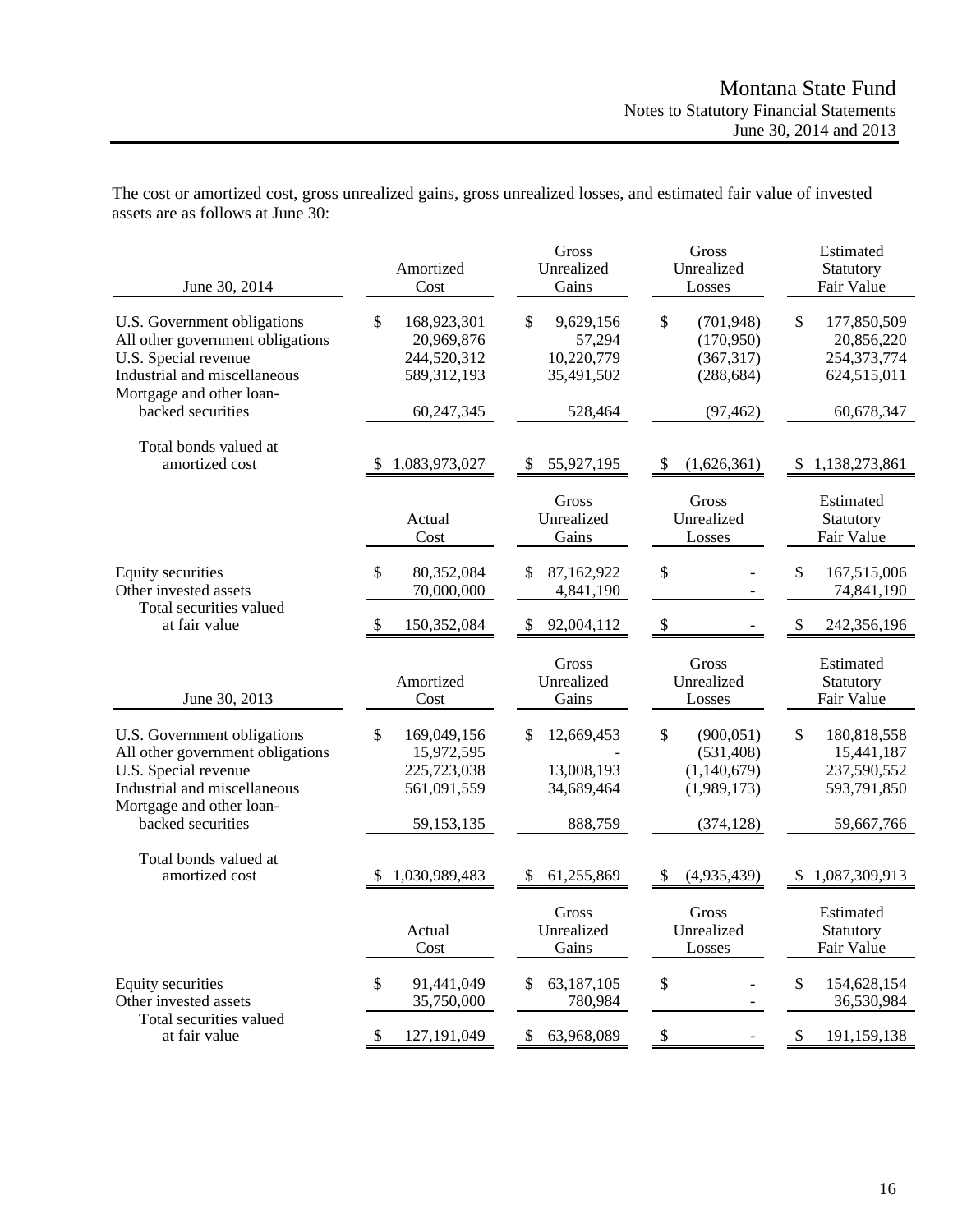The gross unrealized losses and fair value of the Company's investments, aggregated by investment category and length of time that individual securities have been in a continuous unrealized loss position, at June 30, 2014 and 2013, were as follows:

| June 30, 2014                                            |            | Less than 12 months |                      | 12 months or longer |                      |    |             | Total |                      |
|----------------------------------------------------------|------------|---------------------|----------------------|---------------------|----------------------|----|-------------|-------|----------------------|
|                                                          | Fair Value |                     | Unrealized<br>Losses | Fair Value          | Unrealized<br>Losses |    | Fair Value  |       | Unrealized<br>Losses |
| U.S. Government obligations                              | \$         |                     | \$                   | \$<br>18,987,199    | \$<br>(701, 948)     | \$ | 18,987,199  | \$    | (701, 948)           |
| All other government obligations                         |            |                     |                      | 15,805,653          | (170,950)            |    | 15,805,653  |       | (170,950)            |
| U.S. Special revenue                                     |            |                     |                      | 23,332,042          | (367,317)            |    | 23,332,042  |       | (367, 317)           |
| Industrial and miscellaneous<br>Mortgage and other loan- |            |                     |                      | 39,735,952          | (288, 684)           |    | 39,735,952  |       | (288, 684)           |
| backed securities                                        |            | 13,252,045          | (14,997)             | 14,914,458          | (82, 465)            |    | 28,166,503  |       | (97, 462)            |
|                                                          |            | 13,252,045          | \$<br>(14,997)       | 112,775,304         | \$<br>(1,611,364)    | S. | 126,027,349 | S     | (1,626,361)          |
| June 30, 2013                                            |            | Less than 12 months |                      | 12 months or longer |                      |    |             | Total |                      |
|                                                          |            |                     | Unrealized           |                     | Unrealized           |    |             |       | Unrealized           |
|                                                          | Fair Value |                     | Losses               | Fair Value          | Losses               |    | Fair Value  |       | Losses               |
| U.S. Government obligations                              |            | 18,756,400          | \$<br>(900, 051)     | \$                  | \$                   | \$ | 18,756,400  | \$    | (900, 051)           |
| All other government obligations                         |            | 15,441,187          | (531, 408)           |                     |                      |    | 15,441,187  |       | (531, 408)           |
| U.S. Special revenue                                     |            | 52,343,432          | (1,140,679)          |                     |                      |    | 52,343,432  |       | (1,140,679)          |
| Industrial and miscellaneous                             |            | 88,527,008          | (1,989,173)          |                     |                      |    | 88,527,008  |       | (1,989,173)          |
| Mortgage and other loan-                                 |            |                     |                      |                     |                      |    |             |       |                      |
| backed securities                                        |            | 31,124,223          | (374, 128)           |                     |                      |    | 31,124,223  |       | (374, 128)           |
|                                                          |            | 206, 192, 250       | (4,935,439)          | \$                  | \$                   |    | 206,192,250 |       | (4,935,439)          |

MSF closely monitors its investment portfolio and considers relevant facts and circumstances in evaluating whether the impairment of a security is other than temporary. Relevant facts and circumstances that are considered include: (1) the length of time the fair value has been below cost; (2) the financial position and access to capital of the issuer, including the current and future impact of any specific events; and (3) MSF's ability and intent to hold the security to maturity or until it recovers in value. To the extent the Company determines that a security is deemed other-than-temporarily impaired, the difference between amortized cost and fair value is charged to earnings. Based on the Company's evaluation and ability and intent to hold these securities to maturity or market value recovery, the impairment of the securities identified above is deemed to be temporary.

The amortized cost and estimated statutory fair value of MSF's fixed maturity securities as of June 30, 2014 and 2013 are shown below at contractual maturity. Expected maturities will differ from contractual maturities because borrowers may have the right to call or prepay obligations with or without call or prepayment penalties. Maturities of mortgage-backed securities depend on the repayment characteristics and experience of the underlying mortgage loans.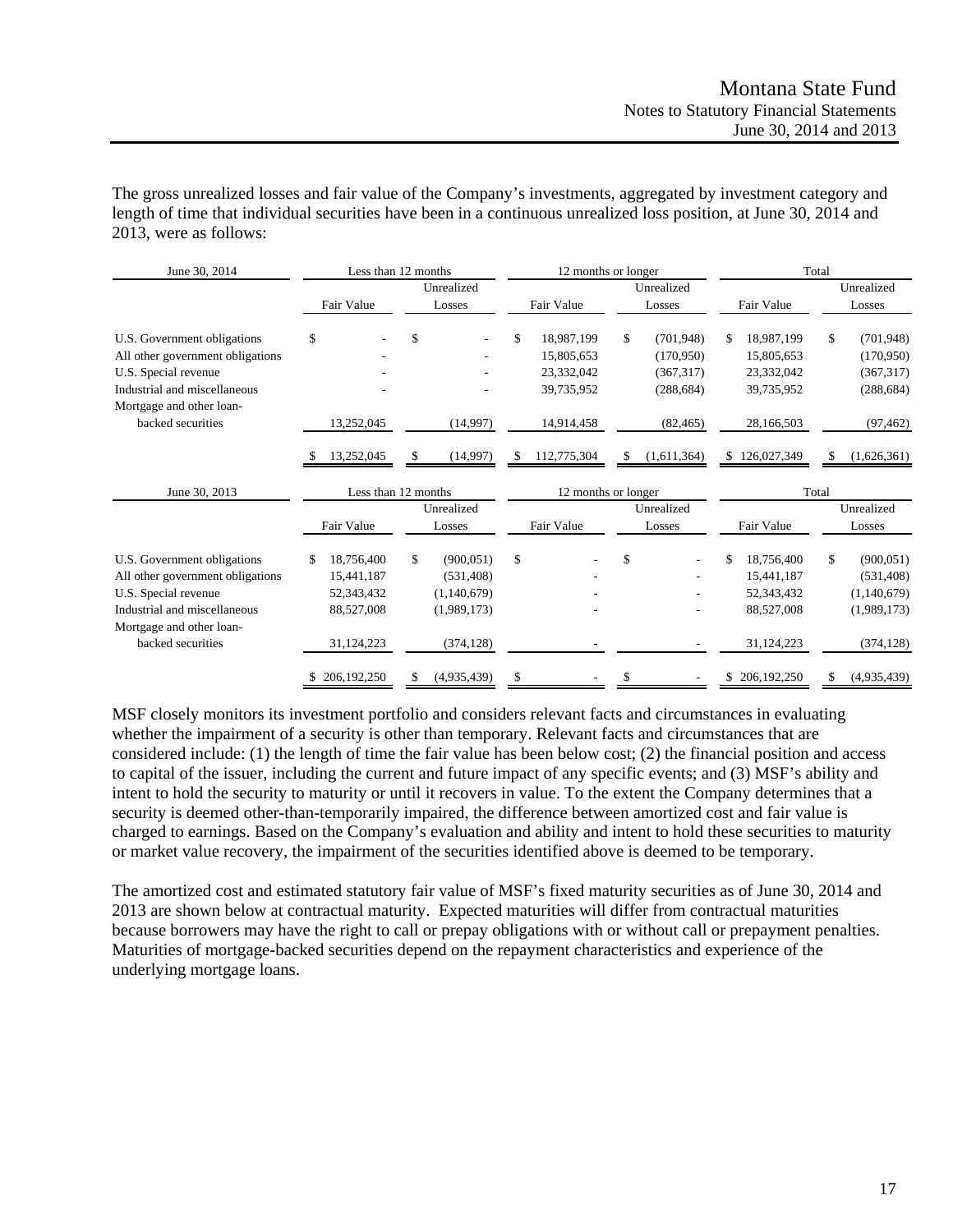|                                                                                                                                                                                               | Amortized<br>Cost                                                        | Estimated<br>Statutory<br>Fair Value                                     |  |  |
|-----------------------------------------------------------------------------------------------------------------------------------------------------------------------------------------------|--------------------------------------------------------------------------|--------------------------------------------------------------------------|--|--|
| June 30, 2014                                                                                                                                                                                 |                                                                          |                                                                          |  |  |
| Due one year or less (excludes STIP)<br>Due after one year through five years<br>Due after five years through ten years<br>Due after ten years through twenty years<br>Due after twenty years | \$<br>82,073,191<br>594,164,941<br>400,735,635<br>2,999,259<br>4,000,001 | \$<br>83,730,911<br>629,268,286<br>417,192,855<br>3,036,644<br>5,045,165 |  |  |
|                                                                                                                                                                                               | 1,083,973,027                                                            | 1,138,273,861                                                            |  |  |
|                                                                                                                                                                                               | Amortized<br>Cost                                                        | Estimated<br>Statutory<br>Fair Value                                     |  |  |
| June 30, 2013                                                                                                                                                                                 |                                                                          |                                                                          |  |  |
| Due one year or less (excludes STIP)<br>Due after one year through five years<br>Due after five years through ten years<br>Due after ten years through twenty years<br>Due after twenty years | \$<br>96,121,835<br>556,292,747<br>373,807,216<br>4,767,685              | \$<br>98, 167, 793<br>594,569,403<br>388,818,418<br>5,754,299            |  |  |
|                                                                                                                                                                                               | 1,030,989,483<br>\$                                                      | \$<br>1,087,309,913                                                      |  |  |

Proceeds from sales of investments in debt securities and gross realized gains and gross realized losses on the sales of all investments were as follows for the years ended June 30:

|                                                                      | 2014                                   | 2013 |                                       |  |
|----------------------------------------------------------------------|----------------------------------------|------|---------------------------------------|--|
| Proceeds from sales<br>Gross realized gains<br>Gross realized losses | 168,738,186<br>14.425.774<br>(146,087) |      | 183,707,839<br>11,058,788<br>(25,681) |  |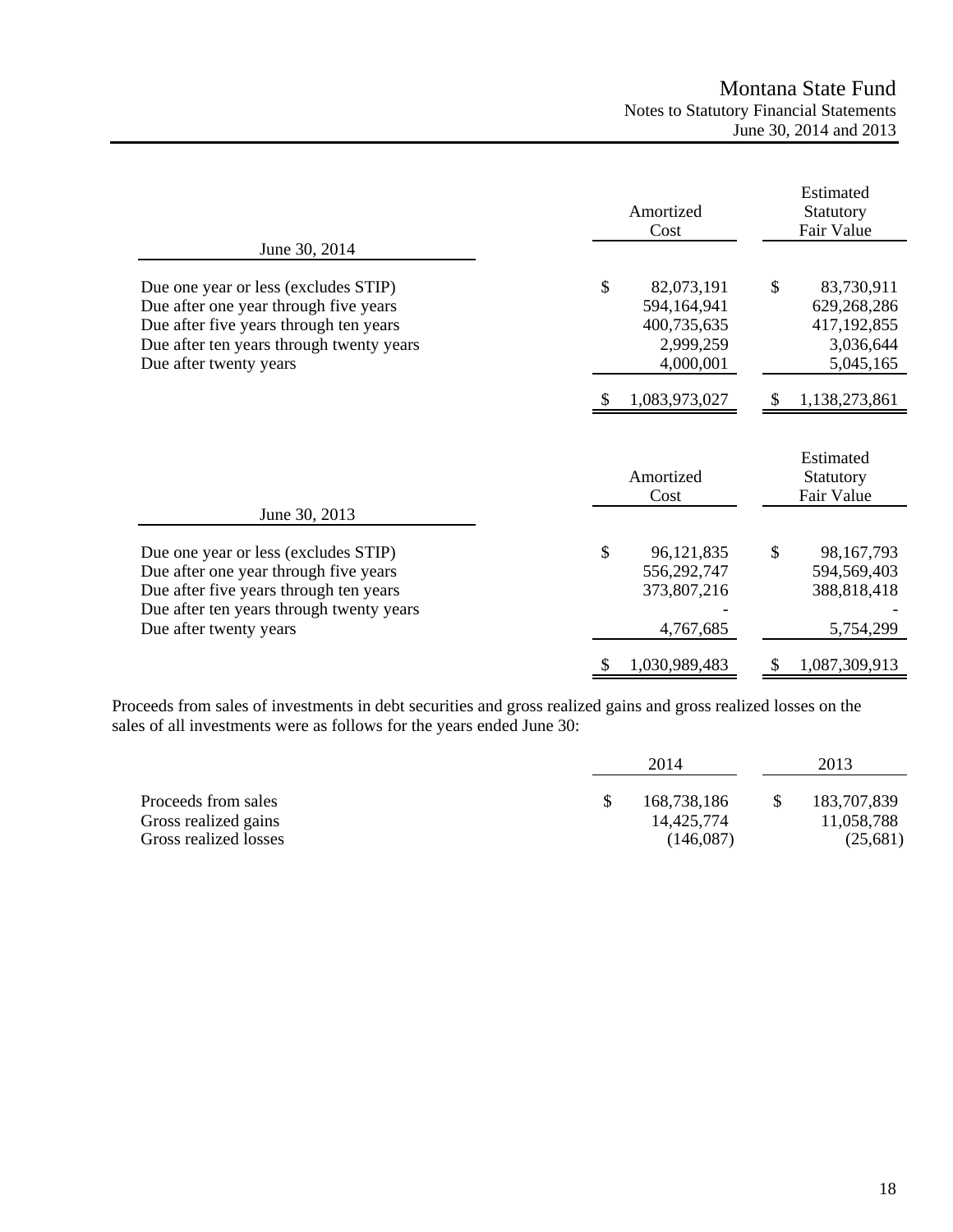|                                 | 2014             | 2013             |
|---------------------------------|------------------|------------------|
| Investment income               |                  |                  |
| Interest                        |                  |                  |
| <b>Bonds</b>                    | \$<br>38,422,743 | \$<br>41,286,698 |
| Cash and short-term investments | 51,652           | 104,115          |
| Real estate                     | 1,643,010        | 1,643,010        |
| Other invested assets           | 3,237,558        | 73,622           |
| Securities lending income       | 757,879          | 992,207          |
| Total investment income         | 44,112,842       | 44,099,652       |
| Investment expenses             |                  |                  |
| Investment expenses             | 1,122,079        | 869,930          |
| Depreciation on real estate     | 533,035          | 533,035          |
| Total investment expenses       | 1,655,114        | 1,402,965        |
| Net investment income           | 42, 457, 728     | 42,696,687<br>\$ |

Investment income and related expenses were as follows for the years ended June 30:

MSF's investment in property occupied by the Company is as follows at June 30:

|                                                 |                              | 2014       | 2013                    |
|-------------------------------------------------|------------------------------|------------|-------------------------|
| Land<br>Properties occupied by the Company, net | 1,139,460<br>S<br>25,769,315 |            | 1,139,460<br>26,302,350 |
| Total real estate                               |                              | 26,908,775 | 27,441,810              |

# **Note 3 - Cash Collateral and Liability for Securities on Loan**

The following table presents the carrying and market values of the securities on loan and the total collateral held as of June 30:

|                                     | 2014 |               | 2013        |
|-------------------------------------|------|---------------|-------------|
|                                     |      |               |             |
| Securities on loan - carrying value |      | 195, 125, 895 | 239,575,067 |
| Securities on loan - market value   |      | 206,786,455   | 253,069,509 |
| Total cash collateral held          |      | 166,416,008   | 141.152.406 |
| Total non-cash collateral held      |      | 44,281,936    | 117,242,383 |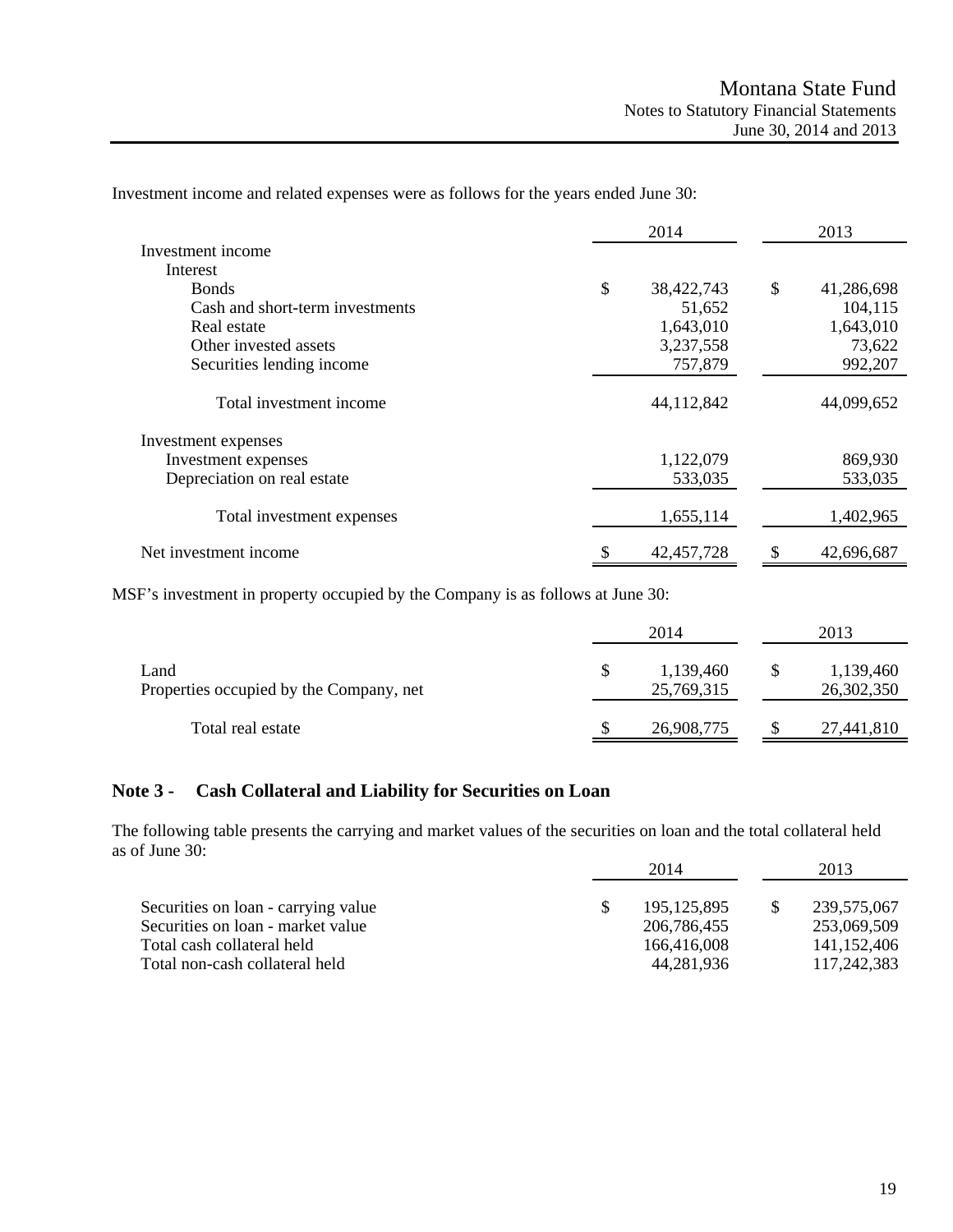### **Note 4 - Fair Value of Financial Instruments**

Certain financial instruments are reported at fair value and others are stated at cost or amortized cost, as shown below. For those assets carried at fair value in the financial statements and for those assets not stated at fair value in the financial statements but whose estimated fair values are disclosed, the following table indicated the inputs used to estimate fair value measurements.

|                                                    |                    |                   | 2014             |                    |           |
|----------------------------------------------------|--------------------|-------------------|------------------|--------------------|-----------|
|                                                    | Statement<br>Value | Fair<br>Value     | (Level 1)        | (Level 2)          | (Level 3) |
| Assets reported at amortized cost:<br><b>Bonds</b> | \$1,083,973,027    | \$1,138,273,861   | \$               | \$1,138,273,861    | \$        |
|                                                    |                    |                   |                  |                    |           |
| Assets reported at fair value:                     |                    |                   |                  |                    |           |
| Equity securities                                  | 167,515,006<br>\$  | 167,515,006<br>\$ | \$147,383,391    | 20,131,615<br>\$   | \$        |
| Other invested assets                              | 74,841,190         | 74,841,190        |                  |                    | (A)       |
| Total assets reported at fair value                | 242,356,196        | 242,356,196       | 147,383,391<br>S | 20, 131, 615<br>\$ | £.        |
|                                                    |                    |                   | 2013             |                    |           |
|                                                    | Statement          | Fair              |                  |                    |           |
|                                                    | Value              | Value             | (Level 1)        | (Level 2)          | (Level 3) |
| Assets reported at amortized cost:                 |                    |                   |                  |                    |           |
| <b>Bonds</b>                                       | \$1,030,989,483    | \$1,087,309,913   | S                | \$1,087,309,913    |           |
| Assets reported at fair value:                     |                    |                   |                  |                    |           |
| Equity securities                                  | 154,628,154<br>\$  | \$154,628,154     | \$138,103,604    | 16,524,550<br>\$   | \$        |
| Other invested assets                              | 36,530,984         | 36,530,984        |                  |                    | (A)       |
| Total assets reported at fair value                | \$191,159,138      | \$191,159,138     | \$138,103,604    | 16,524,550<br>\$   | \$        |

The statement values, fair values and related inputs for financial instruments at June 30 are:

(A) – These investments are accounted for using the equity method. For purposes of this disclosure, the equity method is presumed to approximate fair value. If management were to determine fair value for its equity method investments, it would use level 3 inputs.

There were no liabilities reported at fair value as of June 30, 2014 and 2013.

#### **Note 5 - Cash, Cash Equivalents and Short-Term Investments**

MSF participates in the Short-Term Investment Pool (STIP) maintained by BOI. STIP balances are highly liquid investments. The market value of STIP approximates cost. The STIP investments' credit risk is measured by investment grade ratings given individual securities. BOI's policy requires that STIP investments have the highest rating in the short-term category by one and/or any Nationally Recognized Statistical Rating Organizations (NRSRO). The three NRSRO's include Standard and Poor's, Moody's Investors Service, and Fitch, Inc.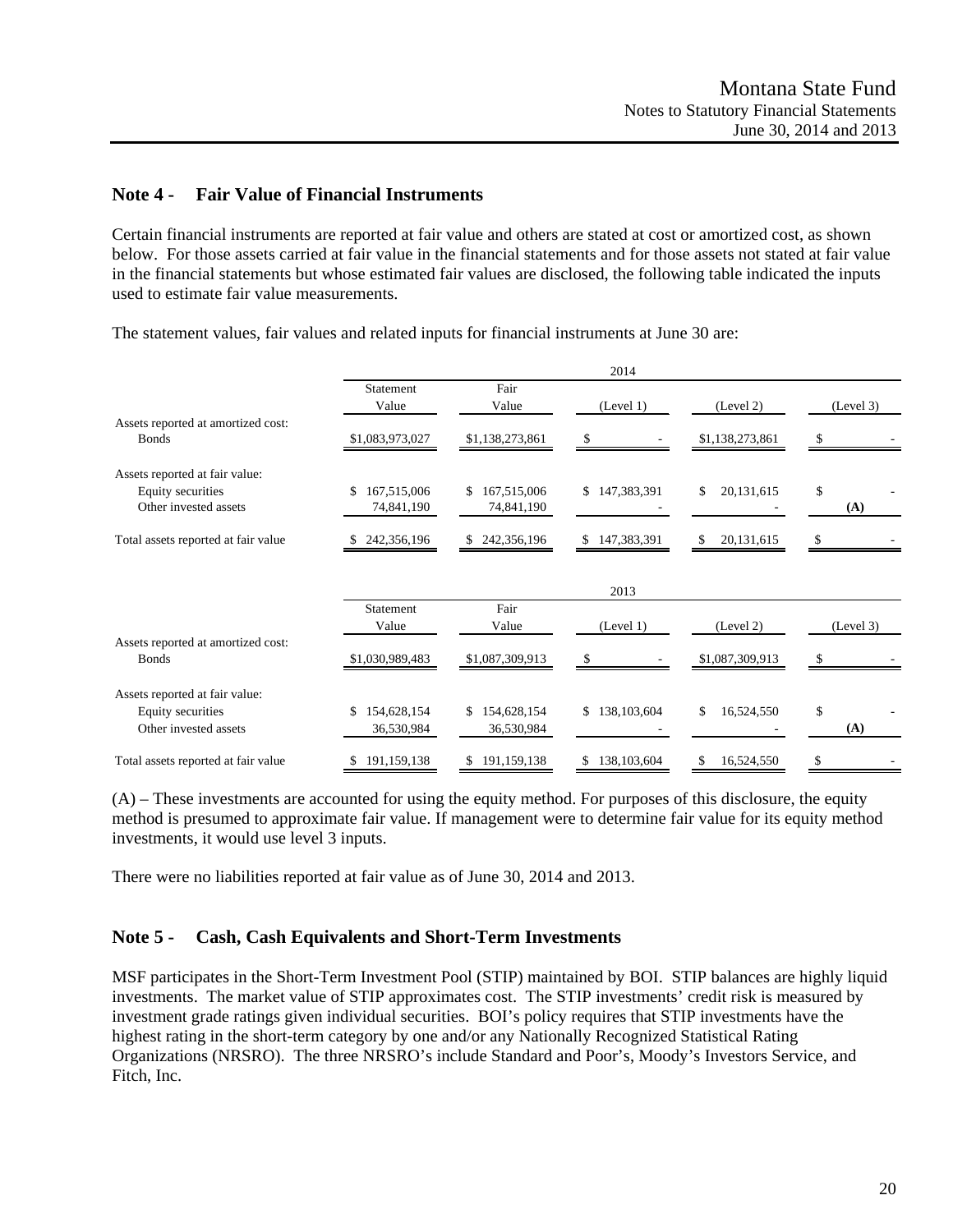Cash, cash equivalents and short-term investments at June 30, 2014 and 2013 consist of:

|                                                                                                         | 2014                          | 2013                          |
|---------------------------------------------------------------------------------------------------------|-------------------------------|-------------------------------|
| Cash in bank<br><b>STIP</b> investment                                                                  | \$<br>7,019,465<br>30,992,325 | \$<br>4,430,575<br>49,043,686 |
|                                                                                                         | 38,011,790                    | 53,474,261                    |
| <b>Note 6 -</b><br><b>Receivables, Net</b>                                                              |                               |                               |
| Net receivables consist of the following at June 30:                                                    | 2014                          | 2013                          |
| Uncollected premiums<br>Unbilled premiums and installments including<br>earned but unbilled premiums of | 10,484,325<br>S               | \$<br>9,940,281               |
| \$4,924,023 and \$4,756,142, respectively                                                               | 46,442,230                    | 46, 367, 254                  |
| Accrued retrospective premiums                                                                          | 138,744                       | 149,762                       |
| Other receivables                                                                                       | 2,060,610                     | 2,761,379                     |
|                                                                                                         | 59,125,909                    | 59,218,676                    |
| Less: nonadmitted receivables                                                                           | (2,945,625)                   | (3,457,149)                   |
| Total receivables, net                                                                                  | 56,180,284                    | 55,761,527<br>S               |

# **Note 7 - Equipment, Net**

Equipment and software are recorded at cost net of accumulated depreciation and admitted or non-admitted in accordance with statutory accounting principles as follows:

| June 30, 2014                                                                   | Computer<br>Equipment and<br>Operating<br>Software | Vehicles,<br>Furniture and<br>Office<br>Equipment           | Application<br>Software                                   | Total                                                           |
|---------------------------------------------------------------------------------|----------------------------------------------------|-------------------------------------------------------------|-----------------------------------------------------------|-----------------------------------------------------------------|
| Assets<br>Accumulated depreciation<br>Subtotal<br>Less: Net assets non-admitted | 5,305,455<br>S<br>(4,390,817)<br>914,638           | \$<br>2,199,290<br>(931, 956)<br>1,267,334<br>(1, 267, 334) | 16,760,501<br>S.<br>(16,086,977)<br>673,524<br>(673, 524) | 24, 265, 246<br>S<br>(21, 409, 750)<br>2,855,496<br>(1,940,858) |
| Net assets admitted                                                             | 914,638                                            |                                                             |                                                           | 914,638                                                         |
| Depreciation expense                                                            | 139,888                                            | 183,265                                                     | 354,285                                                   | 677,438                                                         |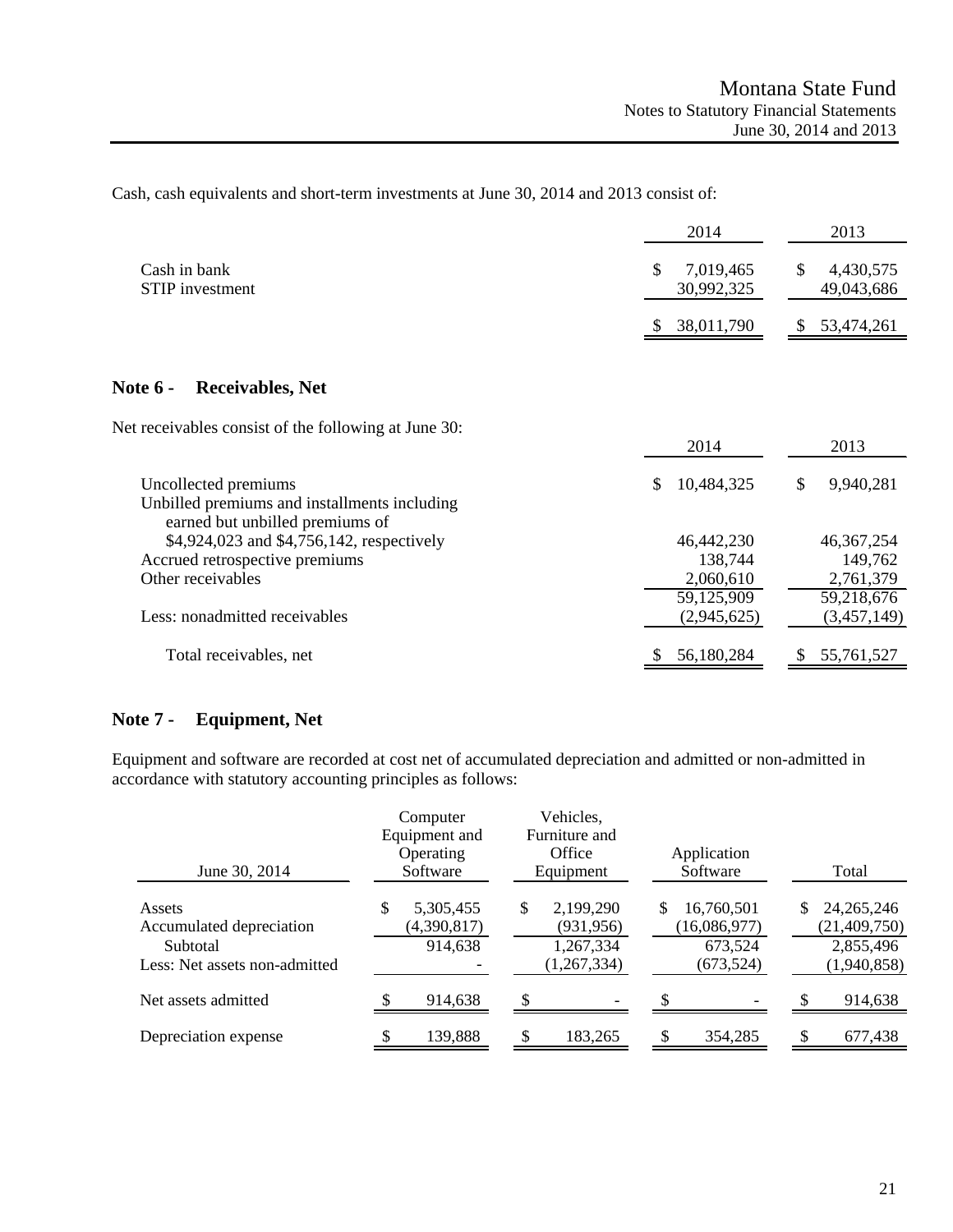| June 30, 2013                                                                   | Computer<br>Equipment and<br>Operating<br>Software | Vehicles,<br>Furniture and<br>Office<br>Equipment         | Application<br>Software                                     | Total                                                            |
|---------------------------------------------------------------------------------|----------------------------------------------------|-----------------------------------------------------------|-------------------------------------------------------------|------------------------------------------------------------------|
| Assets<br>Accumulated depreciation<br>Subtotal<br>Less: Net assets non-admitted | \$<br>5,168,580<br>(4,364,078)<br>804,502          | \$<br>2,138,722<br>(743, 400)<br>1,395,322<br>(1,395,322) | \$<br>20,506,731<br>(19, 757, 570)<br>749,161<br>(749, 161) | \$<br>27,814,033<br>(24, 865, 048)<br>2,948,985<br>(2, 144, 483) |
| Net assets admitted                                                             | 804.502                                            |                                                           |                                                             | 804,502                                                          |
| Depreciation expense                                                            | 640,188                                            | 190,831                                                   | 998,369                                                     | 1,829,388                                                        |

# **Note 8 - Loss and Loss Adjustment Expense Reserves**

Loss and loss adjustment expense (LAE) reserves are established to provide for the estimated ultimate settlement cost of all claims incurred. Loss reserves are based on reported aggregate claim cost estimates combined with estimates for future development of such claim costs and estimates of incurred but not reported (IBNR) claims. The reserves are reported on an undiscounted basis.

Towers Watson, an external independent actuarial firm, prepares an actuarial study used to estimate liabilities and the ultimate cost of settling claims reported but not settled and IBNR as of June 30, 2014 and 2013. The study provides a range of potential costs associated with the reported claims, the future development of those claims and IBNR. MSF management has selected a central estimate within that range as the estimated loss reserves. Because actual claim costs depend on such complex factors as inflation and changes in the law, claim liabilities are recomputed periodically using a variety of actuarial and statistical techniques to produce current estimates that reflect recent settlements, claim frequency, and other economic and social factors.

The following analysis provides a reconciliation of the activity in the reserve for losses and loss adjustment expenses for the years ended June 30:

|                                                                    | 2014 |            |    | 2013       |  |
|--------------------------------------------------------------------|------|------------|----|------------|--|
|                                                                    |      | (in 000's) |    | (in 000's) |  |
| At beginning of year:<br>Net reserves for losses and loss expenses | \$.  | 902,848    | S  | 889,941    |  |
|                                                                    |      |            |    |            |  |
| Losses and loss expenses incurred during the year related to:      |      |            |    |            |  |
| Current year                                                       |      | 153,408    |    | 142,029    |  |
| Prior years                                                        |      | (9,951)    |    | (2,180)    |  |
| Total losses incurred                                              |      | 143,457    |    | 139,849    |  |
| Losses and loss expenses paid during year related to:              |      |            |    |            |  |
| Current year                                                       |      | (29,310)   |    | (28, 326)  |  |
| Prior years                                                        |      | (92, 397)  |    | (98, 616)  |  |
| Total losses paid                                                  |      | (121,707)  |    | (126, 942) |  |
| Total losses and loss adjustment expenses at end of year           | \$   | 924,598    | \$ | 902,848    |  |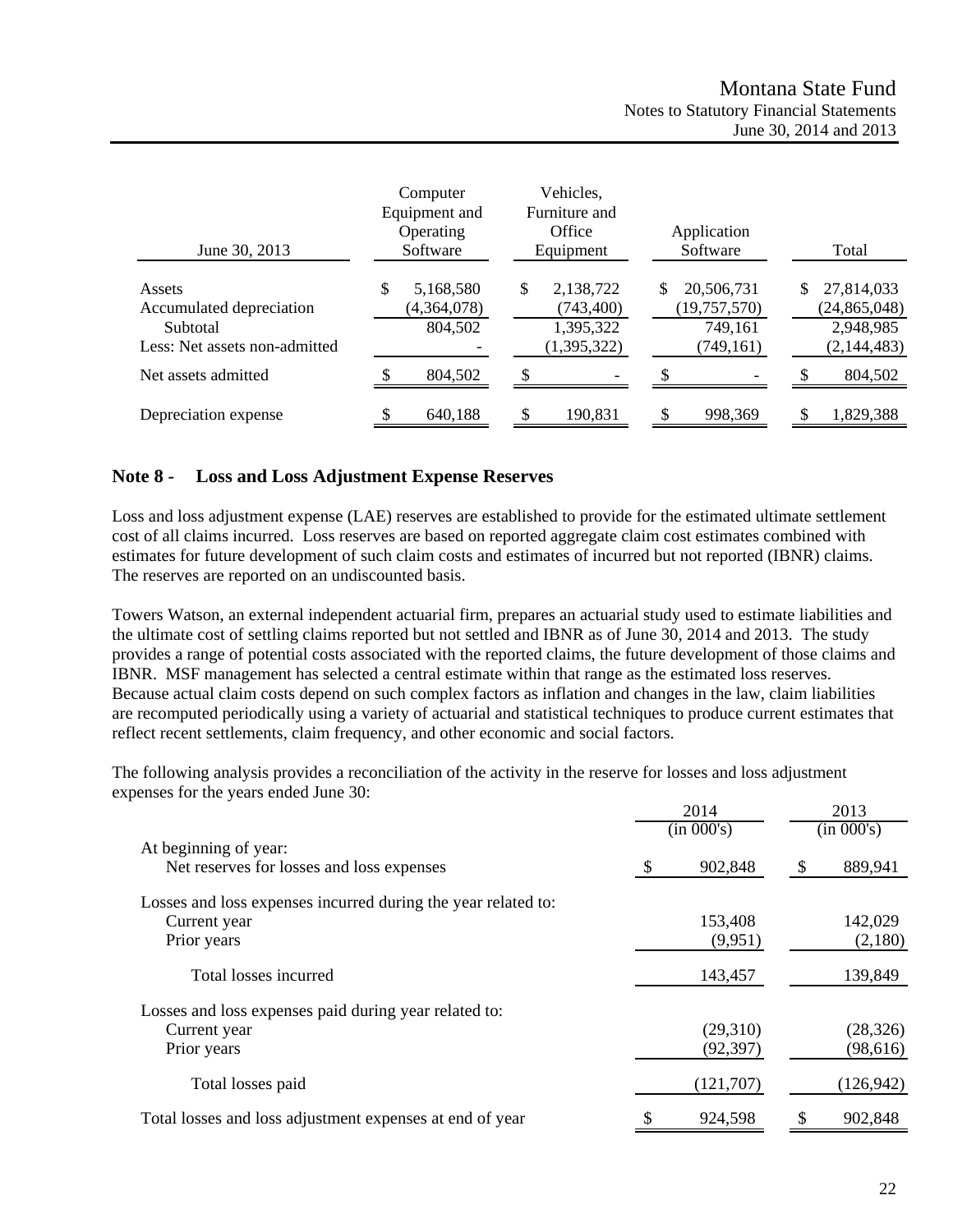The increase in the reserve for loss and loss adjustment expenses of \$21.8M incurred during the period ended June 30, 2014 is a result of ongoing analysis of loss development trends, changes to the loss expense factors, reestimation of unpaid claims, reinsurance recovery adjustments, and reserve strengthening. An additional \$10M was recorded for reserve strengthening. This increase is due to the uncertainty from anticipated savings resulting from House Bill 334 and the consequences of the 20% premium reduction that was executed in fiscal year 2011.

Included in the amounts above are reserves for asbestos exposure. MSF's exposure to asbestos claims arose from the direct sale of workers compensation policies to companies with incidental exposure to asbestos. Case reserves related to these claims are as follows as of June 30:

|                                                                                                   | 2014 |                                    | 2013                             |  |
|---------------------------------------------------------------------------------------------------|------|------------------------------------|----------------------------------|--|
| Beginning case reserves (including LAE)<br>Losses and LAE incurred<br>Payments for losses and LAE |      | 747.023<br>2,967,997<br>(972, 346) | 214.704<br>680,093<br>(147, 774) |  |
| Ending case reserves (including LAE)                                                              |      | 2,742,674                          | 747,023                          |  |

# **Note 9 - Retirement Plans, Deferred Compensation and Postretirement Plans**

MSF and its employees contribute to the Public Employees Retirement System (PERS), which offers two types of retirement plans administered by the Public Employees' Retirement Board (PERB). The first plan is the Defined Benefit Retirement Plan (DBRP), a multiple-employer, cost-sharing plan that provides retirement, disability and death benefits to plan members and their beneficiaries. Benefits are based on eligibility, years of service and highest average compensation. Vesting occurs once membership service totals five years. Benefits are established by state law and can only be amended by the legislature.

The Government Accounting Standards Board (GASB) recently issued standards No. 67 and No. 68, Accounting and Financial Reporting for Pensions. These standards will require MSF to record pension accounting entries as well as financial statement disclosures. The requirements of these Standards are effective for financial statements for fiscal years beginning after June 15, 2014. The State of Montana is in the process of determining the effect of the change in accounting and obtaining an estimate of MSF's proportionate share of the unfunded liability. Management believes the amount attributable to MSF will be significant, once the State of Montana completes its valuation. MSF will be required to record a proportionate share of the unfunded pension liability and related pension disclosures in the statutory basis financial statements for the year ended June 30, 2015.

As described in Note 1 to the financial statements, during the course of the State of Montana's statewide 2014 audit, an error was identified in the other post-employment benefit plan's OPEB valuation that resulted in an overstated liability. Under the Regulatory Basis of Accounting described in Note 1, Statement of Statutory Accounting Principle (SSAP) No. 3, *Accounting Changes and Corrections of Errors*, paragraph 10, states: "Corrections of errors in previously issued financial statements shall be reported as adjustments to unassigned funds (Policyholders' Equity) in the period an error is detected." In accordance with SSAP No. 3, MSF recorded its allocated amount of the correction in 2014. The related liability balance was reduced by \$1.5M and Policyholders' Equity was increased by \$1.2M as of June 30, 2014, to reflect the portion of the change related to prior years.

While this accounting treatment and presentation in the financial statement is required in accordance with the accounting framework used by MSF, the OPEB liability is overstated and beginning Policyholders' Equity is understated by \$1.2M for the year ended June 30, 2013. Management has determined the amounts of these corrections are not material to the overall fair presentation of the statutory financial statements.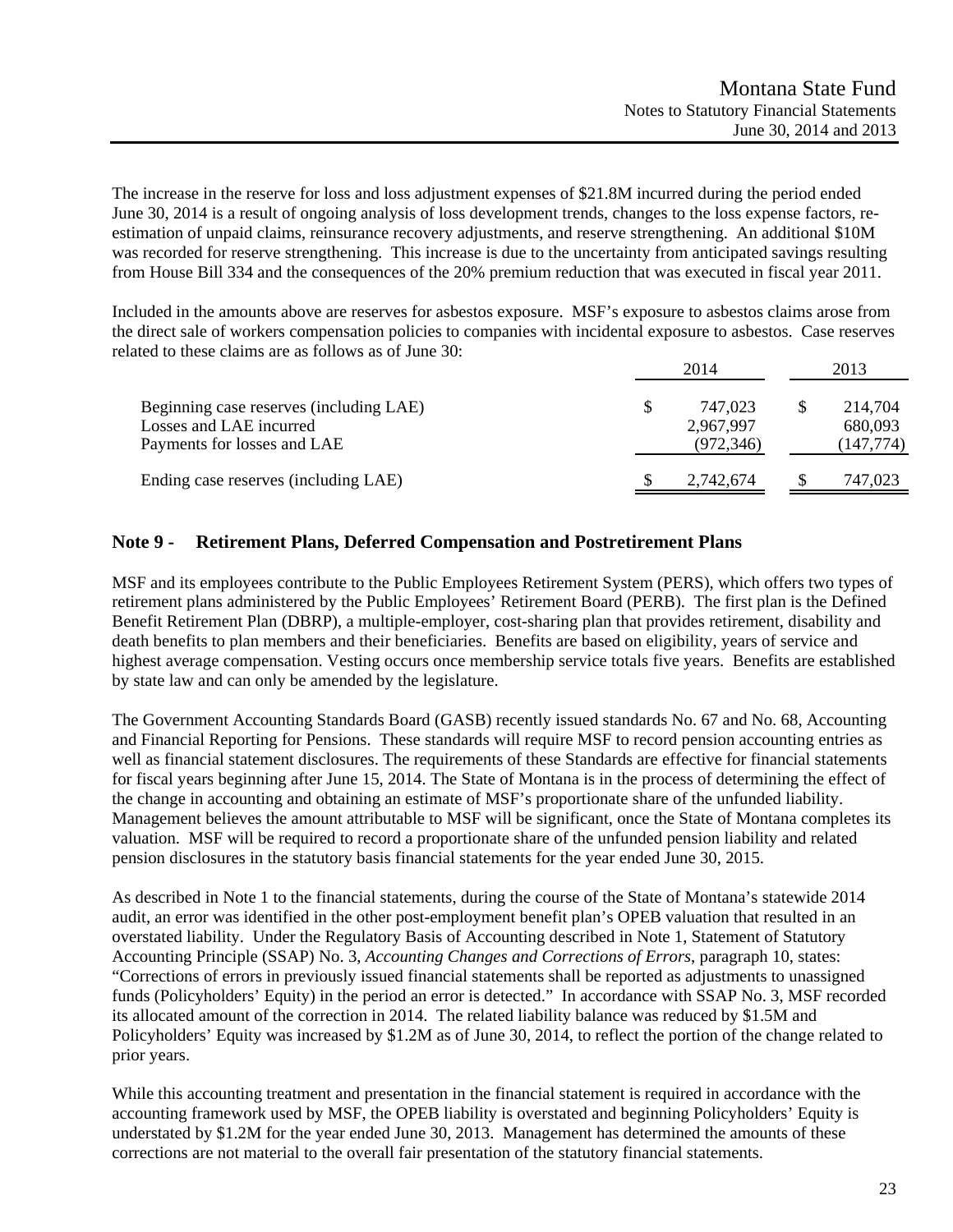The second plan is the Defined Contribution Retirement Plan (DCRP), created by the 1999 legislature and available to all active PERS members effective July 1, 2002. This plan is a multiple-employer, cost-sharing plan that also provides retirement, disability and death benefits to plan members and their beneficiaries. Benefits are based on the balance in the member's account, which includes the total contributions made and the investment earnings less administrative costs.

Eligible PERS members choose to participate in either the DBRP or DCRP but may not be active members of both plans. During fiscal year 2014, MSF employees were required to contribute 7.9% of annual compensation regardless of hire date. During fiscal year 2013, MSF employees hired prior to July 1, 2011 were required to contribute 6.9% of annual compensation and those hired on or after July 1, 2011 were required to contribute 7.9%. The employer (MSF) is required to contribute 8.17% of annual compensation in fiscal year 2014 and 7.17% in fiscal year 2013 regardless of the hire date of the employee. MSF's contributions amounted to \$1.4M for both fiscal years 2014 and 2013. MSF and its employees paid 100% of required contributions to PERS and there is no unpaid liability as of June 30, 2014.

MSF and its employees are eligible to participate in the State of Montana Deferred Compensation Plan (457 plan) administered by the PERB. The Deferred Compensation plan is a voluntary, tax-deferred retirement plan designed as a supplement to other retirement plans. Under the plan, eligible employees elect to defer a portion of their salary until future time periods. MSF incurs no costs for this plan.

MSF employees and dependents are eligible to receive health care through the State Employee Group Benefits Plan administered by the State of Montana Department of Administration. The State of Montana provides optional post-employment medical, vision and dental health care benefits to qualified employees and dependents that elect to continue coverage and pay administratively established premiums.

MSF's allocated annual OPEB cost (expense) for the years ended June 30, 2014 and 2013 was \$633K and \$620K, respectively. The liability is reported at the same amount determined on a GAAP basis for financial reporting required as a component unit of the State of Montana. While this liability is disclosed for financial statement purposes it does not represent a legal liability of MSF, and MSF does not complete a separate actuarial analysis for Statutory reporting purposes.

# **Note 10 - Policyholder Dividends**

During the fiscal year ended June 30, 2014, the MSF Board of Directors authorized and MSF paid dividends of \$12M to eligible policyholders for the policy year 2011. During the fiscal year ended June 30, 2013, MSF paid dividends of \$10M to eligible policyholders for the policy year 2010.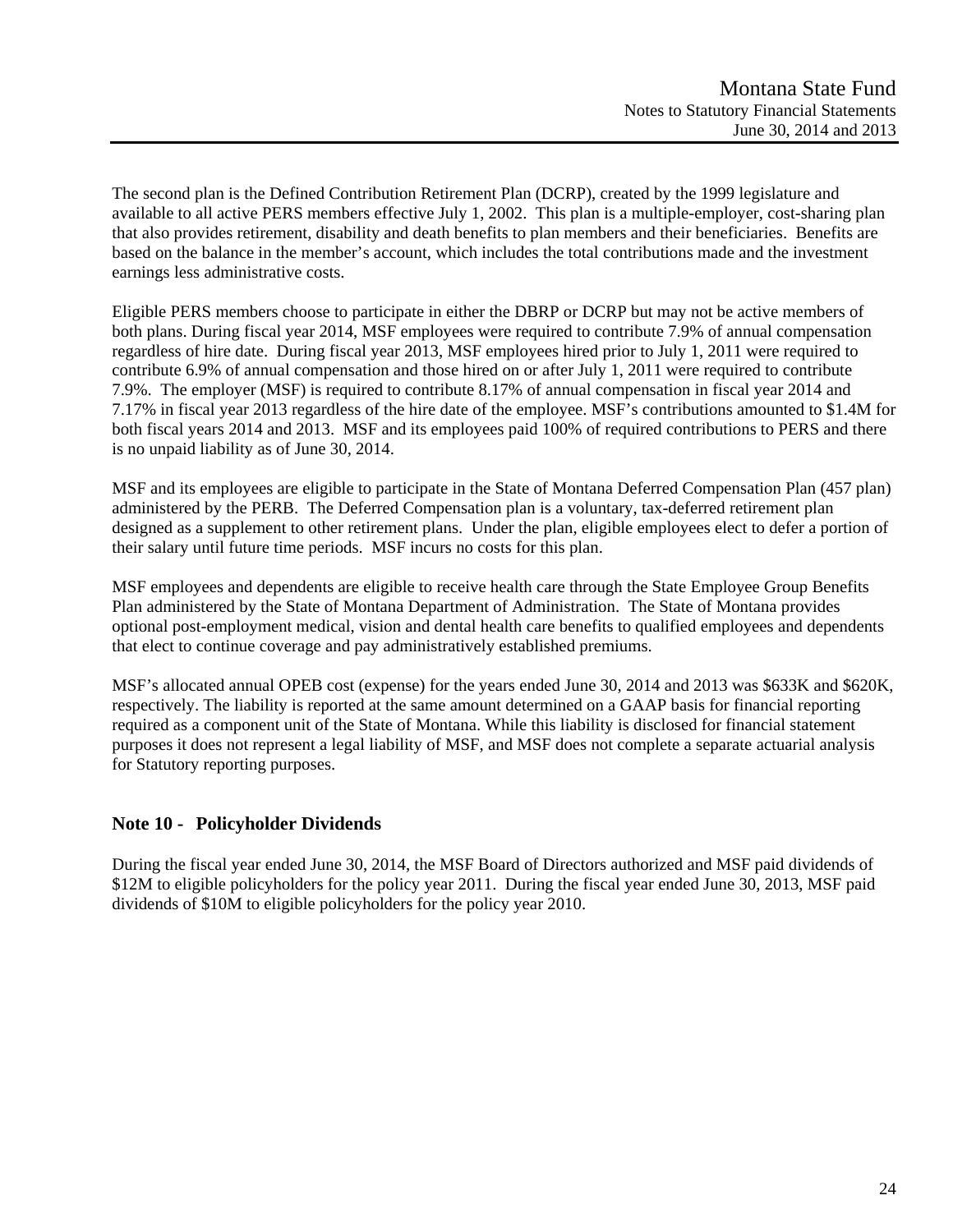# **Note 11 - Reinsurance Assumed and Ceded**

For the fiscal years ended June 30, 2014 and 2013, MSF ceded reinsurance to other reinsurance companies to limit the exposure arising from large losses. These arrangements consist of excess of loss contracts that protect against occurrences over stipulated amounts and aggregate stop loss contracts. The excess of loss contracts provide for the following coverage:

| <b>Contract Period</b> | <b>Reinsurance Coverage</b>                                        |
|------------------------|--------------------------------------------------------------------|
| 2013                   | Workers' compensation accidents of up to \$5M in excess of \$5M,   |
|                        | maximum of \$5M per any one claimant.                              |
|                        | Workers' compensation accidents of up to \$20M in excess of \$10M, |
|                        | maximum of \$5M per any one claimant.                              |
|                        | Workers' compensation accidents of up to \$70M in excess of \$30M, |
|                        | maximum of \$5M per any one claimant.                              |
| 2012                   | Workers' compensation accidents of up to \$5M in excess of \$5M,   |
|                        | maximum of \$5M per any one claimant.                              |
|                        | Workers' compensation accidents of up to \$20M in excess of \$10M, |
|                        | maximum of \$5M per any one claimant.                              |
|                        | Workers' compensation accidents of up to \$70M in excess of \$30M, |
|                        | maximum of \$5M per any one claimant.                              |

The current aggregate stop loss contract provides coverage based on MSF's premium levels not to exceed 15% of subject net earned premium. In the event reinsurers are unable to meet their obligations under either the excess of loss contracts or aggregate stop loss contract, MSF would remain liable for all losses, as the reinsurance agreements do not discharge MSF from its primary liability to the policyholders.

Premium revenue is reduced by premiums paid for reinsurance coverage of \$9.5M and \$8.5M in fiscal years 2014 and 2013, respectively. The aggregate stop loss contract requires that MSF maintain a funds withheld account which represents the basic premium portion of the total premium paid for aggregate stop loss coverage. The total funds withheld account at June 30, 2014 is \$66.7M for contracts in place from July 1, 2002 to June 30, 2014. The funds withheld account at June 30, 2013 was \$77.0M for contracts in place from July 1, 2002 to June 30, 2013. Interest must be accrued on the funds withheld account which resulted in accrued interest of \$4.1M for fiscal year 2014 and \$3.7M for fiscal year 2013.

During fiscal years 2014 and 2013, estimated claim reserves were reduced \$12.0M and \$12.1M, respectively, for the amount of reinsurance estimated to be ultimately recoverable on incurred losses due to the excess of loss reinsurance contract. In fiscal years 2014 and 2013, estimated claim reserves were reduced by an additional \$20.6M and \$23.7M, respectively, for the amount of reinsurance estimated to be ultimately recoverable on incurred losses due to the aggregate stop loss contract.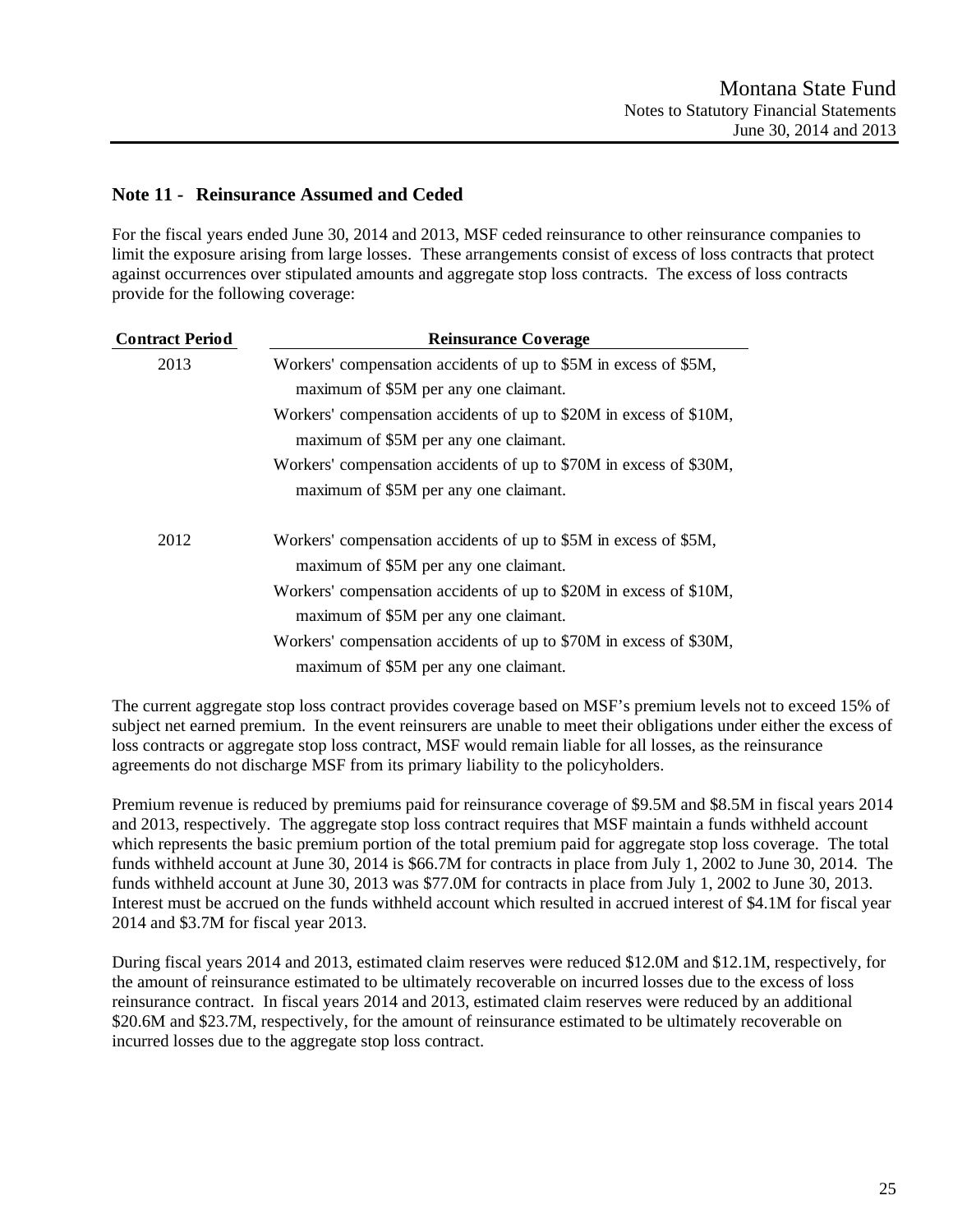MSF also has assumed reinsurance relationships with Zurich American Insurance Company, Argonaut Insurance Company and Legion Insurance Company related to Other States Coverage (OSC). MSF assumes risk for OSC claims, which are then covered under MSF's ceded reinsurance contract. Assumed premium for fiscal years 2014 and 2013 is \$2.3M and \$2.0M, respectively. The assumed liability for OSC claims is \$2.6M and \$4.2M for fiscal years 2014 and 2013, respectively.

MSF commuted two of its outstanding reinsurance contracts during fiscal year 2014. Commutation of the ceded aggregate stop loss contract for the period July 1, 2005 to July 1, 2008 resulted in a reduction in the funds withheld balance of \$19.9M and a reduction in the reinsurance receivables balance of \$19.9M. No funds were exchanged between MSF and the reinsurers, XL Re Ltd. and Imagine International Reinsurance Co., as part of this commutation and it had no impact on incurred losses or reserves for unpaid losses or LAE. Commutation of the assumed reinsurance contracts with Legion Insurance Company for the period January 1, 1999 to July 1, 2001 resulted in a reduction of reserves for unpaid losses and LAE of \$1.4M.

# **Note 12 - Leases and Commitments**

MSF leases office facilities and equipment under various operating leases that expire through December 2015. Rental expense for fiscal years 2014 and 2013 was \$343K and \$331K, respectively.

MSF leases 350 parking spaces in a parking garage that was built by the City of Helena adjacent to the MSF facility that expire June 30, 2040. The cost of the parking spaces will be the same monthly rate as equivalent parking passes sold by the City. The annual subsequent parking cost is estimated to be \$272K with potential to change based on parking rates assigned by Helena Parking Commission.

| <b>Fiscal Year</b> | Amount        |
|--------------------|---------------|
|                    |               |
| 2015               | \$<br>317,935 |
| 2016               | 316,475       |
| 2017               | 300,419       |
| 2018               | 297,869       |
| 2019               | 289,271       |
| Thereafter         | 5,713,596     |
|                    |               |
|                    | 7,235,565     |

Future minimum rental payments are as follows for the years ending June 30:

# **Note 13 - Subsequent Events**

Subsequent events were evaluated through November 05, 2014, which is the same date the audited financial statements were available to issue.

During September 2014, MSF entered into a commitment with TIAA-CREF Asset Management Core Property Fund LP to purchase additional shares of \$5M. Purchases of \$1M and \$2.1M were made on October 1, 2014 and November 1, 2014, respectively.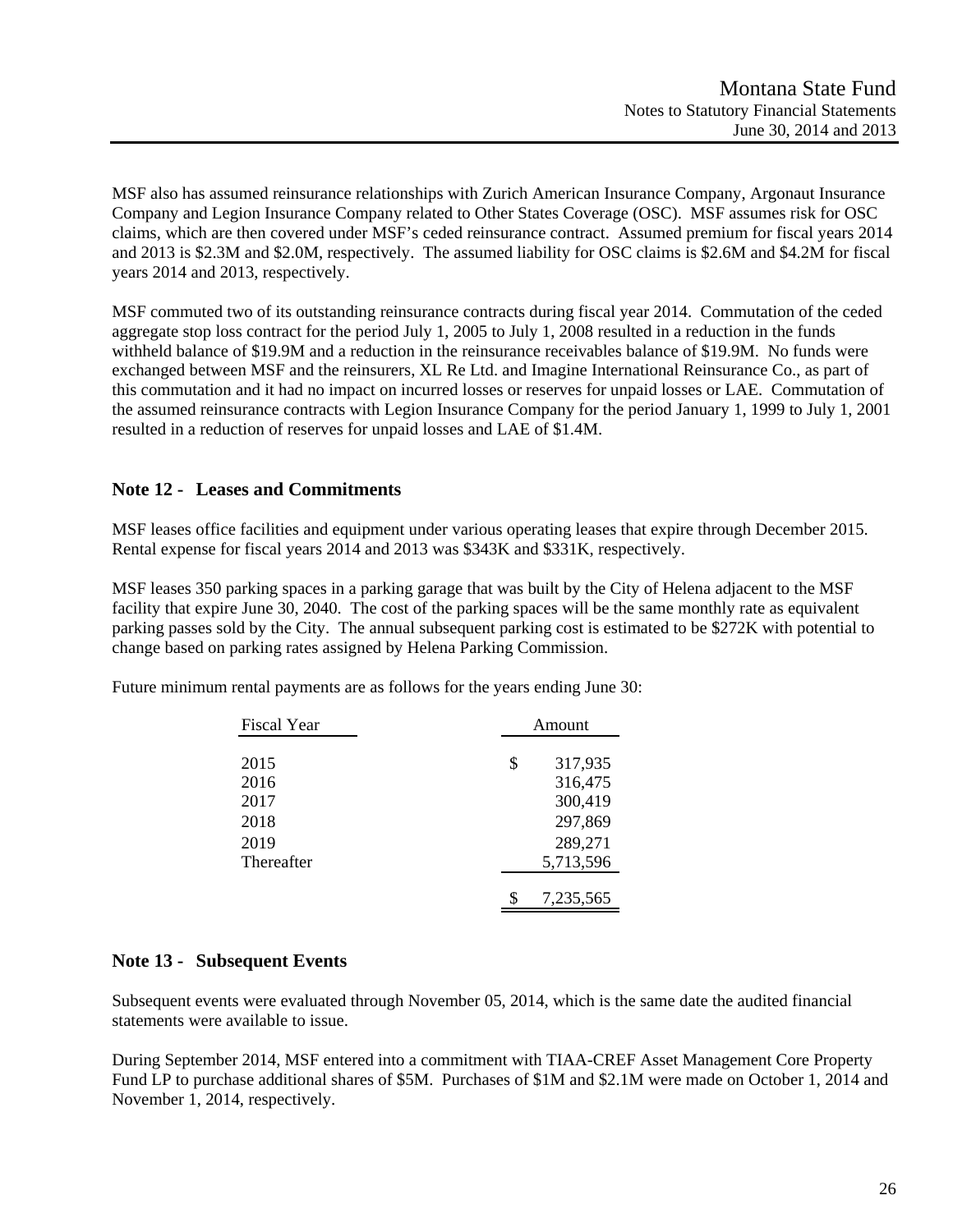# **Note 14 - Contingencies and Uncertainties**

*Victory Insurance Company, Inc. v. Montana State Fund et al.* Victory filed its Amended Complaint in this action on March 29, 2011, in which it asserts various tort claims against Montana State Fund. No specific amount of damages was stated in the complaint. In October 2012, the district court granted Montana State Fund's motion for summary judgment, and dismissed State Fund from the case. However, the plaintiff refiled the suit against Montana State Fund. Montana State Fund filed a second motion for summary judgment, and the district court granted judgment to Montana State Fund on December 26, 2013. The judgment was wholly in State Fund's favor, and the case was dismissed. An appeal has been filed with no decision yet on the appeal. Based on the district court's decision, State Fund anticipates the chances are remote that State Fund has potential liability with this matter.

*Susan Hensley v. Montana State Fund* Montana State Fund received a Petition for Hearing that was filed before the Workers' Compensation Court in October 2013. The matter is Susan Hensley vs. Montana State Fund, WCC No. 2013-3235. Under HB 334, as passed by the legislature in 2011 and codified in 39-71-703 (2), MCA, when a claimant receives a Class I impairment, it is not payable unless the claimant has an actual wage loss as a result of the compensable injury or occupational disease. The law was effective July 1, 2011 and applicable to claims that occurred on or after that date. The petitioner in this matter is challenging the constitutionality of 39-71-703 (2), MCA. State Fund anticipates the chances are remote, but as with any litigated matter there is the possibility of an adverse decision. Should the statute be held unconstitutional, determined to be applicable to other claims and also determined to be retroactively applicable, potential liability is estimated to be at least \$2.2 million per year, as based on NCCI initial pricing, and current estimated business volumes.

Montana State Fund also is involved in other litigation in the areas of workers' compensation and disputes with policyholders. These are of a generally routine nature and there are no known matters at this time that will have a large and widespread financial impact.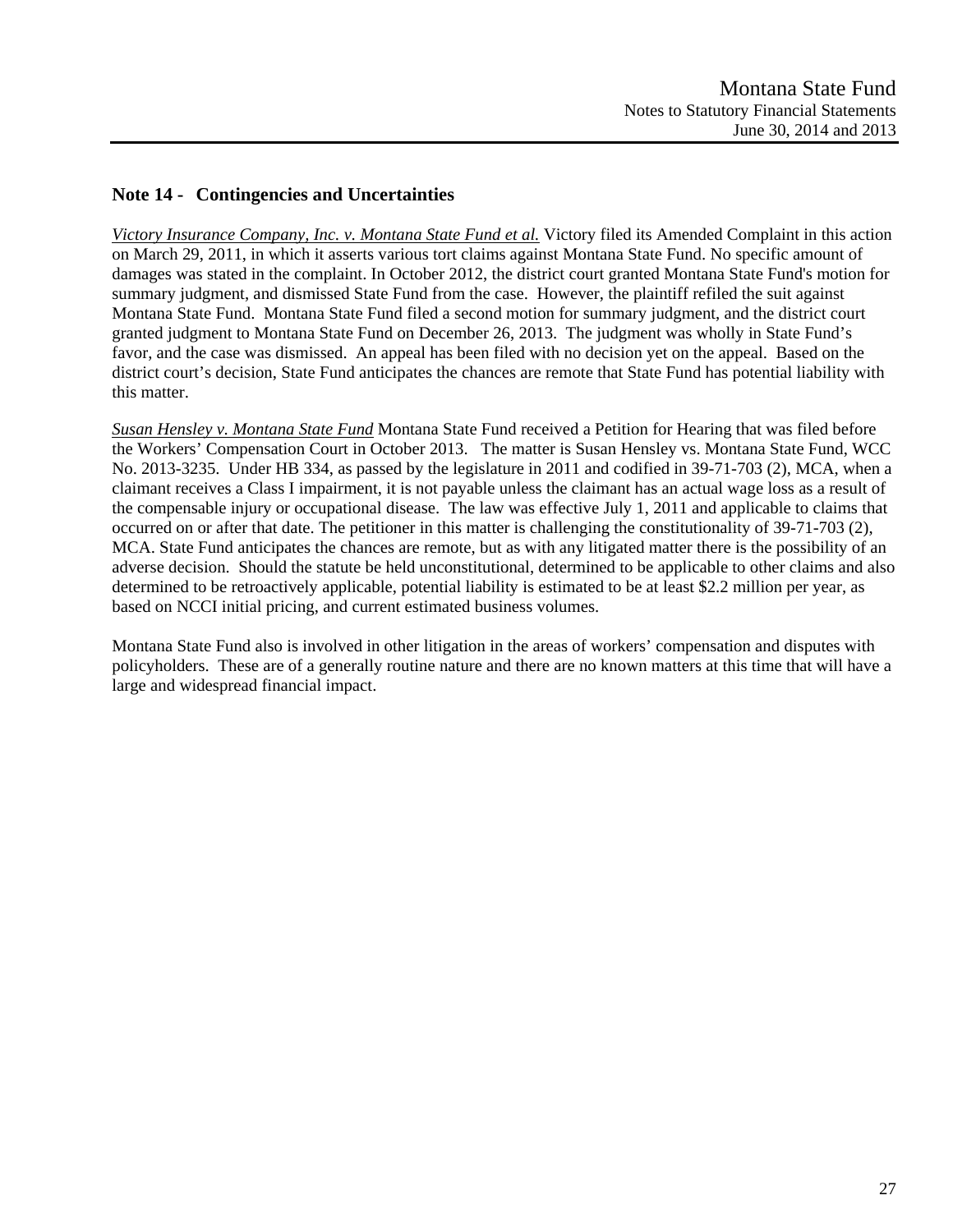# **Note 15 - Related Party Transactions**

In the ordinary course of business, Montana State Fund conducts many of its transactions through State of Montana agencies. The following significant transactions occurred with state agencies during the year ended June 30:

|                                                                 |               | 2014        |    | 2013        |
|-----------------------------------------------------------------|---------------|-------------|----|-------------|
| <b>INCOME:</b>                                                  |               |             |    |             |
| State of Montana agencies                                       |               |             |    |             |
| Premium                                                         | <sup>\$</sup> | 15,523,004  | \$ | 16,901,895  |
| Volume discount/employee return to work                         |               | (1,819,786) |    | (2,027,312) |
| Retrospective premium                                           |               | (466, 658)  |    | (256, 470)  |
| Dividends                                                       |               | (652, 347)  |    | (487, 359)  |
| Net premium income from State of Montana agencies               |               | 12,584,213  | Ж  | 14,130,754  |
| <b>EXPENSES:</b>                                                |               |             |    |             |
| Montana Department of Administration                            |               |             |    |             |
| Support services costs                                          | \$            | 1,465,174   | \$ | 1,430,208   |
| Benefits Bureau: group insurance                                |               | 2,551,812   |    | 2,413,678   |
| PERS retirement contributions                                   |               | 1,357,403   |    | 1,371,714   |
| Montana Department of Labor & Industry - unemployment insurance |               | 63,809      |    | 50,556      |
| Montana Board of Investments - transaction fees                 |               | 383,940     |    | 426,572     |
| Montana Department of Justice - Fraud investigation services    |               | 351,151     |    | 257,536     |
| Montana - various other                                         |               | 52,045      |    | 13,343      |
| Expenses paid to State of Montana agencies                      |               | 6,225,334   |    | 5,963,607   |

MSF writes policies for which the premiums vary based on loss experience. Future premium adjustments for these retrospective policies are estimated and accrued at year-end, and are determined through a review comparing actual losses with projected future losses, to arrive at the estimate of return premium. The State of Montana agencies are considered a retrospective rated group and the estimated accrual at June 30, 2014 was \$2.6M for the policy periods July 1, 2012 to June 30, 2013 and July 1, 2013 to June 30, 2014 combined. At June 30, 2014, future premium adjustments for retrospective policies for the policy period July 1, 2012 to June 30, 2014 were estimated to be \$2.2M.

Volume discounts payable to state agencies were approximately \$501K and \$560K at June 30, 2014 and 2013, respectively.

Other amounts due to and from other State of Montana agencies are settled regularly and are not material as of June 30, 2014 and 2013.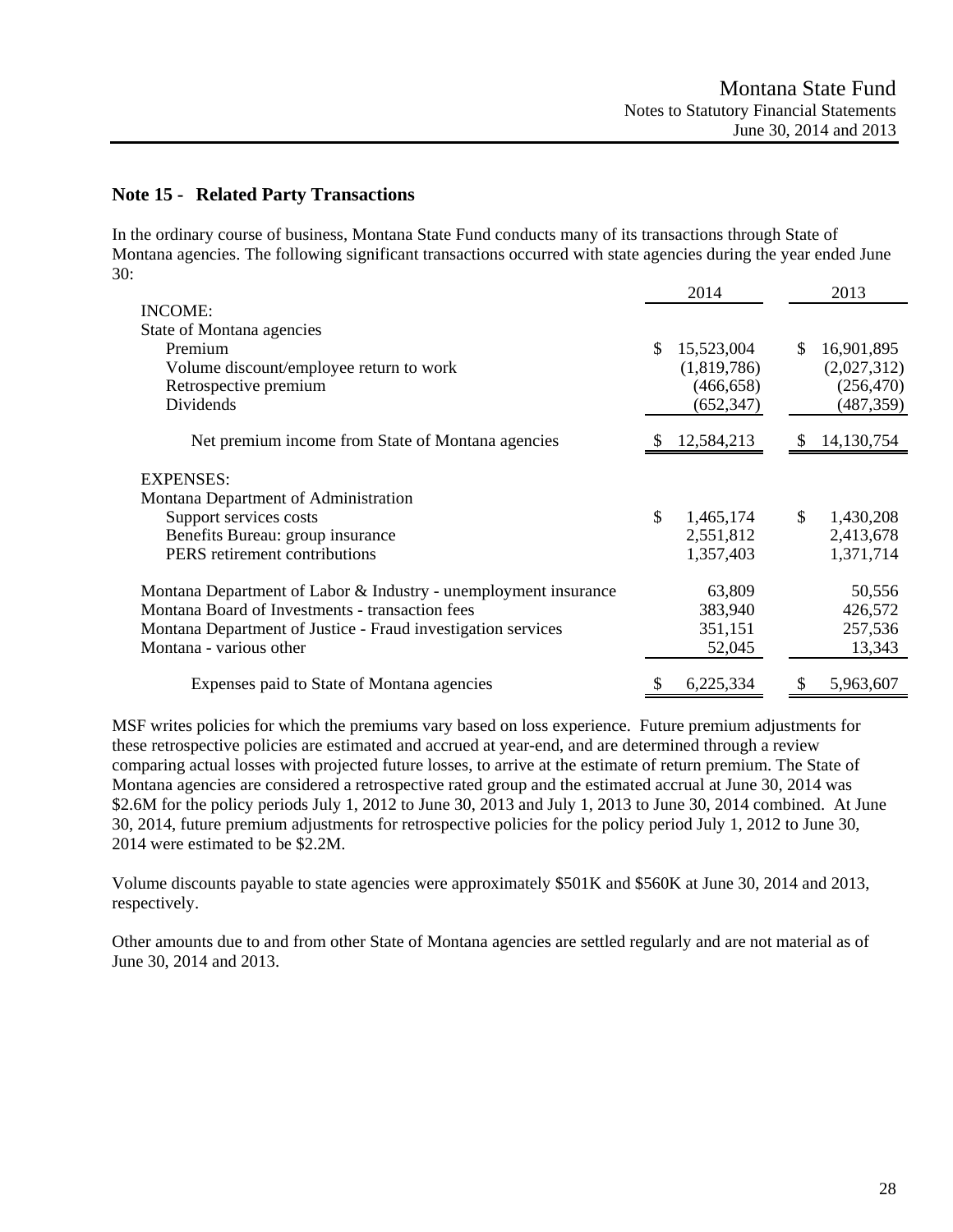# **Note 16 - Policyholders' Equity – Change in Non-Admitted Assets**

The following is an accounting of the changes in non-admitted assets included in the Statement of Changes in Policyholders' Equity for the years ended June 30:

|                                                   | 2014            |   | 2013        |
|---------------------------------------------------|-----------------|---|-------------|
| Balance of non-admitted assets, beginning of year | \$<br>6,416,890 | S | 7,361,765   |
| Increase (decrease) in non-admitted assets:       |                 |   |             |
| Change in premiums receivable                     | (593, 523)      |   | 292,845     |
| Change in short-term notes and loans receivable   | 81,999          |   | (165, 551)  |
| Change in net tangible assets                     | (127,988)       |   | 11,224      |
| Change in intangible assets                       | (75, 637)       |   | (1,057,940) |
| Change in property held in trust                  | 3,885           |   | (20, 156)   |
| Change in other assets                            | 64,900          |   | (5,297)     |
| Net increase (decrease) in non-admitted assets    | (646, 364)      |   | (944, 875)  |
| Balance of non-admitted assets, end of year       | 5,770,526       |   | 6,416,890   |

# **Note 17 - Policyholders' Equity –Reconciliation of Statutory Equity to GASB Net Position**

The following schedule reconciles statutory policyholders' equity calculated in accordance with NAIC SAP to GASB Net Position as determined by governmental accounting principles generally accepted in the United States of America at June 30:

|                                                          | 2014                         | 2013          |
|----------------------------------------------------------|------------------------------|---------------|
| Statutory policyholders' equity (NAIC)                   | 443,852,594<br><sup>\$</sup> | \$372,277,435 |
| Add:                                                     |                              |               |
| Non-admitted assets as shown above                       | 5,770,526                    | 6,416,890     |
| Change in investment value of bonds to fair market value | 54,300,834                   | 56,320,430    |
| Change in investment value of other invested assets to   |                              |               |
| equity method                                            | (1,306,687)                  | (508,996)     |
| Change in allowance for doubtful accounts                | (2,509,688)                  | (2,962,481)   |
| Change in net income between NAIC SAP and GAAP for:      |                              |               |
| Deferred acquisition costs                               |                              | 5,178,674     |
| GASB net position                                        | 500, 107, 579                | \$436,721,952 |
|                                                          |                              |               |

# **Note 18 - Policyholders' Equity –Other Changes in Policyholders' Equity**

During the course of the State of Montana's statewide 2014 audit, an error was identified in the other postemployment benefit plan's valuation that resulted in an overstated liability. Under the Regulatory Basis of Accounting described in Note 1, Statement of Statutory Accounting Principle (SSAP) No. 3, *Accounting Changes and Corrections of Errors*, paragraph 10, states: "Corrections of errors in previously issued financial statements shall be reported as adjustments to unassigned funds (Policyholders' Equity) in the period an error is detected." In accordance with SSAP No. 3, MSF recorded its allocated amount of the correction in 2014. The Policyholders' Equity was increased by \$1.2M to reflect the portion of the change related to prior years.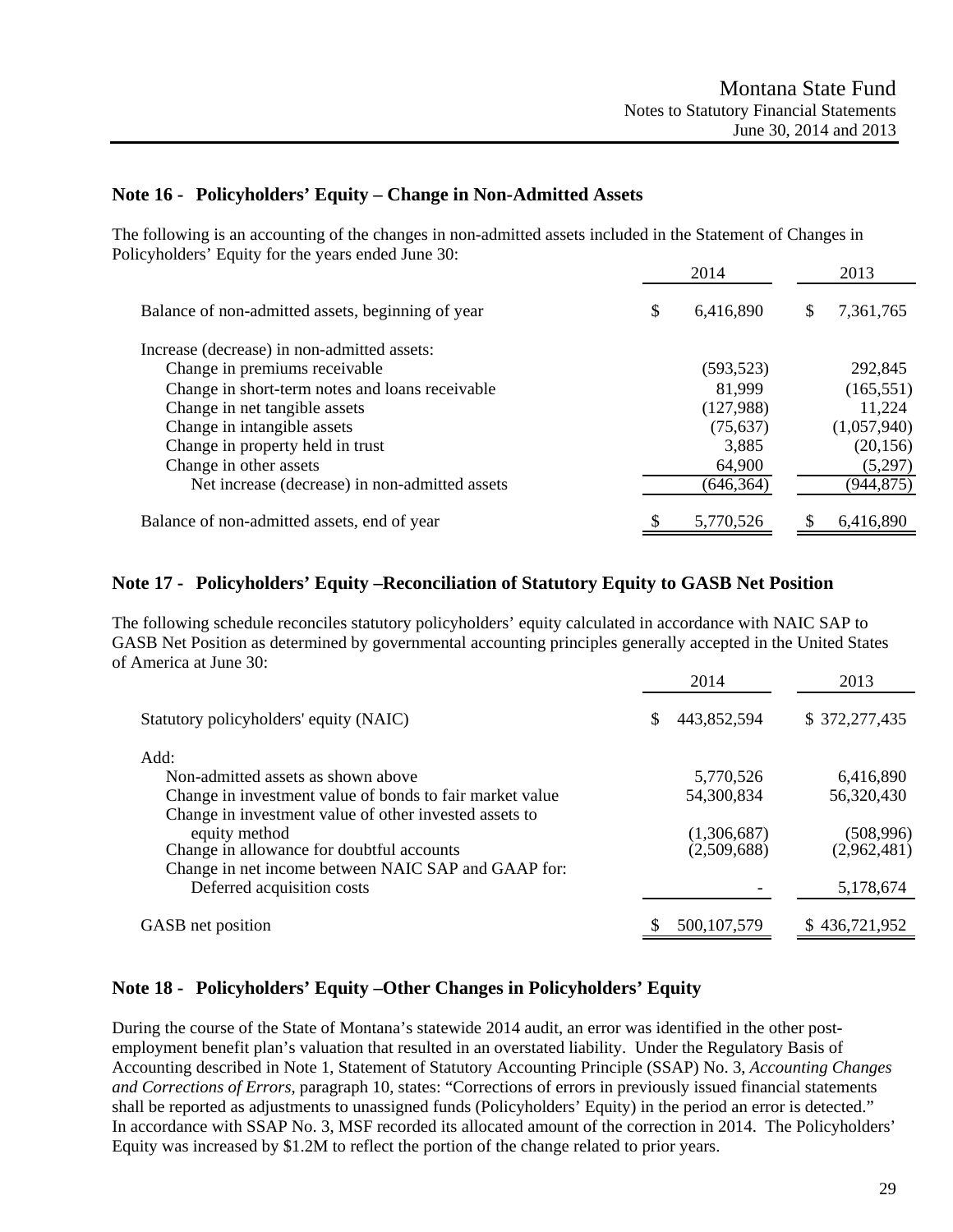

Supplementary Information June 30, 2014 and 2013

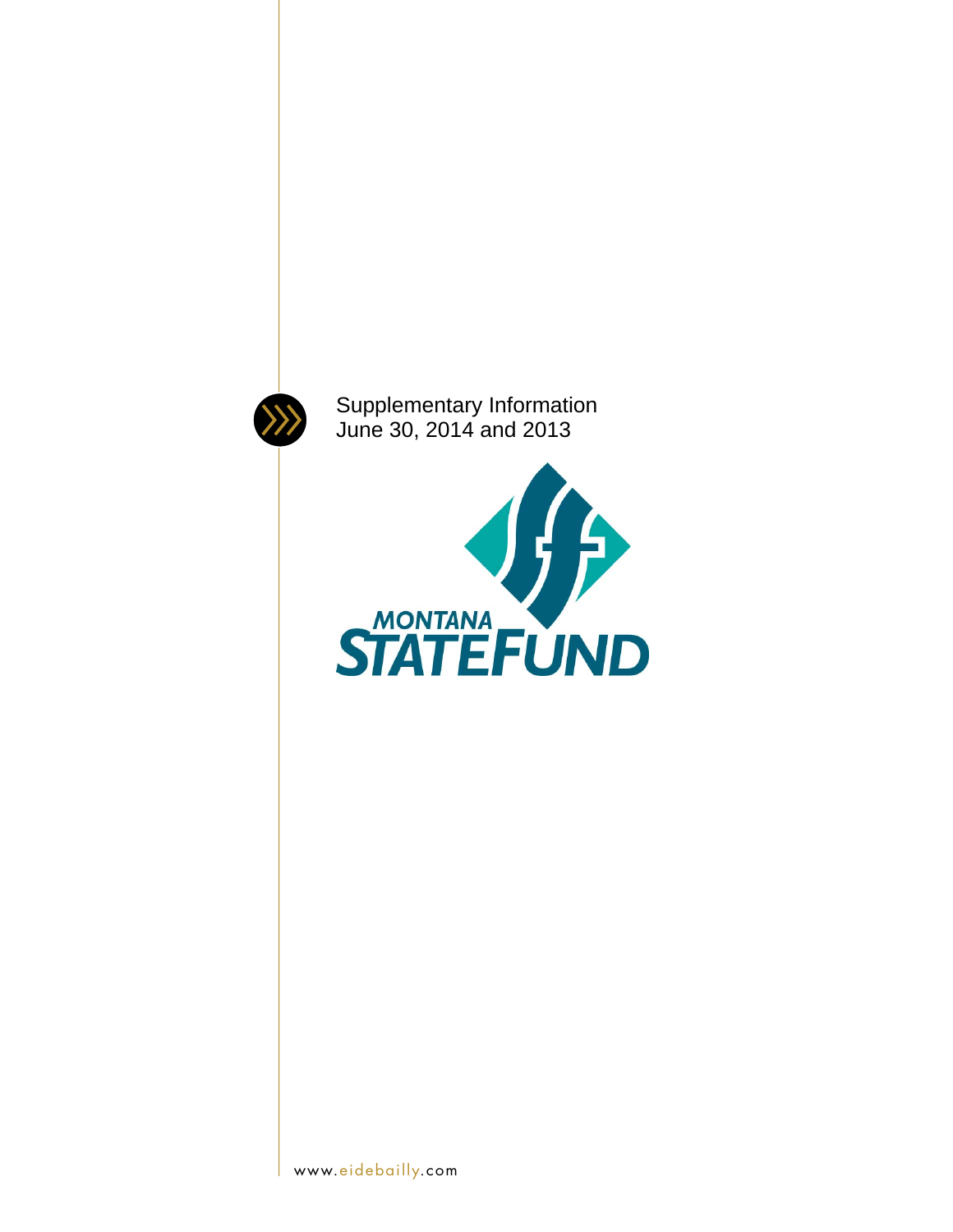

CPAs & BUSINESS ADVISORS

### **Independent Auditor's Report on Supplementary Information**

To the Board of Directors Montana State Fund Helena, Montana

We have audited the statutory financial statements of Montana State Fund as of and for the year ended June 30, 2014, and our report thereon dated November 05, 2014, which expressed an unmodified opinion on those financial statements, appears on page 1. Our audit was conducted for the purpose of forming an opinion on the basic statutory-basis financial statements taken as a whole. The accompanying supplementary information included in the *Supplemental Schedule of Investment Risk Interrogatories*, *Summary Investment Schedule, and Supplemental Reinsurance Interrogatories* on pages 31 through 35 are required to be presented to comply with the National Association of Insurance Commissioners' Annual Statement Instructions and the National Association of Insurance Commissioners' Accounting Practices and Procedures Manual and are not a required part of the basic statutory-basis financial statements. Such information included in the schedules referred to above is the responsibility of management, is presented for purposes of additional analysis and was derived from and relates directly to the underlying accounting and other records used to prepare the financial statements. The information has been subjected to the auditing procedures applied in the audit of the financial statements and certain additional procedures, including comparing and reconciling such information directly to the underlying accounting and other records used to prepare the financial statements or to the financial statements themselves, and other procedures in accordance with the auditing standards generally accepted in the United States of America. In our opinion, the information is fairly stated in all material respects in relation to the basic statutory-basis financial statements taken as a whole.

Ede Saelly LLP

Fargo, North Dakota November 05, 2014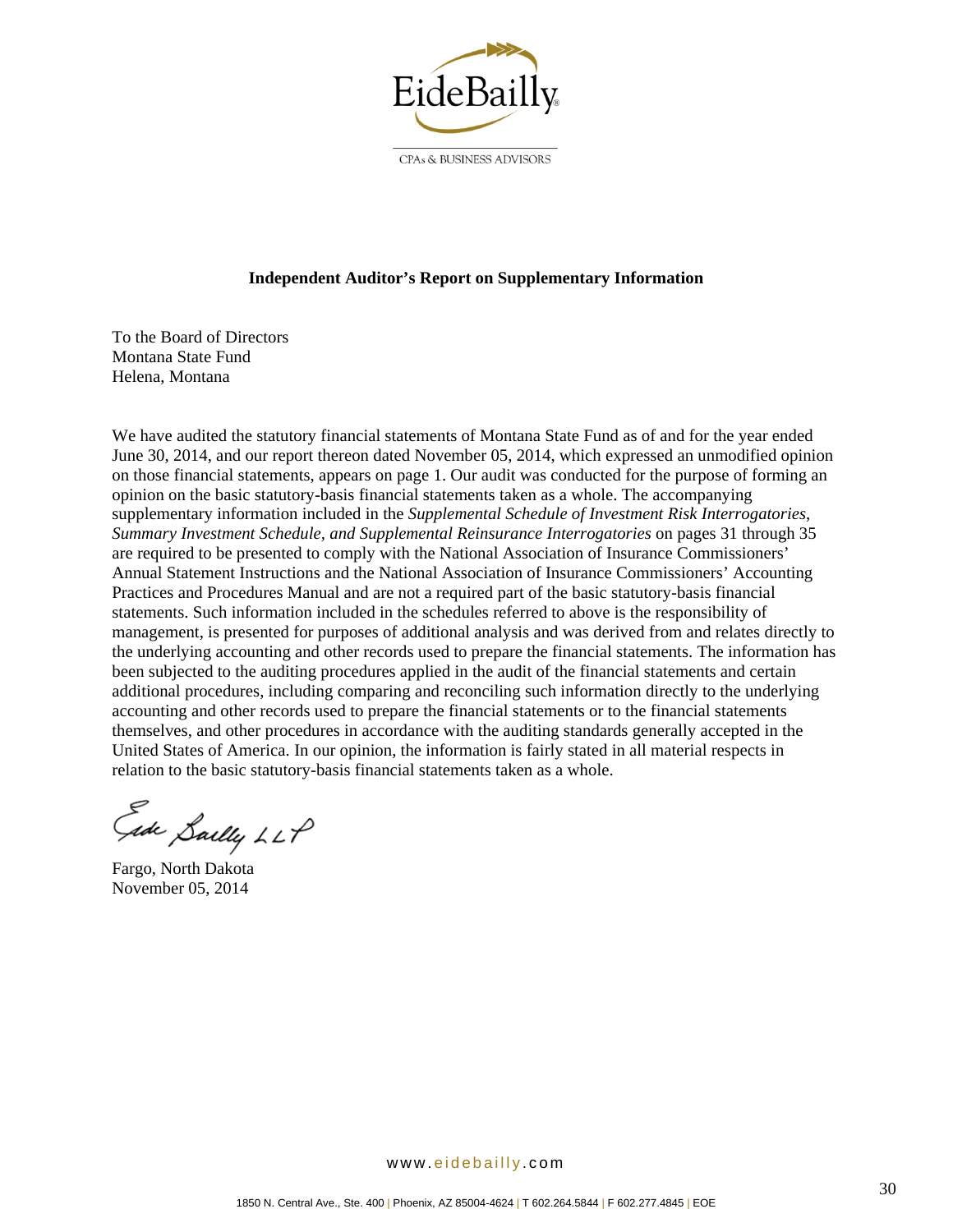#### **Basis of Presentation**

The following supplemental disclosures present selected statutory-basis financial data as of June 30, 2014, and for the year then ended for purposes of complying with the National Association of Insurance Commissioners' *Accounting Practices and Procedures Manual* and agree to or are included in the amounts reported in the Company's 2014 Statutory Annual Statement.

#### **Supplemental Investment Risk Interrogatories**

- 1. The Company's total admitted assets as of June 30, 2014 are \$1.7B.
- 2. The Company's ten largest exposures to a single issuer/borrower/investment are as follows:

|                               | Amount           | Percentage<br>of Total<br><b>Admitted Assets</b> |
|-------------------------------|------------------|--------------------------------------------------|
|                               |                  |                                                  |
| American Core Realty Fund LLC | \$<br>42,563,685 | 2.547%                                           |
| TIAA-CREF                     | 32,277,505       | 1.932%                                           |
| General Electric Co.          | 24,488,070       | 1.465%                                           |
| JPMorgan Chase & Co.          | 23,946,151       | 1.433%                                           |
| Citigroup Inc.                | 17,018,811       | 1.018%                                           |
| <b>Bunge Limited</b>          | 14,992,145       | 0.897%                                           |
| Morgan Stanley                | 14,760,158       | 0.883%                                           |
| American Express Co.          | 12,979,002       | 0.777%                                           |
| Walmart Stores Inc.           | 12,176,493       | 0.729%                                           |
| Burlington Northern Santa Fe  | 12,130,544       | 0.726%                                           |
|                               |                  |                                                  |

3. The amounts and percentages of the Company's total admitted assets held in bonds by NAIC rating are as follows:

|                    | Amount             | Percentage<br>of Total<br><b>Admitted Assets</b> |  |  |
|--------------------|--------------------|--------------------------------------------------|--|--|
|                    |                    |                                                  |  |  |
| NAIC-1             | 842, 191, 784<br>S | 50.397%                                          |  |  |
| NAIC-2             | 238,784,414        | 14.289%                                          |  |  |
| NAIC-3             | 2,996,829          | 0.179%                                           |  |  |
| NAIC-6             |                    | 0.000%                                           |  |  |
| <b>Total Bonds</b> | 1,083,973,027      | 64.865%                                          |  |  |
|                    |                    |                                                  |  |  |

4. The amount of assets held in foreign investments is \$37M, which is 2.21% of the Company's total admitted assets. None of that amount is denominated in a foreign currency.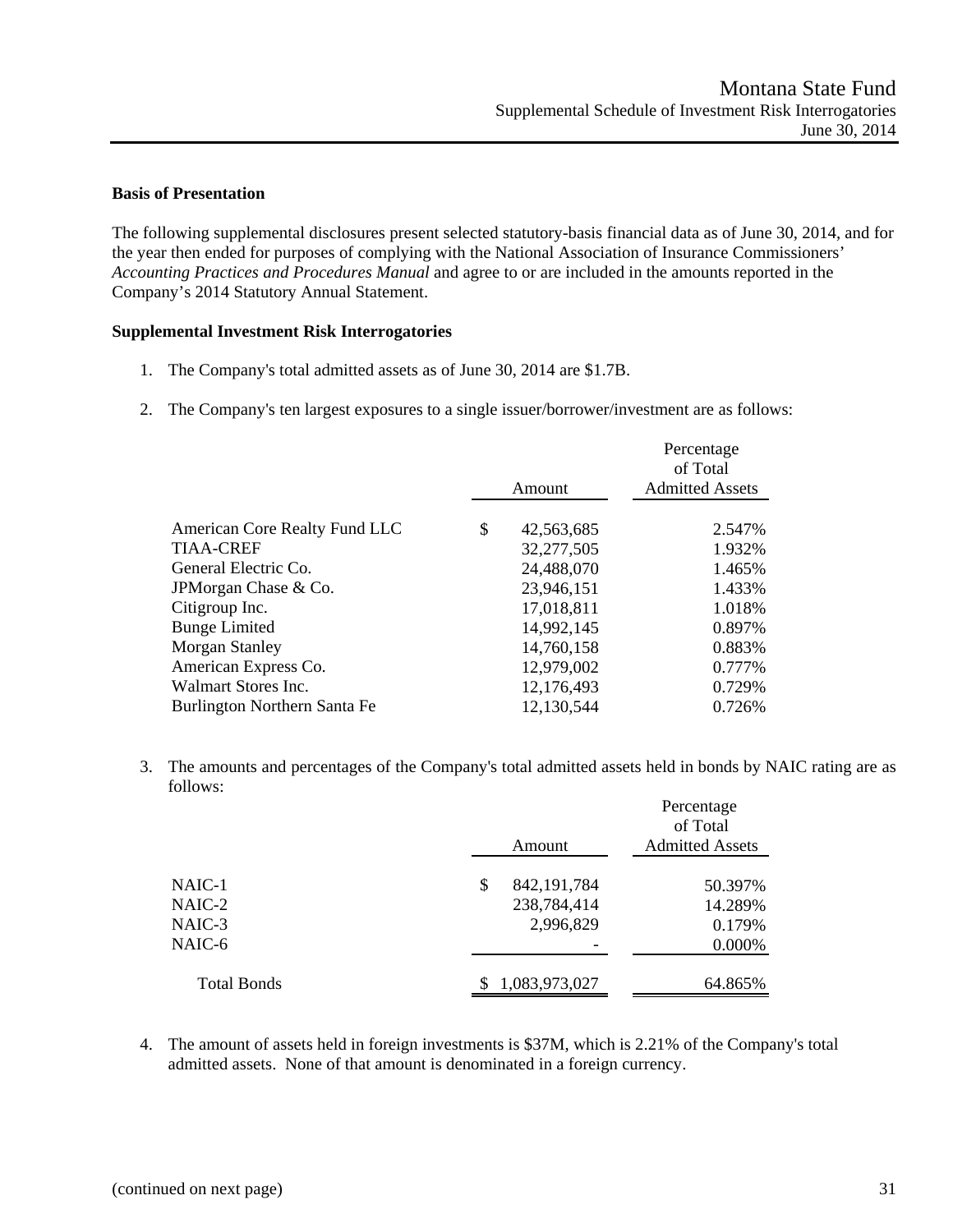- 5. The amount of assets held in Canadian investments is less than 2.5% of the Company's total admitted assets.
- 6. The Company does not hold any assets with contractual sales restrictions.
- 7. The amounts and percentages of the Company's total admitted assets held in equity interests are as follows:

|                                    |  |              | Percentage             |  |  |
|------------------------------------|--|--------------|------------------------|--|--|
|                                    |  |              | of Total               |  |  |
| June 30, 2014                      |  | Amount       | <b>Admitted Assets</b> |  |  |
| <b>Blackrock Equity Index Fund</b> |  | 147,383,391  | 8.819%                 |  |  |
| Blackrock ACWI Ex-US Superfund     |  | 20, 131, 615 | 1.205%                 |  |  |

- 8. The Company does not hold any privately placed equities.
- 9. The Company does not hold any general partnership interests.
- 10. The Company does not hold any mortgage loans.
- 11. The amount of assets held in real estate is less than 2.5% of the Company's total admitted assets.
- 12. The Company does not hold any mezzanine real estate loans.
- 13. The amounts and percentages of the Company's total admitted assets subject to securities lending agreements are as follows:

|                               |               | Percentage<br>of Total |  |  |
|-------------------------------|---------------|------------------------|--|--|
|                               |               |                        |  |  |
|                               | Amount        | <b>Admitted Assets</b> |  |  |
|                               |               |                        |  |  |
| Securities lending agreements | 195, 125, 895 | 11.676%                |  |  |

- 14. The Company does not hold any warrants.
- 15. The Company does not have any exposure for collars, swaps, or forwards.
- 16. The Company does not have any exposure for futures contracts.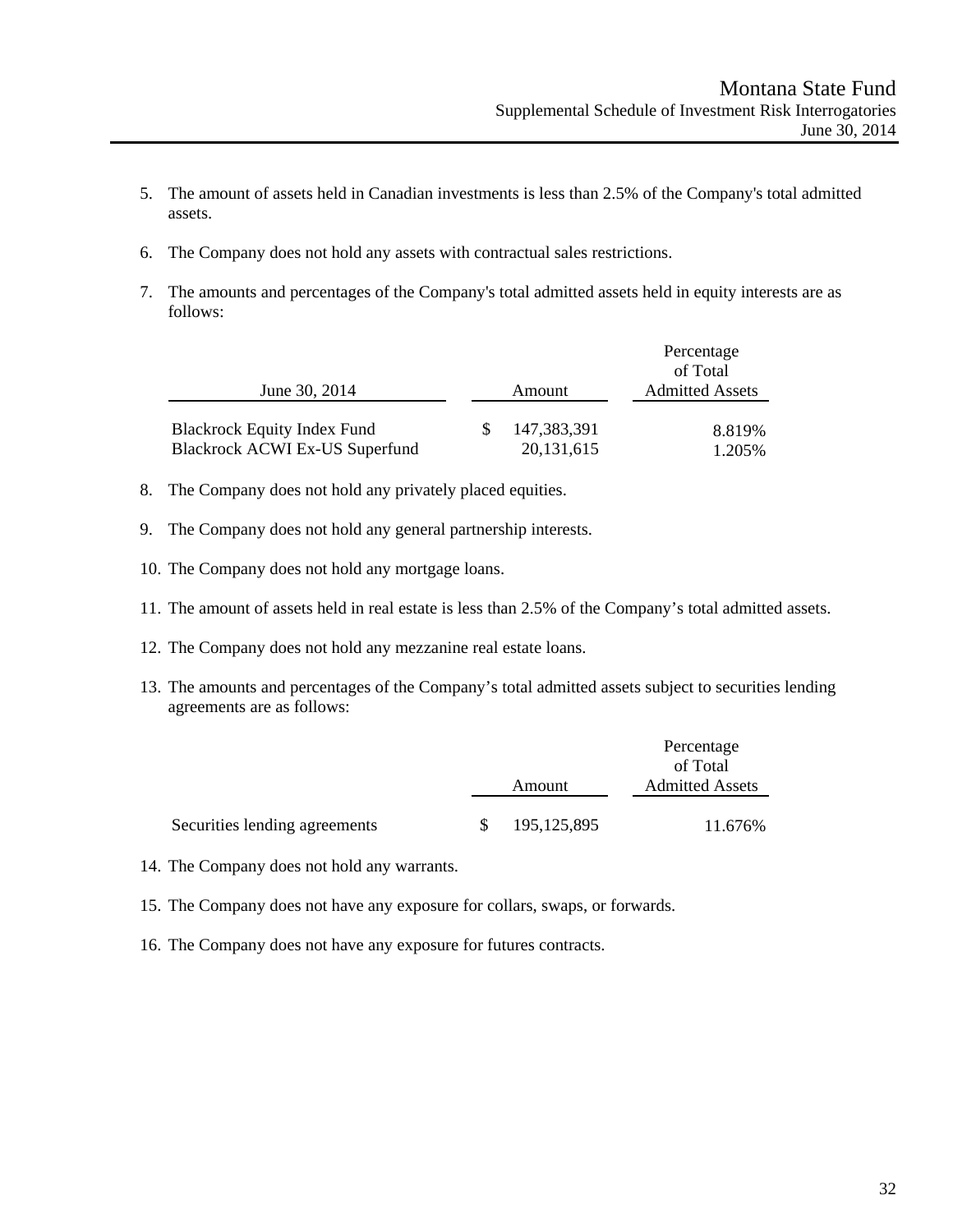# Montana State Fund Summary Investment Schedule June 30, 2014

|                                                   | Gross investment holdings |                 | Admitted Assets as Reported<br>in the Annual Statement |    |                 |        |
|---------------------------------------------------|---------------------------|-----------------|--------------------------------------------------------|----|-----------------|--------|
|                                                   |                           | Amount          | $\%$                                                   |    | Amount          | $\%$   |
| Bonds:                                            |                           |                 |                                                        |    |                 |        |
| U.S. Treasury securities                          | S                         | 168,423,064     | 10.81%                                                 | \$ | 168,423,064     | 10.81% |
| U.S. government agency obligations (excluding     |                           |                 |                                                        |    |                 |        |
| mortgage-backed securities):                      |                           |                 |                                                        |    |                 |        |
| Issued by U.S. government agencies                |                           | 500,237         | 0.03%                                                  |    | 500,237         | 0.03%  |
| Issued by U.S. government sponsored agencies      |                           | 237,742,875     | 15.26%                                                 |    | 237,742,875     | 15.26% |
| Non-U.S. government (including Canada,            |                           |                 |                                                        |    |                 |        |
| excluding mortgage-backed securities)             |                           | 20,969,876      | 1.35%                                                  |    | 20,969,876      | 1.35%  |
| Mortgage-backed securities (includes              |                           |                 |                                                        |    |                 |        |
| residential and commercial MBS):                  |                           |                 |                                                        |    |                 |        |
| Pass-through securities:                          |                           |                 |                                                        |    |                 |        |
| Issued or guaranteed by GNMA                      |                           |                 | 0.00%                                                  |    |                 | 0.00%  |
| Issued or guaranteed by FNMA and                  |                           |                 |                                                        |    |                 |        |
| <b>FHLMC</b>                                      |                           | 6,777,437       | 0.44%                                                  |    | 6,777,437       | 0.44%  |
| All other                                         |                           |                 | 0.00%                                                  |    |                 | 0.00%  |
| CMOs and REMICs:                                  |                           |                 |                                                        |    |                 |        |
| All other                                         |                           |                 | 0.00%                                                  |    |                 | 0.00%  |
| Other debt and other fixed income securities      |                           |                 |                                                        |    |                 |        |
| (excluding short-term):                           |                           |                 |                                                        |    |                 |        |
| Unaffiliated domestic securities (includes credit |                           |                 |                                                        |    |                 |        |
| tenant loans and hybrid securities)               |                           | 589,312,193     | 37.83%                                                 |    | 589,312,193     | 37.83% |
| Unaffiliated non-U.S. securities (including       |                           |                 |                                                        |    |                 |        |
| Canada)                                           |                           | 60,247,345      | 3.87%                                                  |    | 60,247,345      | 3.87%  |
| Affiliated securities                             |                           |                 | 0.00%                                                  |    |                 | 0.00%  |
| Equity interests:                                 |                           |                 |                                                        |    |                 |        |
| Investments in mutual funds                       |                           | 167,515,006     | 10.75%                                                 |    | 167,515,006     | 10.75% |
| Real estate investments:                          |                           |                 |                                                        |    |                 |        |
| Properties occupied by the company                |                           | 26,908,775      | 1.73%                                                  |    | 26,908,775      | 1.73%  |
| Securities lending                                |                           | 166,416,008     | 10.68%                                                 |    | 166,416,008     | 10.68% |
| Cash, cash equivalents and short-term investments |                           | 38,011,790      | 2.44%                                                  |    | 38,011,790      | 2.44%  |
| Other invested assets                             |                           | 74,841,190      | 4.80%                                                  |    | 74,841,190      | 4.80%  |
| Total invested assets                             |                           | \$1,557,665,796 | 100.0%                                                 |    | \$1,557,665,796 | 100.0% |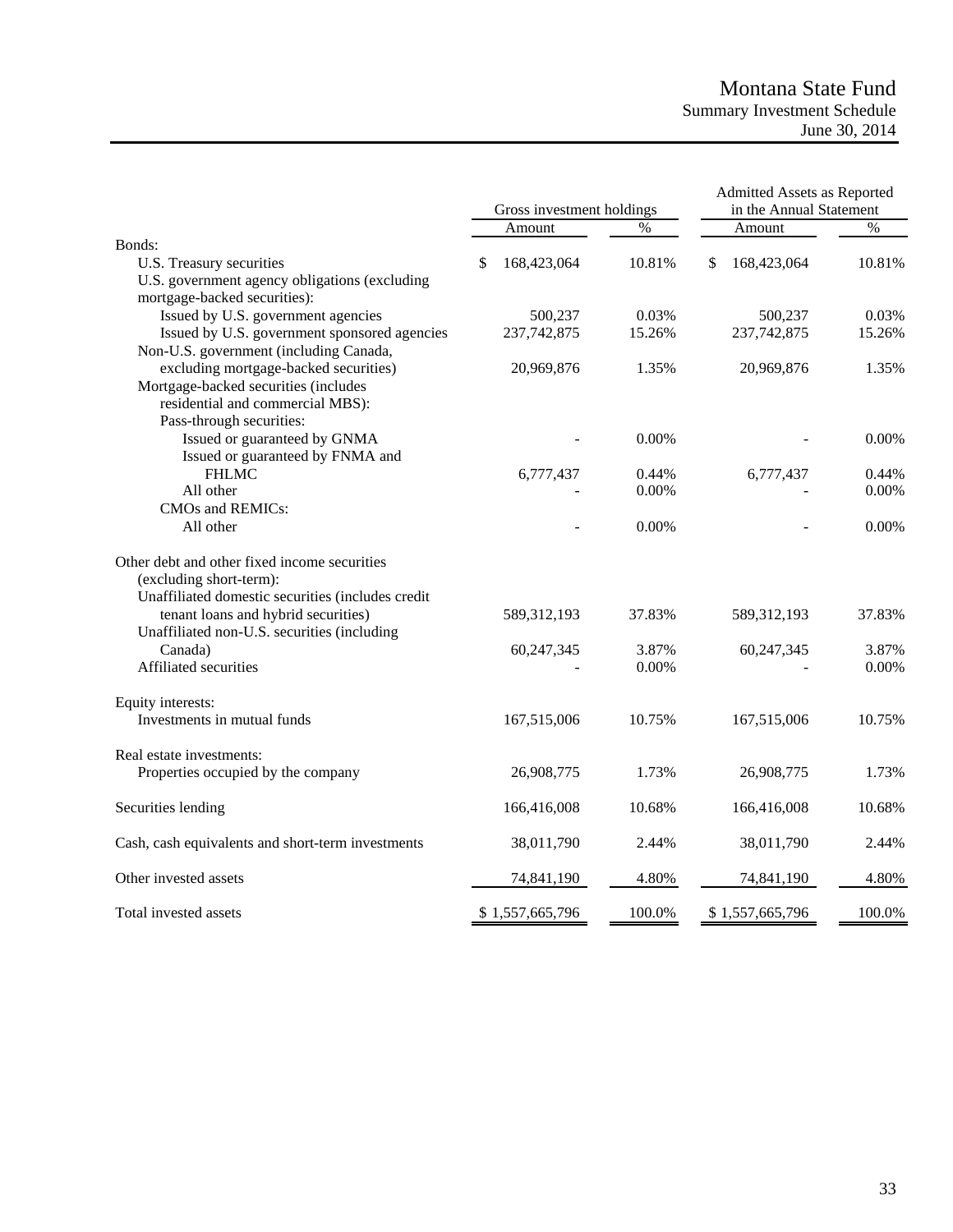The following interrogatories are included in accordance with SSAP 62:

Has the reporting entity reinsured any risks under a quota share reinsurance contract with any other entity that includes a provision that would limit the reinsurer's losses below the stated quota share percentage (e.g. deductible, a loss ratio corridor, loss cap)? If yes, indicate the number of reinsurance contracts containing such provision and if the amount of reinsurance credit taken reflects the reduction in quota share coverage caused by any applicable limiting provision(s).

Yes  $\Box$  No  $\boxtimes$ 

Has the reporting entity ceded any risk under any reinsurance contract (or under multiple contracts with the same reinsurer or its affiliates) for which during the period covered by the statement: (i) it recorded a positive or negative UW result greater than 5% of prior year-end surplus as regards to policyholders or it reported calendar year written premium ceded or year-end loss and loss expense reserves ceded great than 5% of prior year-end surplus as regards policyholders; (ii) it accounted for that contract as reinsurance and not as a deposit; and (iii) the contract(s) contain one or more of the following features or other features that would have similar results:

- a. A contract term longer than two years and the contract is non-cancellable by the reporting entity during the contract term;
- b. A limited or conditional cancellation provision under which cancellation triggers an obligation by the reporting entity, or an affiliate of the reporting entity, to enter into a new reinsurance contract with the reinsurer, or an affiliate of the reinsurer;
- c. Aggregate stop loss reinsurance coverage;
- d. An unconditional or unilateral right by either party to commute the reinsurance contract, except for such provisions which are only triggered by a decline in the credit status of the other party;
- e. A provision permitting reporting of losses, or payment of losses, less frequently than on a quarterly basis (unless there is no activity during the period); or
- f. Payment schedule, accumulating retention from multiple years or any features inherently designed to delay timing of the reimbursement to the ceding entity.

Yes  $\boxtimes$  No  $\Box$ 

Has the reporting entity during the period covered by the statement ceded any risk under any reinsurance contract (or under multiple contracts with the same reinsurer or affiliates), excluding cessions to approved pooling arrangements or to captive insurance companies that are directly or indirectly controlling, controlled by, or under commune control with (i) one or more unaffiliated policyholders of the reporting entity, or (ii) an association of which one or more unaffiliated policyholders or the reporting entity is a member, where:

- a. The written premium ceded to the reinsurer by the reporting entity or its affiliates represents 50% or more of the entire direct and assumed premium written by the reinsurer based on its most recently available financial statement; or
- b. 25% or more of the written premium ceded to the reinsurer has been retro-ceded back to the reporting entity or its affiliates.

Yes  $\Box$  No  $\boxtimes$ 

Except for transactions meeting the requirements of paragraph 30 of SSAP No. 62, has the reporting entity ceded any risk under any reinsurance contract during the period covered by the financial statements, and either:

- a. Accounted for that contract as reinsurance (either prospective or retroactive) under SAP and as a deposit under GAAP; or
- b. Accounted for that contract as reinsurance under GAAP and as a deposit under SAP.

Yes  $\Box$  No  $\boxtimes$